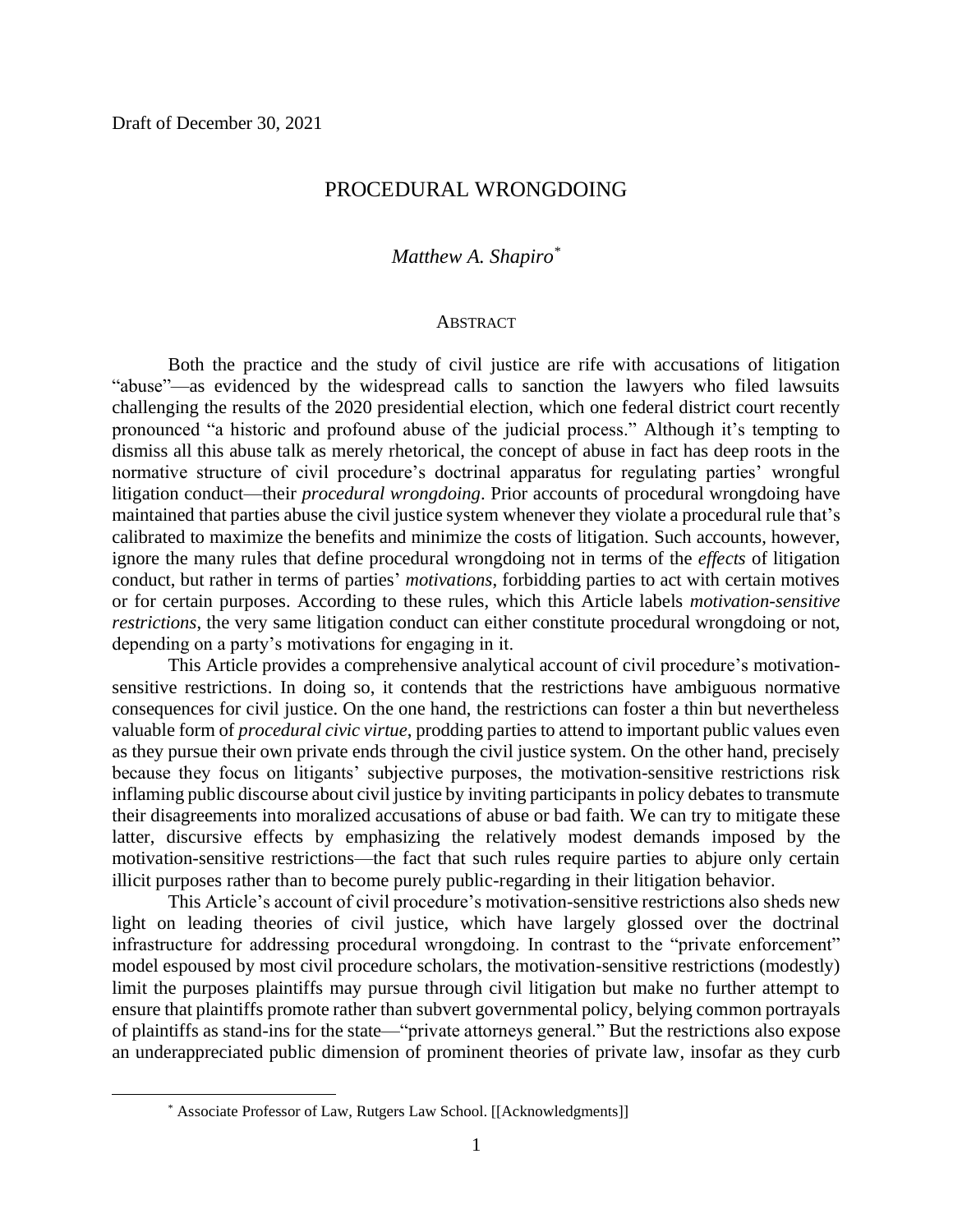litigant autonomy by requiring parties to attend directly to public values when taking certain actions during civil litigation. Civil procedure's motivation-sensitive restrictions, in short, demonstrate the civil justice system to be both more private and more public than how it's generally understood.

### **CONTENTS**

| I.        |                                                                                   |
|-----------|-----------------------------------------------------------------------------------|
| A.        |                                                                                   |
| 1.        |                                                                                   |
| 2.        |                                                                                   |
| 3.        |                                                                                   |
| 4.        |                                                                                   |
| <b>B.</b> |                                                                                   |
| П.        | The Form and Substance of Civil Procedure's Motivation-Sensitive Restrictions  19 |
| A.        |                                                                                   |
| <b>B.</b> |                                                                                   |
| 1.        |                                                                                   |
| 2.        | The Equitable Functions of Civil Procedure's Motivation-Sensitive Restrictions 32 |
| Ш.        |                                                                                   |
| A.        |                                                                                   |
| <b>B.</b> |                                                                                   |
| C.        |                                                                                   |
|           |                                                                                   |

#### **INTRODUCTION**

<span id="page-1-0"></span>Both the practice and the study of civil justice are rife with accusations of litigation "abuse." Most recently, there have been widespread calls to sanction the lawyers who filed lawsuits challenging the results of the 2020 presidential election,<sup>1</sup> and at least two federal district courts so far have obliged, with one pronouncing the lawsuit before it "a historic and profound

<sup>1</sup> *See, e.g.*, Brent Kendall & Alexa Corse, *Trump 2020 Election Lawsuits Lead to Requests to Discipline Lawyers*, WALL ST. J. (May 9, 2021, 10:00 AM EDT), https://www.wsj.com/articles/trump-2020-election-lawsuitslead-to-requests-to-discipline-lawyers-11620568801; Andrew Strickler, *Mich. Election Fraud Attys Can't Skip Sanctions Hearing*, LAW360 (Jul. 8, 2021, 4:21 PM EDT), https://www.law360.com/legalindustry/articles/1401155/mich-election-fraud-attys-can-t-skip-sanctions-hearing.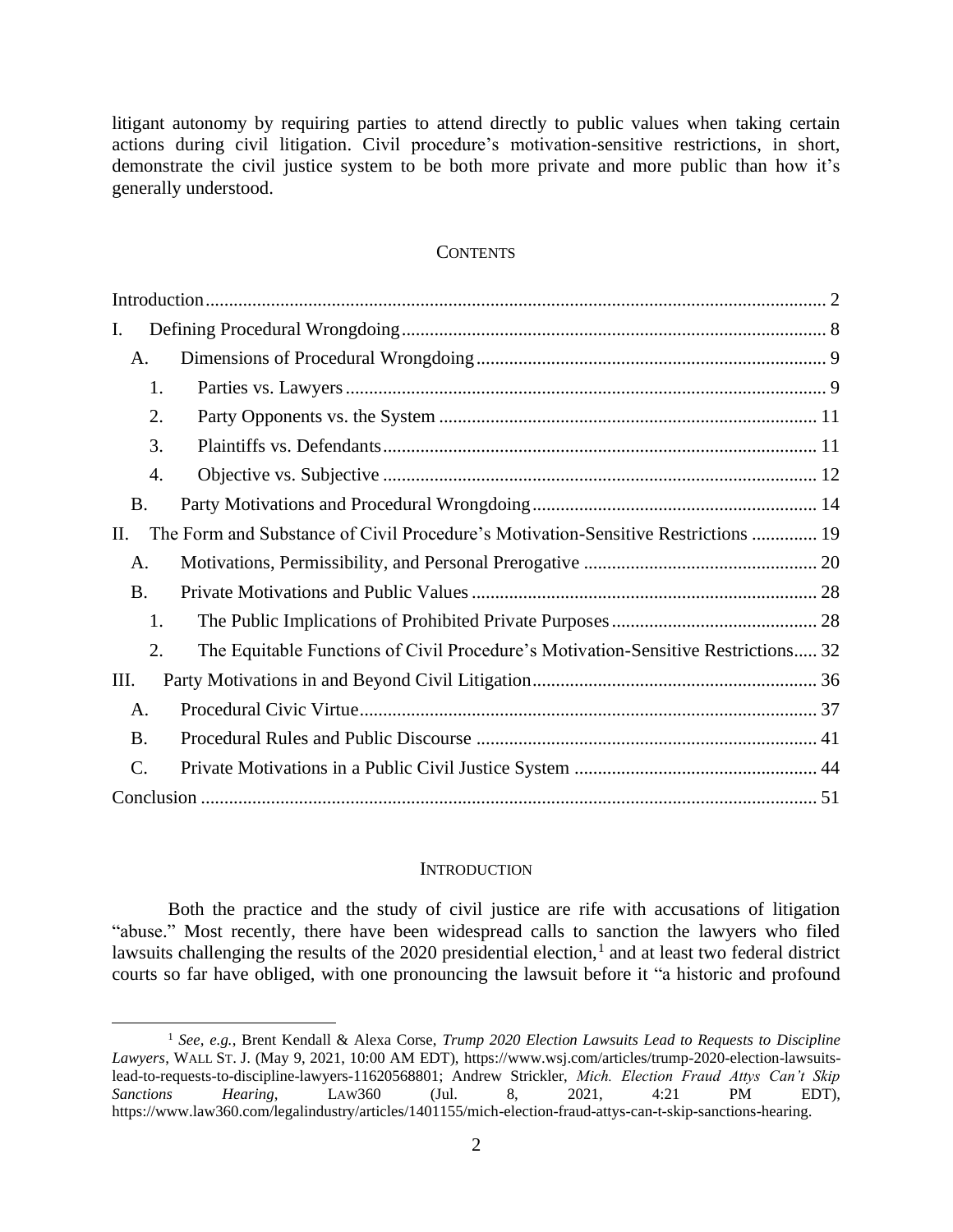<span id="page-2-1"></span><span id="page-2-0"></span>abuse of the judicial process" and the lawyers' litigation tactics "abusive."<sup>2</sup> Such denunciations tap into a deep vein of rhetoric about the civil justice system. Defense-side interests and other proponents of civil justice "reform" routinely charge plaintiffs with filing "frivolous" or "abusive" lawsuits and seeking unduly burdensome discovery.<sup>3</sup> Invoking common law prohibitions against champerty and maintenance, they decry third-party litigation funding—in which financial institutions pay plaintiffs' litigation expenses in exchange for a share of any recovery—for stoking "inauthentic" claims.<sup>4</sup> Some have even gone so far as to sue plaintiffs and their lawyers under the Racketeer Influenced and Corrupt Organizations Act (RICO)<sup>5</sup> for including allegedly "fraudulent" claims in class actions. <sup>6</sup> Lest such accusations seem to run in only one direction, advocates and scholars have increasingly condemned as oppressive the use of the civil justice system by creditors to collect consumer debts and by landlords to evict tenants. <sup>7</sup> And many have criticized would-be defendants for enlisting the courts to compel individuals into private arbitration, thereby thwarting their access to the public civil justice system altogether. <sup>8</sup> All sides in contemporary debates about civil justice thus appear to take it for granted that private parties can *abuse* the public civil justice

 $5$  18 U.S.C. § 1964 (2018).

<span id="page-2-3"></span><span id="page-2-2"></span><sup>2</sup> King v. Whitmer, No. 20-13134, 2021 WL 3771875, at \*1 (E.D. Mich. Aug. 25, 2021); *see also* O'Rourke v. Dominion Voting Sys. Inc., No. 20-cv-03747-NRN, 2021 WL 3400671, at \*31 (D. Colo. Aug. 3, 2021) (finding that the lawsuit "was filed in bad faith").

<sup>3</sup> *See, e.g.*, WALTER K. OLSON, THE LITIGATION EXPLOSION: WHAT HAPPENED WHEN AMERICA UNLEASHED THE LAWSUIT (1992) (decrying a supposed onslaught of "frivolous" lawsuits); THE SEDONA CONFERENCE COOPERATION PROCLAMATION 1 (July 2008), http://www.ncjfcj.org/sites/default/files/Opening\_Grossman\_Maura.pdf (proposing reforms to curb perceived discovery abuse); *About*, AM. TORT FOUND., https://www.judicialhellholes.org/about/ (last visited Dec. 21, 2021) (cataloging alleged "abuses within the civil justice system"); *Legal Reform*, U.S. CHAMBER OF COMMERCE, https://www.uschamber.com/legal-reform (last visited Dec. 21, 2021) (asserting that "many lawsuits in this country lack merit or are downright abusive"); *Mission*, AM. TORT REFORM ASS'N, https://www.atra.org/about/mission/ (last visited Dec. 21, 2021) (condemning "the cycle of lawsuit abuse"); *see also infra* not[e 235](#page-42-0) and accompanying text.

<sup>4</sup> *See generally, e.g.*, Anthony J. Sebok, *The Inauthentic Claim*, 64 VAND. L. REV. 61 (2011) (identifying, but ultimately rejecting, such criticisms).

<sup>6</sup> *See generally* Nora Freeman Engstrom, *Retaliatory RICO and the Puzzle of Fraudulent Claiming*, 115 MICH. L. REV. 639 (2017); Briana Lynn Rosenbaum, *The RICO Trend in Class Action Warfare*, 102 IOWA L. REV. 165 (2016).

<sup>7</sup> *See, e.g.*, Suzette M. Malveaux, *Getting Real About Procedure: Changing How We Think, Write, and Teach About American Civil Procedure*, JOTWELL (June 9, 2021), https://courtslaw.jotwell.com/getting-real-aboutprocedure-changing-how-we-think-write-and-teach-about-american-civil-procedure/ (noting "[a]busive debtcollection practices" in state and local courts); *see also* NAT'L CTR. FOR STATE COURTS, THE LANDSCAPE OF CIVIL LITIGATION IN STATE COURTS (2015), https://www.ncsc.org/\_\_data/assets/pdf\_file/0020/13376/civiljusticereport-2015.pdf (documenting the large number of debt-collection and eviction cases on state court dockets).

<sup>&</sup>lt;sup>8</sup> For a small sampling of the vast literature criticizing arbitration in these terms, see MARGARET JANE RADIN, BOILERPLATE: THE FINE PRINT, VANISHING RIGHTS, AND THE RULE OF LAW 19-32 (2013); Judith Resnik, *Diffusing Disputes: The Public in the Private of Arbitration, the Private in Courts, and the Erasure of Rights*, 124 YALE L.J. 2804, 2808, 2839-40, 2863-74 (2015); David S. Schwartz, *Mandatory Arbitration and Fairness*, 84 NOTRE DAME L. REV. 1247 (2009); Jean R. Sternlight, *Creeping Mandatory Arbitration: Is It Just?*, 57 STAN. L. REV. 1631 (2005); and Jean R. Sternlight & Elizabeth J. Jensen, *Using Arbitration to Eliminate Consumer Class Actions: Efficient Business Practice or Unconscionable Abuse?*, 67 LAW & CONTEMP. PROBS. 75 (2004). *See also* Martin H. Malin, *Focusing on an Often-Neglected Player in the Mandatory Arbitration Game*, JOTWELL (Nov. 5, 2020), https://worklaw.jotwell.com/focusing-on-an-often-neglected-player-in-the-mandatory-arbitration-game/ (describing corporate parties' "abusive" arbitration tactics).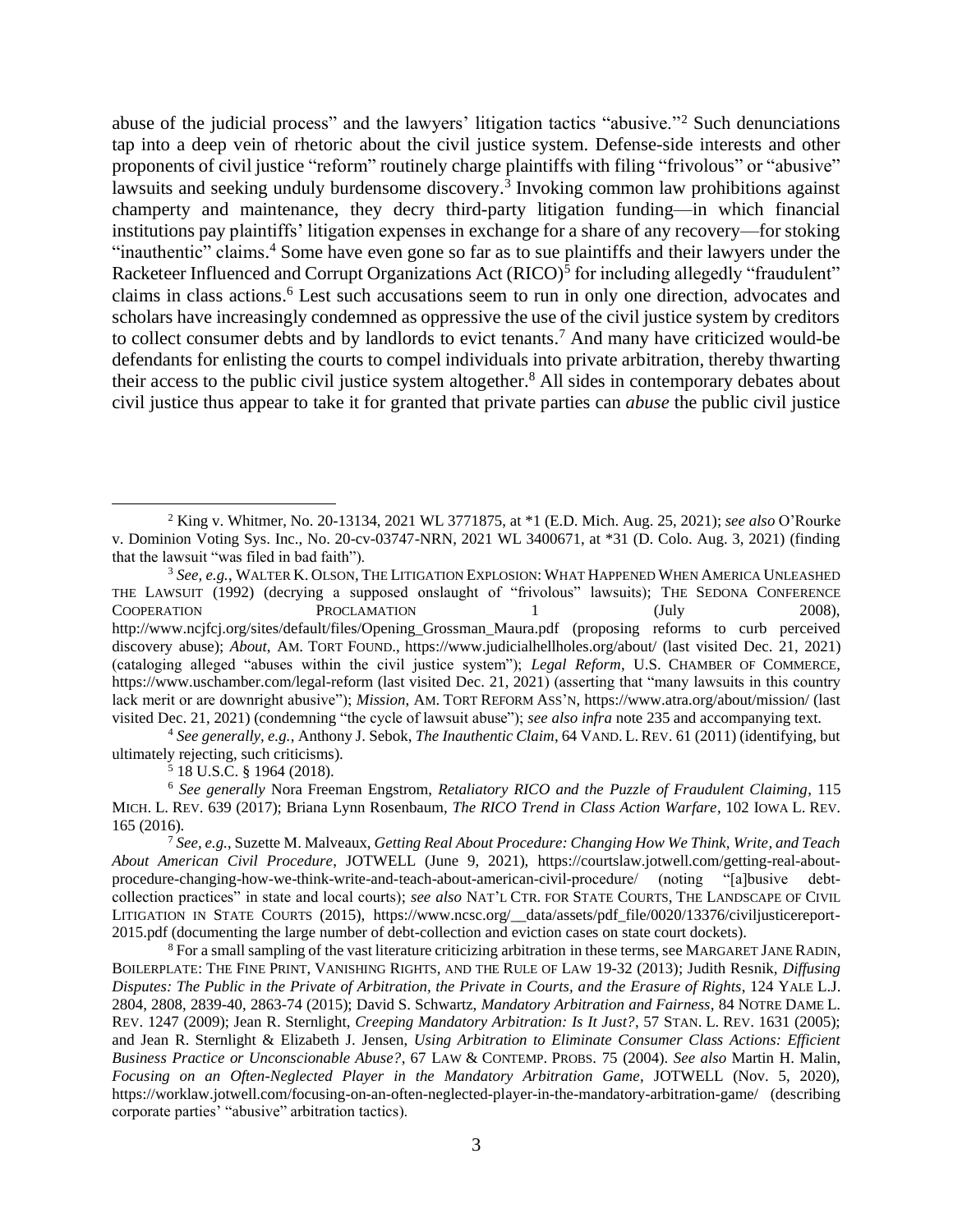system. Some actions in the context of civil litigation, everyone seems to agree, amount to *procedural wrongdoing*. 9

It's tempting to dismiss all this abuse talk as merely epiphenomenal—a kind of proxy battle in the ongoing ideological wars over the legitimacy of certain types of lawsuits and of the American civil justice system itself. On this deflationary view, accusations of litigation abuse simply signal the accuser's intense political disagreement with the underlying rights being asserted or the specific procedural actions being taken. I think it's hard to deny that allegations of procedural wrongdoing perform this rhetorical function in much contemporary discourse about civil justice. And yet, the concept of litigation abuse, I aim to show, still has independent content.

In this Article, I argue that the concept of abuse in fact has deep roots in the normative structure of civil procedure's doctrinal apparatus for regulating parties' litigation conduct. By uncovering that structure, we can better understand how civil procedure doctrine shapes evaluations of party behavior both within civil litigation and in the broader legal and political culture. And that more nuanced understanding, in turn, might help us to begin to reframe debates about civil justice in less charged and more productive ways.

<span id="page-3-0"></span>Notwithstanding the ubiquity of allegations of abusive litigation practices in civil justice debates, prominent theories of civil justice have had relatively little to say about what, exactly, it might mean to abuse the civil justice system. The civil procedure scholars who have directly considered the question have tended to eschew precise definitions of "abuse," instead evaluating procedural rules that regulate parties' litigation conduct in terms of how well they achieve some kind of optimal "balance" between the goals of incentivizing desirable lawsuits and litigation tactics and deterring undesirable ones (with different scholars, of course, having very different notions of which lawsuits and tactics are in fact desirable).<sup>10</sup> According to this approach, to abuse the civil justice system is simply to violate a procedural rule—whether by filing a lawsuit or by employing some litigation procedure—that's calibrated to maximize the benefits and minimize the costs of litigation. Abuse is thus reduced to sub-optimal litigation conduct.<sup>11</sup> Such a conception of procedural wrongdoing resonates with an older scholarly literature that employed economic costbenefit analysis and probability theory to distinguish "frivolous" lawsuits from merely unmeritorious ones.<sup>12</sup> It also accords with the prevailing understanding of civil litigation more

<span id="page-3-2"></span><span id="page-3-1"></span><sup>9</sup> As these examples suggest, litigation abuse is not seen solely as a feature of "big," complex cases. To be sure, studies show that certain practices regarded as abusive, such as expensive and burdensome discovery, are largely limited to such cases. *See* Linda S. Mullenix, *Discovery in Disarray: The Pervasive Myth of Pervasive Discovery Abuse and the Consequences for Unfounded Rulemaking*, 46 STAN. L. REV. 1393 (1994); Linda S. Mullenix, *The Pervasive Myth of Pervasive Discovery Abuse: The Sequel*, 39 B.C. L. REV. 683, 684 (1998); Judith A. McKenna & Elizabeth C. Wiggins, *Empirical Research on Civil Discovery*, 39 B.C. L. REV. 785 (1998); Thomas E. Willging et al., *An Empirical Study of Discovery and Disclosure Practice Under the 1993 Federal Rule Amendments*, 39 B.C. L. REV. 525 (1998). But other kinds of abuse are alleged to occur even in "small," ordinary cases.

<sup>10</sup> Engstrom, *supra* note [6,](#page-2-0) at 646, 690; *see also, e.g.*, Charles M. Yablon, *The Virtues of Complexity: Judge Marrero's Systemic Account of Litigation Abuse*, 40 CARDOZO L. REV. 233, 265 (2018) (urging judges to adopt "techniques for altering the cost-benefit analysis under which lawyers too frequently choose strategies that add cost and delay").

<sup>11</sup> *See, e.g.*, Victor Marrero, *The Cost of Rules, the Rule of Costs*, 37 CARDOZO L. REV. 1599, 1645-70 (2016) (equating litigation abuse with any practice that undermines Federal Rule of Civil Procedure 1's ambition "to secure the just, speedy, and inexpensive determination of every action and proceeding").

<sup>12</sup> *See, e.g.*, Robert G. Bone, *Modeling Frivolous Suits*, 145 U. PA. L. REV. 519 (1997); Charles M. Yablon, *The Good, the Bad, and the Frivolous Case: An Essay on Probability and Rule 11*, 44 UCLA L. REV. 65, 68 (1996). In a similar vein, scholars employed game theory to analyze the problem of "discovery abuse," understood as a subset of the general problem of litigation abuse. *See* Robert D. Cooter & Daniel L. Rubinfeld, *An Economic Model of Legal Discovery*, 23 J. LEGAL STUD. 435, 452–54 (1994); Robert D. Cooter & Daniel L. Rubinfeld, *Reforming the New*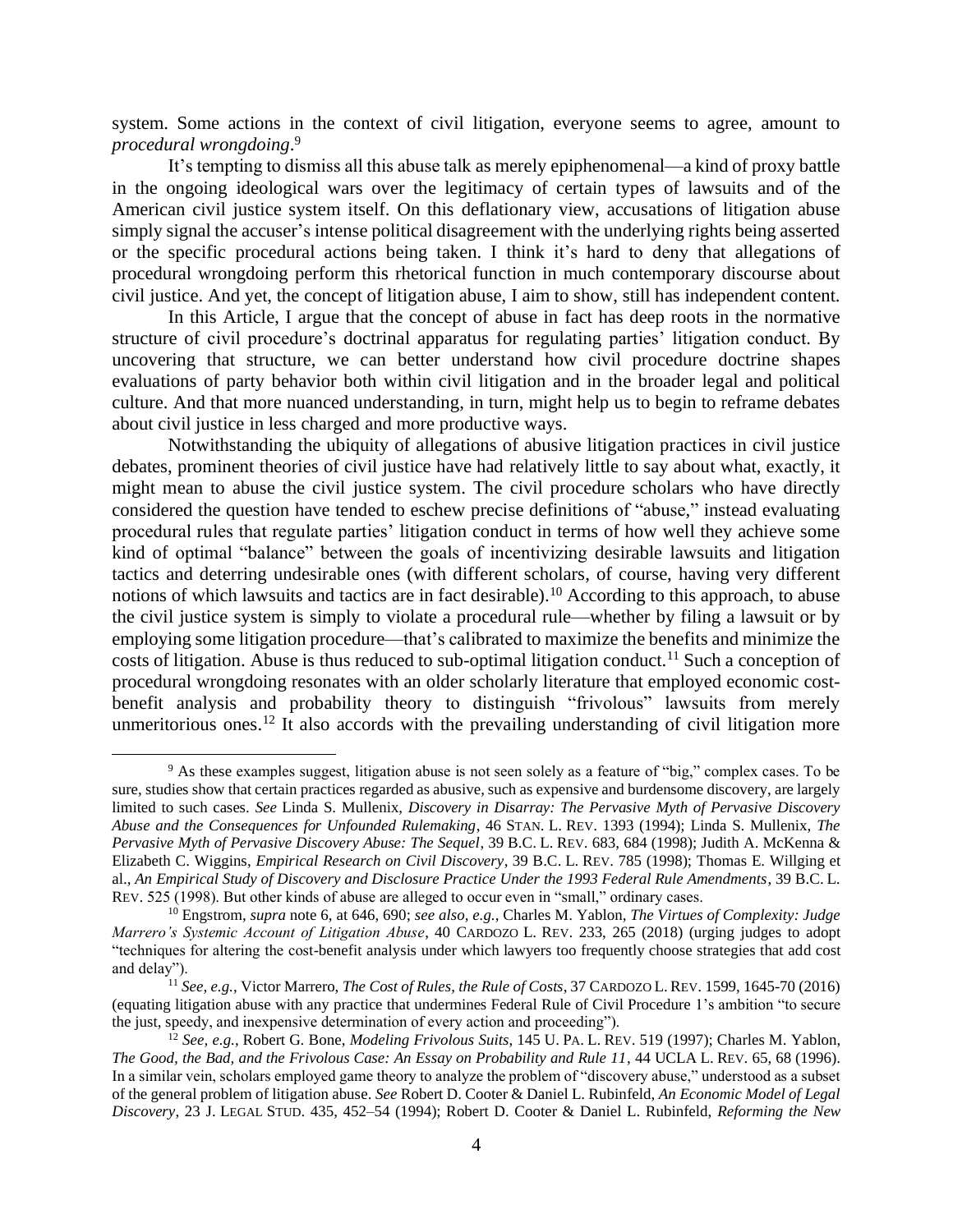<span id="page-4-0"></span>generally among civil procedure scholars, according to which the primary function of civil litigation is the "private enforcement" of governmental "policy."<sup>13</sup> If a lawsuit is an act of private enforcement, with the plaintiff serving as a "private attorney general," then it seems natural to define "abuse" as any litigation conduct that frustrates, or fails to sufficiently advance, regulatory goals, yielding more costs than benefits from the perspective of the particular policy at issue. Such instrumental accounts of procedural wrongdoing only feed the widespread impression that abuse talk does no independent work in civil procedure, but rather merely recapitulates policy judgments in more morally laden terms.

But the concept of abuse, this Article reveals, turns out to play a much more fundamental and much more complex—role in civil procedure's approach to regulating litigant behavior. Concerns about abuse, if not the exact term, permeate the Federal Rules of Civil Procedure and other procedural doctrines. And while some of those rules and doctrines do indeed require parties to minimize the costs of their litigation conduct, that's not how civil procedure always, or even primarily, conceptualizes abuse of the civil justice system. Many other rules, I show, define procedural wrongdoing not (solely) in terms of the *effects* of litigation conduct, but rather in terms of litigants' *motivations*, forbidding parties to act with certain motives or for certain reasons. According to these rules, which I call *motivation-sensitive restrictions*, the very same litigation conduct can either constitute procedural wrongdoing or not, depending on a party's motivations for engaging in it. My main analytical aims in this Article are to call attention to the motivationsensitive restrictions as a distinct category of procedural rule, to elucidate their formal structure and substantive content, and to compare them with motivation-based rules in other areas of the law.

Normatively, this Article suggests that the motivation-sensitive restrictions have ambiguous consequences for civil justice. On the one hand, the restrictions can foster a thin but nevertheless valuable form of *procedural civic virtue*, prodding parties to attend to important public values even as they pursue their own private ends through the civil justice system. On the other hand, precisely because they focus on litigants' subjective purposes, the motivation-sensitive restrictions risk inflaming public discourse about civil justice by inviting participants in policy debates to transmute their disagreements into moralized accusations of abuse or bad faith. I doubt that we can reap the benefits of civil procedure's motivation-sensitive restrictions for civil practice without incurring the costs to our politics of civil justice. The best we can probably do is to try to mitigate the latter by emphasizing the relatively modest demands imposed by the motivationsensitive restrictions—the fact that such rules require parties to abjure only certain illicit purposes rather than to become purely public-regarding in their litigation behavior, and therefore express only a partial condemnation of violators' conduct rather than a more comprehensive condemnation of their character. Given this limited ambition, policy advocates overreach when they attempt to parlay civil procedure's professed concern with litigation abuse into sweeping aspersions against whole groups of litigants or whole categories of legal claims. A more fine-grained account of civil procedure's approach to regulating litigant conduct thus might provide the necessary conceptual resources to help to confine abuse talk to its duly circumscribed, but still potentially salutary, role in debates about civil justice.

*Discovery Rules*, 84 GEO. L.J. 61, 63–65 (1995); Frank H. Easterbrook, *Discovery as Abuse*, 69 B.U. L. REV. 635, 641 (1989); John K. Setear, *The Barrister and the Bomb: The Dynamics of Cooperation, Nuclear Deterrence, and Discovery Abuse*, 69 B.U. L. REV. 569 (1989).

<sup>13</sup> *See generally, e.g.*, SEAN FARHANG, THE LITIGATION STATE (2010); Stephen B. Burbank, Sean Farhang & Herbert M. Kritzer, *Private Enforcement*, 17 LEWIS & CLARK L. REV. 637 (2013).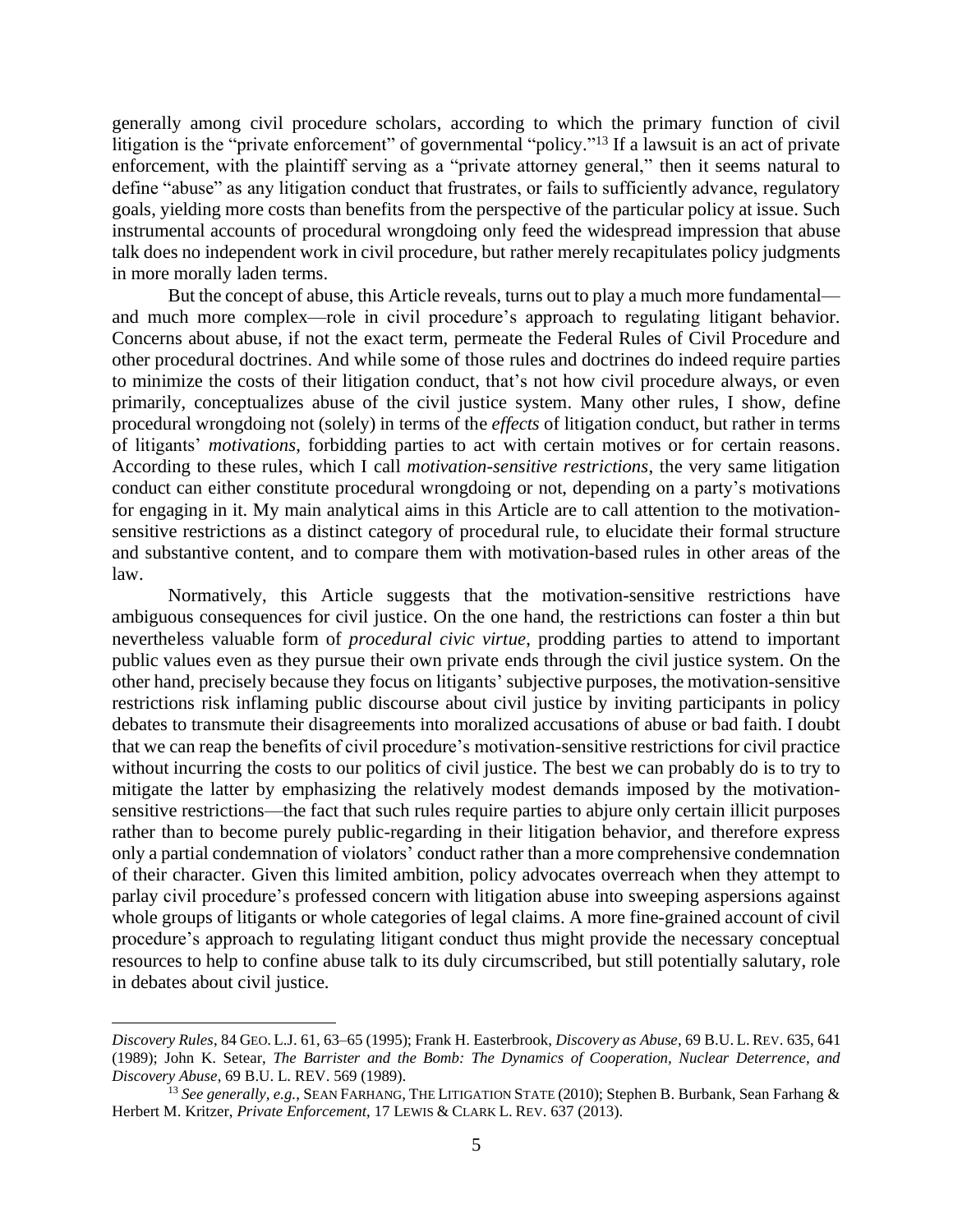This Article's analysis of civil procedure's motivation-sensitive restrictions also sheds new light on leading theories of civil justice, which have largely glossed over the doctrinal infrastructure for addressing procedural wrongdoing. In contrast to the "private enforcement" model espoused by most civil procedure scholars, the motivation-sensitive restrictions (modestly) limit the purposes plaintiffs may pursue through civil litigation but make no further attempt to ensure that plaintiffs promote rather than subvert governmental policy, belying common portrayals of plaintiffs as stand-ins for the state—"private attorneys general." <sup>14</sup> But the restrictions also expose an underappreciated public dimension of prominent theories of private law, which tend to emphasize plaintiffs' individual agency and autonomy in seeking redress for the wrongs allegedly committed against them, irrespective of their reasons for doing so. <sup>15</sup> The motivation-sensitive restrictions curb that autonomy precisely by regulating parties' reasons for taking certain actions during civil litigation, limitations that are hard to justify without adverting to the kinds of "public" considerations that many private law theorists downplay. In short, civil procedure's motivationsensitive restrictions demonstrate the civil justice system to be both more private and more public than how it's generally understood.

I elaborate these arguments in three Parts, which seek to bridge the technicalities of civil procedure doctrine and the abstractions of private law theory and political theory. Part I constructs an extensive, if not exhaustive, typology of the various restrictions that civil procedure and adjacent doctrinal areas impose on parties' conduct during civil litigation. While I distinguish these restrictions along several different axes, the main contrast I draw is between (1) those restrictions that define procedural wrongdoing objectively as any unreasonable, inefficient, or unduly burdensome litigation conduct and (2) those that define procedural wrongdoing subjectively as any act taken during litigation for an improper purpose or with an improper motive—the motivationsensitive restrictions. Despite their importance for civil practice, the motivation-sensitive restrictions have gone underexplored in civil procedure scholarship, which has focused on the former, efficiency-based restrictions, as exemplified by the prominent debate over the recently reemphasized "proportionality" requirement for discovery.<sup>16</sup> Examples of the motivation-sensitive restrictions include Federal Rule of Civil Procedure 11's "improper purpose" prong and analogous provisions of the discovery rules, federal courts' "inherent" authority to sanction parties for "bad faith" litigation conduct, the abuse-of-process tort, and jurisdictional doctrines forbidding "fraudulent" joinder and removal.<sup>17</sup> As this illustrative list suggests, the motivation-sensitive restrictions are themselves hardly homogenous, differing in terms of the litigation procedures they regulate and the motivations they preclude (or, in a few cases, mandate). But what they all have in common is that they prohibit litigation conduct that would otherwise be perfectly permissible, simply because of the reasons for which a party engages in it.

In Part II, I draw on several different theoretical frameworks to analyze this distinctive feature of the motivation-sensitive restrictions, as well as to begin to identify some of the purposes or motives such restrictions condemn. Insofar as they predicate the permissibility of litigation conduct on parties' motivations, the motivation-sensitive restrictions can helpfully be compared with prohibitions against disparate-treatment discrimination, which similarly proscribe otherwise-

<sup>&</sup>lt;sup>14</sup> *See supra* not[e 13](#page-4-0) and accompanying text.

<sup>15</sup> *See infra* Section III.C.

<sup>16</sup> FED. R. CIV. P. 26(b)(1); *see, e.g.*, Patricia Hatamyar Moore, *The Anti-Plaintiff Pending Amendments to the Federal Rules of Civil Procedure and the Pro-Defendant Composition of the Federal Rulemaking Committees*, 83 U. CIN. L. REV. 1083, 1085-86 (2015).

<sup>17</sup> *See infra* Section I.B.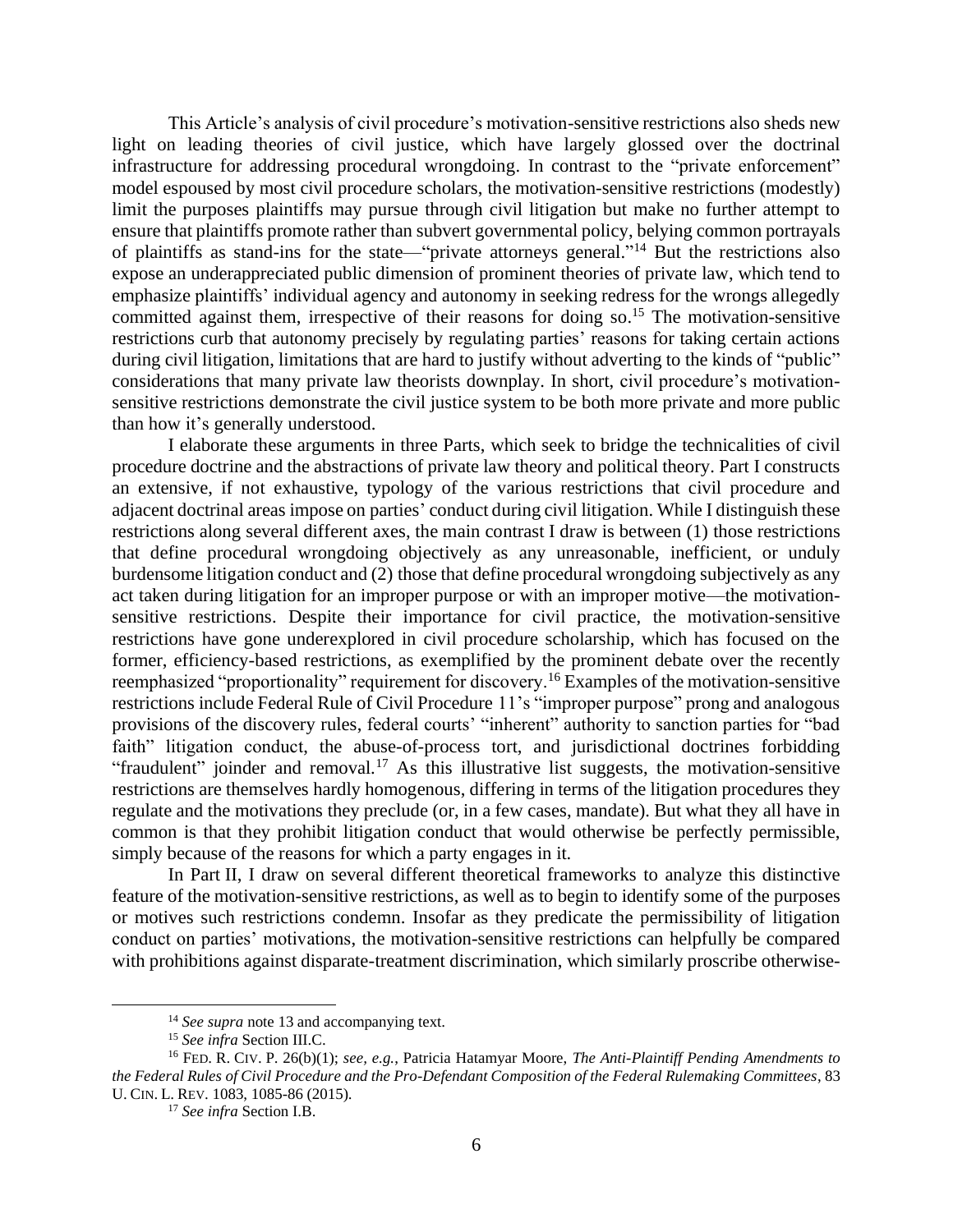permissible actions based on the reasons for which they're performed (with the important difference that bans on disparate-treatment discrimination focus on decisionmakers' *intentions*, or more immediate reasons for action, whereas civil procedure's motivation-sensitive restrictions focus on litigants' *motives*, or more ulterior reasons). The motivation-sensitive restrictions also parallel prohibitions against disparate-treatment discrimination in largely *excluding* objectionable purposes, rather than *compelling* laudable ones. As such, the motivation-sensitive restrictions leave parties significant room to pursue their own, potentially self-interested ends through the civil justice system: Rather than demand that parties become public-regarding stewards of governmental policy, they require parties merely to refrain from invoking litigation for purposes that violate public values that are integral to the proper functioning of the civil justice system. The public values that the motivation-sensitive restrictions safeguard are multifarious, and I don't attempt a comprehensive catalog here, but we can begin to trace the normative content of the motivation-sensitive restrictions to traditional principles of equity and various substantive doctrines in both private and public law. The motivation-sensitive restrictions thus represent an important avenue through which public values penetrate civil litigation even in disputes between private parties. By insisting that parties abstain from acting on motivations that would require the state to deploy its coercive apparatus on grounds it can't condone, the restrictions indirectly prod parties to honor important public values when exercising the significant power and discretion they enjoy in civil litigation—irrespective of the resulting "balance" between meritorious and meritless claims.<sup>18</sup>

Part III considers some of the normative consequences of the motivation-sensitive restrictions for civil practice and public discourse about civil justice issues more generally. Within civil litigation, the motivation-sensitive restrictions can have the beneficial effect of cultivating a kind of procedural civic virtue in litigants. If civic virtue traditionally consists in a disposition to promote the common good of the political community, procedural civic virtue is thinner, manifesting as an acceptance of the necessity to sometimes subordinate one's self-interest to important public values. The motivation-sensitive restrictions can foster such acquiescence by requiring not just outward conformity with the conditions imposed on the various powers that civil litigation confers on parties, but a (partially) clear conscience when exercising those powers—that is, a conscience untainted by motives inimical to important public values. Civil procedure thus takes a different approach from the "division of labor" posited by contemporary liberal political philosophy, whereby individuals remain free to pursue their personal projects as they see fit within the boundaries set by institutions designed to ensure that individuals' actions do not significantly undermine "background justice."<sup>19</sup> Rather than leave the promotion of public values entirely to institutional structure, civil procedure, through its motivation-sensitive restrictions, insists that individual parties attend to at least some of those values and take at least partial responsibility for their maintenance, even as they employ the civil justice system to private ends.

The intense focus of the motivation-sensitive restrictions on parties' subjective purposes, however, has a potentially detrimental flip side when it comes to the *politics* of civil justice. While any strong causal claim would be speculative at best, it seems plausible that the motivationsensitive restrictions can contribute to a political culture in which charges of illicit purposes and bad faith pervade public discourse about civil justice issues. Nor are any such discursive effects likely to be politically neutral: Given the current political economy of civil justice debates, powerful interests can distort civil procedure's concern with litigants' motivations in an effort to

<sup>&</sup>lt;sup>18</sup> *See supra* not[e 10](#page-3-0) and accompanying text.

<sup>&</sup>lt;sup>19</sup> *See infra* notes [209](#page-38-0)[-213](#page-38-1) and accompanying text.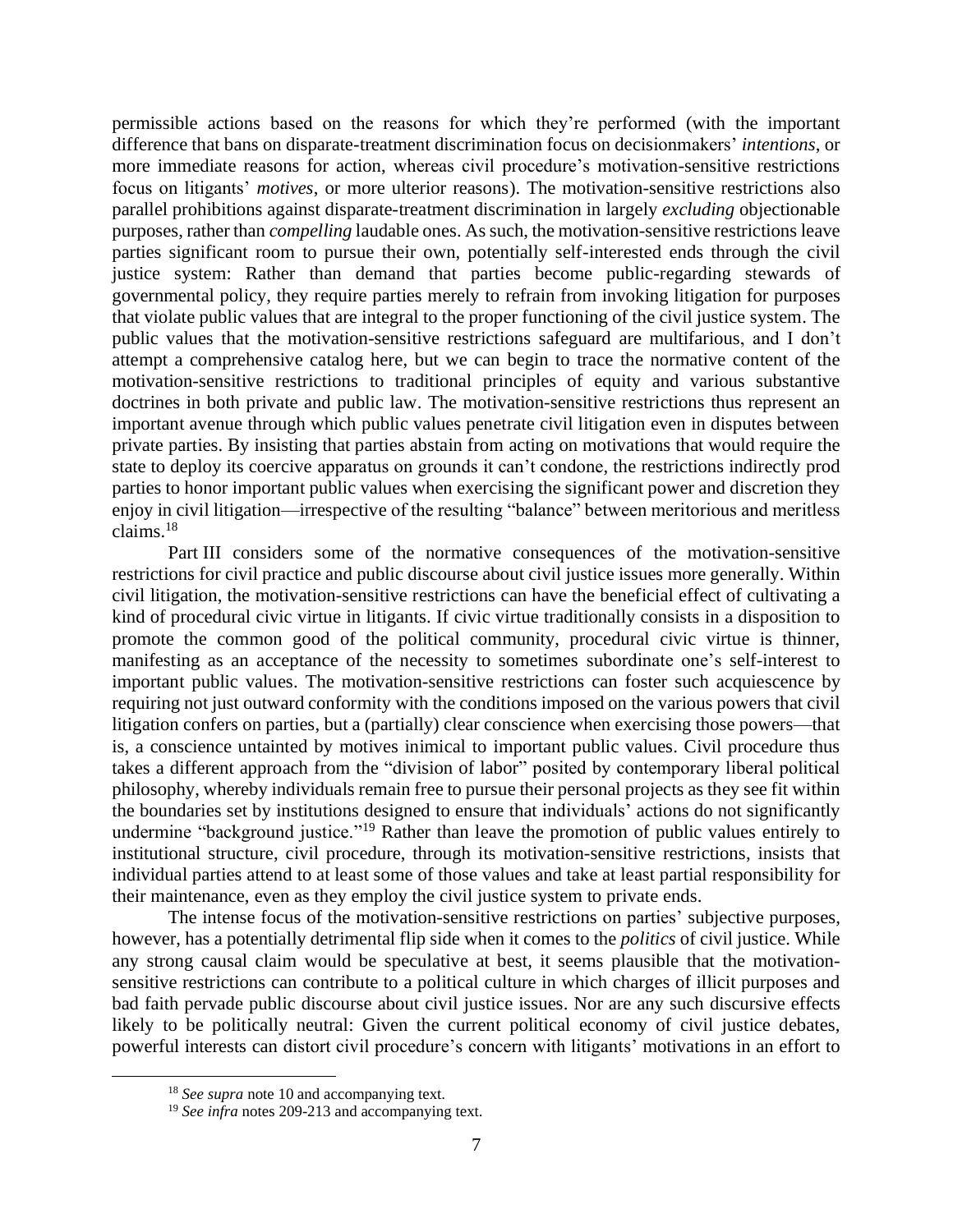delegitimize individuals' attempts to seek recourse for the wrongs allegedly committed against them. At the same time, an exclusive focus on political economy risks occluding the normative structure of the motivation-sensitive restrictions, which bespeaks a more measured anxiety about litigation abuse than much of the rhetoric of contemporary civil justice debates implies. We may well be in a better position to resist the most exaggerated claims of litigation abuse if we follow civil procedure's motivation-sensitive restrictions in conceptualizing the civil justice system as a hybrid public-private institution, as opposed to either the substitute for public regulation depicted by many civil procedure scholars or the forum for private dispute resolution depicted by many private law scholars.

But wherever one prefers to strike the balance between public and private in the civil justice context, any theory of civil justice will remain incomplete unless it explains not only the animating principles of the civil justice system, but also the limits the system imposes on litigant conduct. By accusing certain groups of litigants of *mis*using the civil justice system, those levelling the accusations necessarily, if implicitly, presuppose some account of what it means to properly *use* that system, to employ it for its intended purposes. Procedural wrongdoing, together with the rules that civil procedure uses to curb it, thus constitutes a kind of mirror image of a properly functioning civil justice system—and, as such, a window into the nature and purposes of civil justice.

#### I. DEFINING PROCEDURAL WRONGDOING

<span id="page-7-0"></span>Before analyzing and evaluating the motivation-sensitive restrictions in subsequent Parts, I seek in this Part to situate the restrictions in the broader constellation of civil procedure's regulations of litigation conduct. The pervasive rhetoric of abuse in contemporary debates about civil justice can often seem untethered from any doctrinal foundation. In fact, civil procedure—by which I mean to include not only the Federal Rules of Civil Procedure, but all bodies of law that constitute and govern the litigation process—has developed an extensive regime for regulating parties' conduct during civil litigation and combatting abuse of the civil justice system. That regime employs a range of definitions of procedural wrongdoing and a range of strategies for policing it. In its more hortatory mode, civil procedure enumerates lofty aspirations for the system to pursue and exhorts parties to heed them in their litigation conduct. That is the strategy embodied, most prominently, in Federal Rule of Civil Procedure 1, which admonishes parties and lawyers as well as courts to "construe<sup>[]</sup>, administer<sup>[]</sup>, and employ<sup>[]"</sup> all the Rules so as "to secure the just, speedy, and inexpensive determination of every action and proceeding."<sup>20</sup> But most of civil procedure's other restrictions on litigant conduct have bite, forbidding or requiring specific behavior and authorizing the imposition of (potentially severe) sanctions for violations.

Focusing on these latter restrictions, Section I.A classifies them along several different dimensions. While a few directly constrain the conduct of lawyers, most apply in the first instance to the parties themselves. Some purport to protect the interests of the opposing party, though most aim to preserve the integrity of the civil justice system as a whole. Some regulate procedures employed primarily by plaintiffs, others procedures used primarily by defendants, and still others procedures invoked more or less symmetrically by both sides. Most significantly, the restrictions proscribe a broad spectrum of wrongdoing, spanning objective wrongs such as unreasonable or unduly burdensome litigation practices, deliberate disobedience of court orders, and subjective wrongs defined in terms of parties' motives or reasons for engaging in particular litigation conduct.

<sup>&</sup>lt;sup>20</sup> The Rule provides only that all the other Rules "*should* be" so construed, administered, and employed, rather than imposing any kind of enforceable obligation. FED. R. CIV. P. 1 (emphasis added).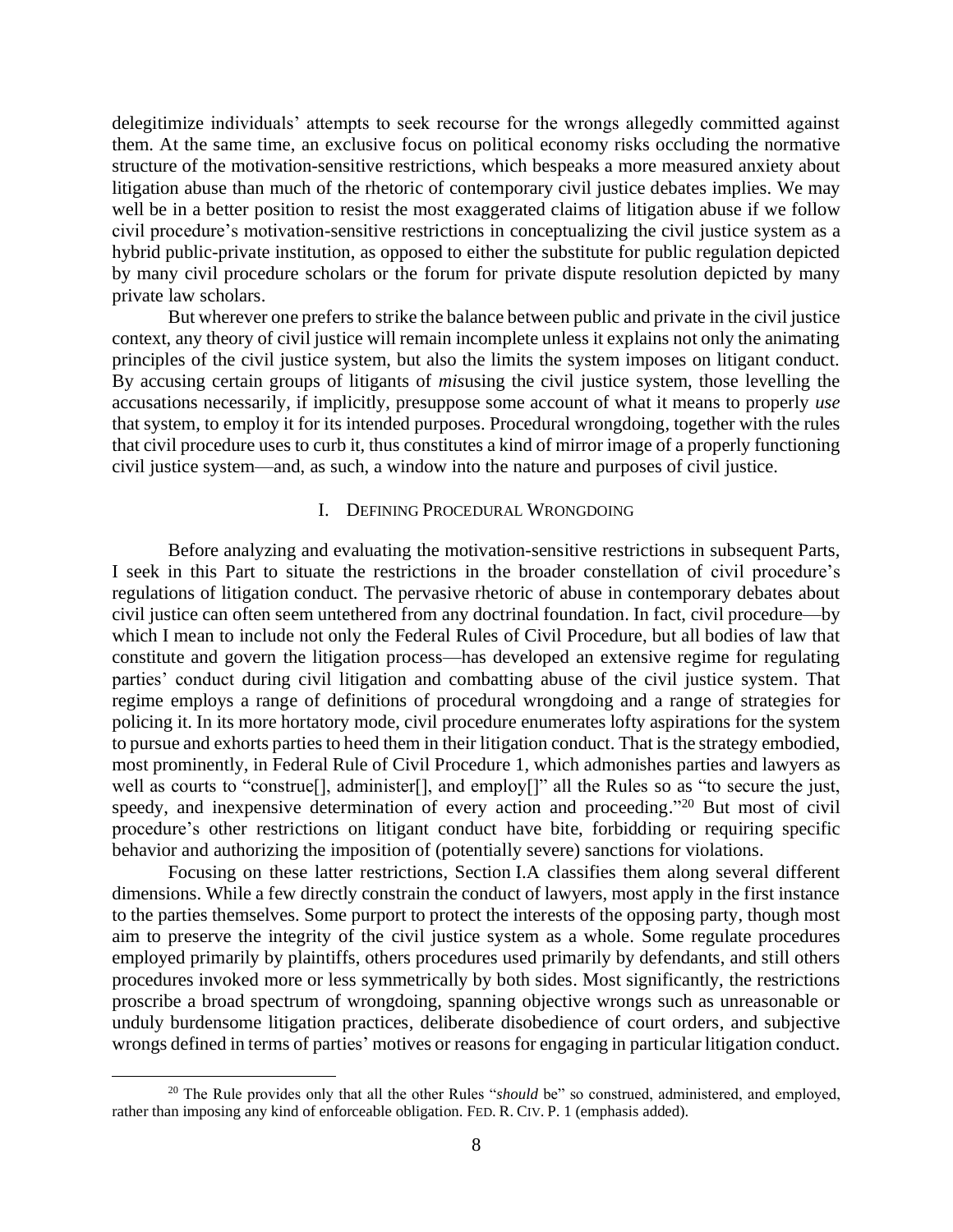Section I.B then homes in on this last category—the motivation-sensitive restrictions. Examples of such restrictions abound in the Federal Rules themselves, as well as in various doctrines in adjacent bodies of law such as federal jurisdiction and torts. Most of the motivationsensitive restrictions forbid parties to take certain actions with bad motives or for bad reasons, though a few purport to compel *good* motives or reasons, in the form of "good faith." But notwithstanding such subtleties, in contrast to more objective forms of procedural wrongdoing, all the forms of procedural wrongdoing prohibited by the motivation-sensitive restrictions are defined in terms of parties' subjective mental states.

### *A. Dimensions of Procedural Wrongdoing*

<span id="page-8-0"></span>Scholars tend to speak of litigation "abuse" as a single, monolithic category, but civil procedure actually recognizes several distinct forms of procedural wrongdoing and contains a corresponding variety of restrictions on litigation conduct. This Section develops a taxonomy of those restrictions, distinguishing them along four different dimensions: (1) the identity of the wrongdoer; (2) the identity of the wronged; (3) the procedural mode of wrongdoing; and (4) the substantive definition of the wrongdoing.

1. Parties vs. Lawyers

<span id="page-8-1"></span>Civil procedure's restrictions on litigation conduct differ in terms of whose actions they regulate, with the potential perpetrators of procedural wrongdoing being either the parties themselves or their lawyers. Many recent accounts of litigation abuse have focused on the conduct of lawyers,<sup>21</sup> and understandably so. When a party is represented in litigation, she must act through her lawyer, who is thus the one most directly positioned to either follow or violate various procedural rules. Lawyers are also subject to special duties to uphold certain public values underlying the legal system in virtue of their role as "officers of the court"<sup>22</sup> as well as professionalethics rules<sup>23</sup>—an additional set of obligations constraining their litigation behavior.

Civil procedure likewise contains several restrictions that apply directly and exclusively to lawyers, such as the federal statute authorizing courts to sanction any lawyer—but not a party— "who so multiplies the proceedings in any case unreasonably and vexatiously."<sup>24</sup> Other rules, while regulating parties and lawyers alike, single out lawyers for special obligations, and special liability to sanctions when they violate them. For example, Federal Rule of Civil Procedure 11 requires either a lawyer or, if unrepresented, a party to sign any (non-discovery-related) "paper" submitted to the court,<sup>25</sup> and in signing the paper or otherwise "presenting" it to the court, one makes certain representations that can elicit sanctions if they prove false. <sup>26</sup> Although represented parties as well

<sup>21</sup> *See, e.g.*, Yablon, *Virtues*, *supra* note [10,](#page-3-0) at 233-34 (purporting to offer a general account of "litigation abuse" but quickly reducing the issue to one of "*lawyers'* litigation tactics" (emphasis added)).

<sup>22</sup> *See* MIRJAN R. DAMAŠKA, THE FACES OF JUSTICE AND STATE AUTHORITY: A COMPARATIVE APPROACH TO THE LEGAL PROCESS 143 (1986) ("The invocation of counsel as officer of the court is designed to constrain the excessive amalgamation of the lawyer's interest with that of his client and to forestall the transformation of privately managed litigation into a melee of self-seeking.").

<sup>23</sup> *See, e.g.*, John Gardner, *The Twilight of Legality*, 43 AUSTRALASIAN J. LEGAL PHIL. 1 (2019); W. Bradley Wendel, *Civil Obedience*, 104 COLUM. L. REV. 363 (2004).

<sup>24</sup> 28 U.S.C. § 1927 (2018).

<sup>25</sup> FED. R. CIV.P. 11(a).

 $26$  FED. R. CIV. P. 11(b).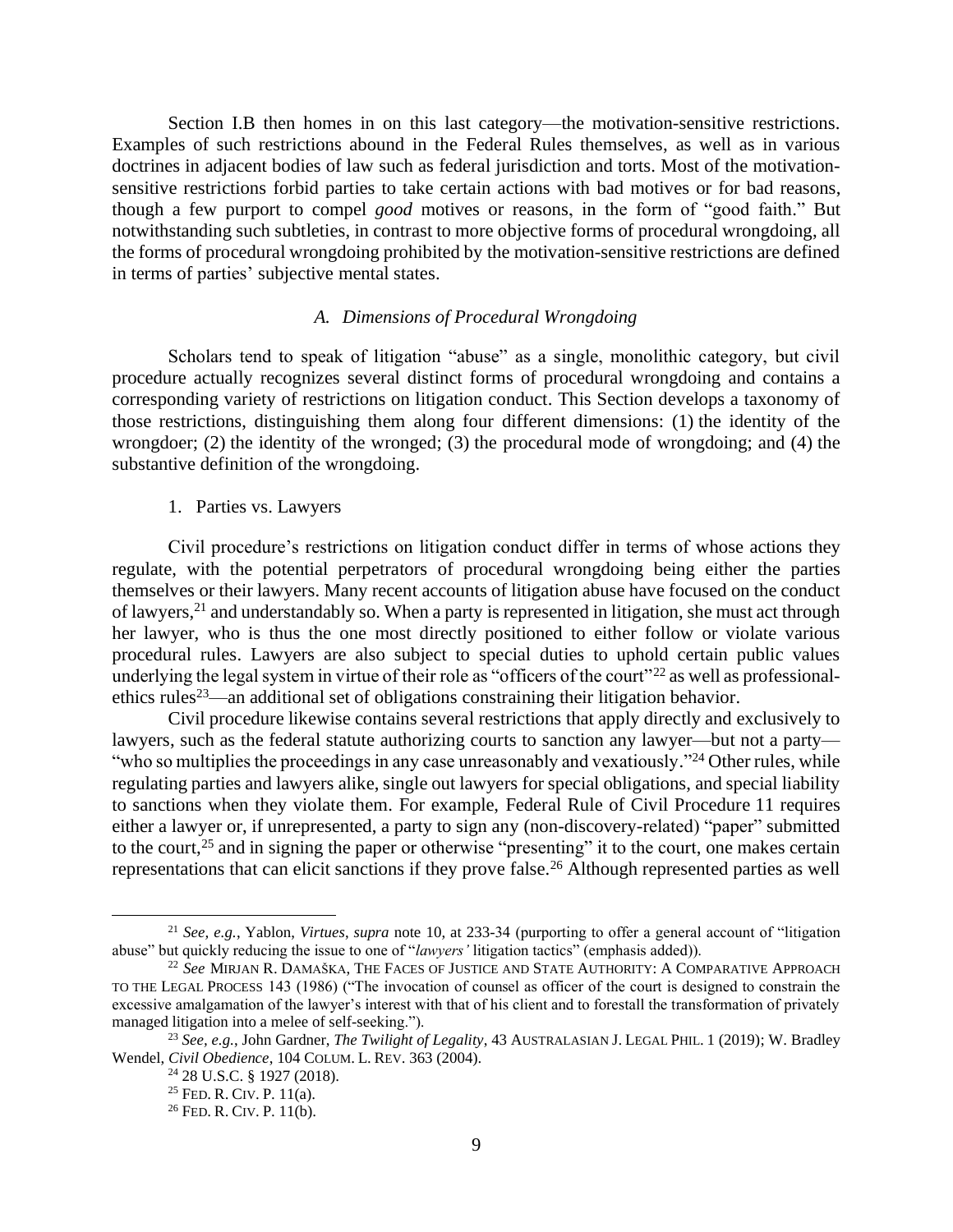as their lawyers can be sanctioned for violations of Rule  $11<sup>,27</sup>$  only lawyers (and unrepresented parties) can face monetary sanctions for violating the specific representation that "the claims, defenses, and other legal contentions [made in the paper] are warranted by existing law or by a nonfrivolous argument for extending, modifying, or reversing existing law or for establishing new law."<sup>28</sup> Represented parties, the idea seems to be, shouldn't incur sanctions for the frivolous *legal* arguments advanced by their lawyers.

<span id="page-9-2"></span><span id="page-9-0"></span>Most of civil procedure's regulations of litigation conduct, however, apply equally to parties and lawyers. Consider again Rule 11. With the exception of violations of the representation regarding a paper's legal arguments, "the court may impose an appropriate sanction on any attorney, law firm, *or party* that violated the rule or is responsible for the violation."<sup>29</sup> If, for instance, a party was acting for an "improper purpose" in instructing her lawyer to make a particular filing,<sup>30</sup> the lawyer may be sanctioned, but so may the party, as the one ultimately "responsible for the violation."<sup>31</sup> The rule functions in such cases as a direct regulation of parties' litigation conduct. But even when a court exercises its discretion to sanction only the lawyer for a violation, Rule 11 still incentivizes lawyers to assess their clients' "purposes" and thus functions as an *indirect* regulation of parties' conduct. Only when a lawyer takes some step without her party's knowledge or approval do sanctions regimes such as Rule 11's regulate the conduct of lawyers alone.<sup>32</sup>

<span id="page-9-1"></span>Within civil procedure's framework for regulating litigation conduct, then, we find a shadow regime of *party ethics*, with rules that restrict parties' conduct directly or, by constraining their lawyers, vicariously. 33

<sup>33</sup> *Cf.* Norman W. Spaulding, *The Rule of Law in Action: A Defense of Adversary System Values*, 93 CORNELL L. REV. 1377, 1397 (2008) ("I . . . fail to see why the moral accountability of the citizen-client is not sufficient for those concerned with the moral consequences of lawyers' vicarious action for the clients they represent.").

<sup>27</sup> *See infra* notes [30](#page-9-0)[-32](#page-9-1) and accompanying text.

<sup>&</sup>lt;sup>28</sup> FED. R. CIV. P. 11(b)(2); see FED. R. CIV. P. 11(c)(5)(A). Other rules restrict lawyers' conduct more indirectly. For example, Rule 23 enumerates various factors courts should consider in deciding whether to approve a class action settlement, including whether class counsel adequately represented the class members and whether the settlement was negotiated at arm's length—considerations that derivatively impose obligations on both class and defense counsel. FED. R. CIV.P. 23(e)(2)(A)-(B); *see* 7B CHARLES ALAN WRIGHT, ARTHUR R. MILLER & MARY KAY KANE, FEDERAL PRACTICE AND PROCEDURE § 1797.1 (3d ed. 2002) (explaining that the factors seek to determine whether there was collusion between class and defense counsel); 4 WILLIAM B. RUBENSTEIN, NEWBERG ON CLASS ACTIONS § 13:48 (5th ed. 2011) (similar).

<sup>&</sup>lt;sup>29</sup> FED. R. CIV. P.  $11(c)(1)$  (emphasis added).

 $30$  FED. R. CIV. P.  $11(b)(1)$ .

<sup>31</sup> *See* 5A CHARLES ALAN WRIGHT, ARTHUR R. MILLER, MARY KAY KANE & A. BENJAMIN SPENCER, FEDERAL PRACTICE AND PROCEDURE § 1336.2 (4th ed. 2008) ("As the text of the rule and cases applying it make clear, the district court's discretion under Federal Rule of Civil Procedure 11 includes the power to impose sanctions on the client alone, solely on the counsel for one of the parties, a law firm, or on any combination of the three  $\dots$ ." (footnotes omitted)). Some courts, however, are loath to sanction represented parties, notwithstanding Rule 11's clear authorization to do so. *See id.*

<sup>32</sup> *See, e.g.*, St. Charles Health Sys., Inc. v. Or. Fed'n of Nurses & Health Prof'ls, Local 5017, No. 6:21-cr-304-MC, slip op. at 6 n.4 (D. Or. Dec. 16, 2021) (sanctioning the lawyer rather than the party for "bad faith" litigation conduct on the ground that the party "was entitled to rely on experienced, high-priced counsel for advice"); Avery v. E&M Servs., LLC, No. 1:18-cv-258, 2020 WL 7364974, at \*3 (D.N.D. Dec. 15, 2020) (declining to sanction a party under the discovery rules for his lawyer's misconduct during a deposition because the party hadn't "endorsed or condoned" the lawyer's actions).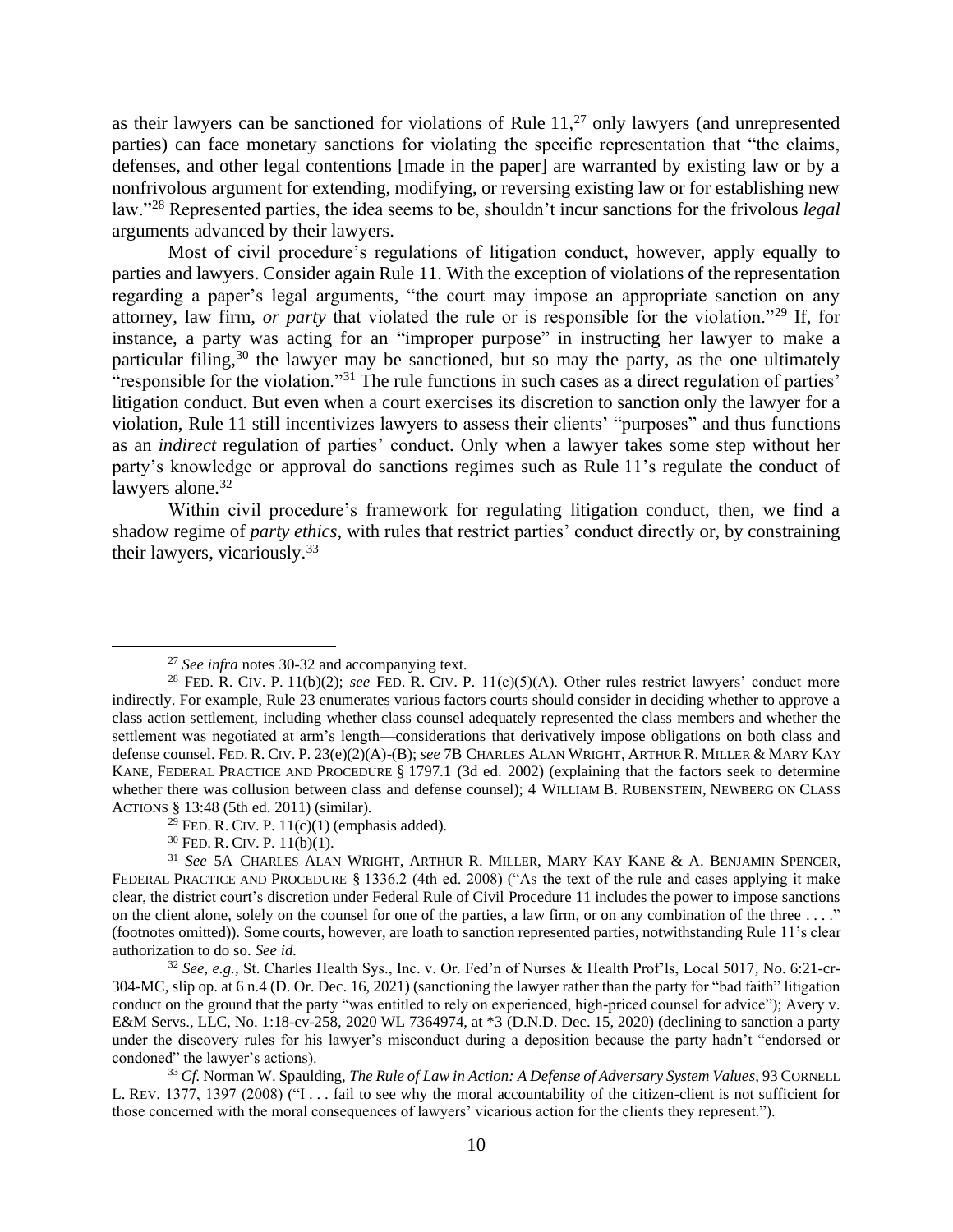### <span id="page-10-3"></span>2. Party Opponents vs. the System

<span id="page-10-0"></span>Just as a restriction on litigation conduct can have two different addressees, so it can seek to protect from procedural wrongdoing two different beneficiaries: the perpetrator's opponent or the civil justice system as a whole. There are a few vestiges of the view that it's the opposing party who is wronged by litigation misconduct—most notably, the torts of wrongful institution of civil proceedings (the civil analogue of malicious prosecution) and abuse of process, both of which purport to remedy the "private harm" resulting from certain forms of procedural wrongdoing.<sup>34</sup>

Most of the restrictions found within civil procedure doctrine itself, by contrast, conceive of procedural wrongdoing as a *public* wrong to the civil justice system rather than a private wrong to the opposing party. For one thing, many restrictions don't require any finding of harm or prejudice whatsoever as a prerequisite for sanctions, or if they do, they focus on the wrongdoing's harmful consequences for the proper functioning of the civil justice system.<sup>35</sup> For another, even when procedural wrongdoing does happen to harm or prejudice the other party, the imposed sanctions often purport not to compensate that injury, but only to deter future wrongdoing. Rule 11 sanctions, for instance, may be no greater than necessary to achieve specific and general deterrence, and the rule's preferred sanctions are fines payable to the court rather than payments to cover the opposing party's attorney's fees, which may be ordered only in rare circumstances.<sup>36</sup> While sanctions imposed for the sake of deterrence may, of course, also incidentally compensate the other party, the fact that the sanctions' official purpose remains deterrence reflects a conception of procedural wrongdoing as a public wrong to the civil justice system.

### <span id="page-10-2"></span>3. Plaintiffs vs. Defendants

<span id="page-10-1"></span>There are myriad ways to perpetrate procedural wrongdoing, and civil procedure's restrictions on litigation conduct accordingly govern the full range of litigation procedures. A few restrictions apply to procedures typically invoked either only by plaintiffs, such as the requirements for pleading allegations in a complaint,<sup>37</sup> or only by defendants, such as the conditions for waiving service of process<sup>38</sup> and the requirements for responding to the allegations in the complaint.<sup>39</sup> But most of the restrictions are symmetric, in that they apply to procedures that are equally available to plaintiffs and defendants—at least as a formal mater, even if certain procedures have different practical significance on different sides of the "v." Some of the symmetric restrictions regulate the manner in which parties and their lawyers must participate in the litigation process, such as the rule authorizing sanctions for failing to appear at, prepare for, or participate in the pretrial conference.<sup>40</sup> Most of the other symmetric restrictions limit the use of

<sup>34</sup> DAN B. DOBBS, PAUL T. HAYDEN & ELLEN M. BUBLICK., DOBBS' LAW OF TORTS § 585 (2d ed. 2011). I discuss these torts in more detail in the next Section. *See infra* Section I.B.

<sup>35</sup> *See, e.g.*, 8B CHARLES ALAN WRIGHT, ARTHUR R. MILLER & RICHARD L. MARCUS, FEDERAL PRACTICE AND PROCEDURE § 2284 nn.36-38 (3d ed. 2002) (identifying factors courts consider in choosing sanctions for violations of the discovery rules).

<sup>36</sup> *See* FED. R. CIV. P. 11(c)(4) and advisory committee's note to 1993 amendment; WRIGHT ET AL., *supra* note [31,](#page-9-2) § 1336.3. By contrast, while courts may use their inherent power to award attorney's fees as a sanction for "bad faith" litigation conduct, such a fee award must be purely compensatory, limited to the fees the other party incurred because of the misconduct. *See* Goodyear Tire & Rubber Co. v. Haeger, 137 S. Ct. 1178, 1184-86 (2017).

<sup>37</sup> *See* FED. R. CIV.P. 8(d)(1); *see also* FED. R. CIV.P.23.1(b) (pleading requirements for derivative actions).

<sup>38</sup> *See* FED. R. CIV.P. 4(d).

<sup>39</sup> *See* FED. R. CIV.P. 8(b).

<sup>40</sup> *See* FED. R. CIV.P. 16(f)(1)(A)-(B).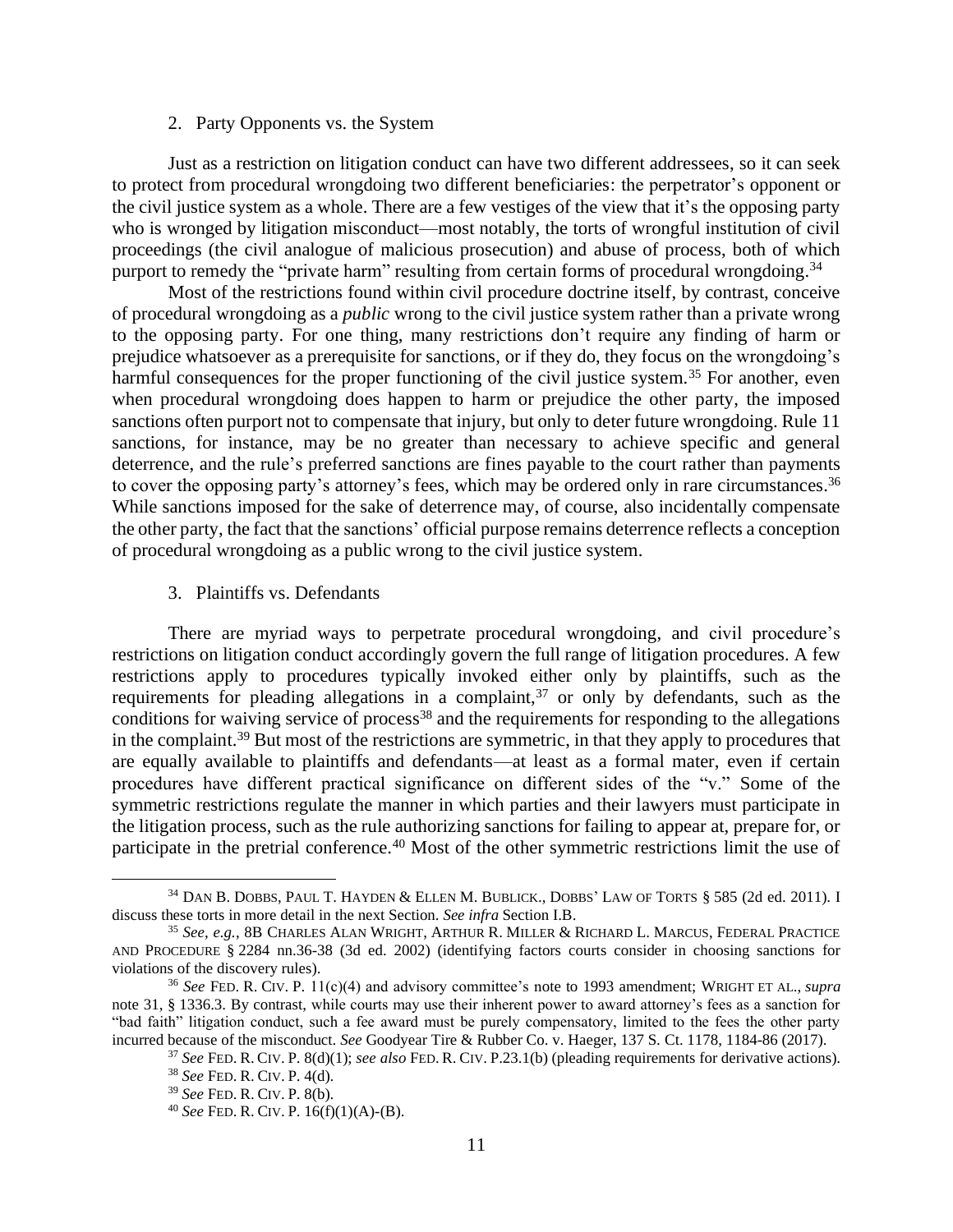discretionary powers invoked by plaintiffs and defendants alike. Rule 11 thus applies to the submission of any (non-discovery related) "pleading, written motion, or other paper," while either side faces sanctions for misconduct committed during discovery.<sup>41</sup> To be sure, Rule 11 has morphed over the decades largely in response to the perceived abuses of plaintiffs,<sup>42</sup> and plaintiffs typically have greater need for discovery given information asymmetries.<sup>43</sup> But whether plaintiff or defendant, a party exercises the various powers conferred on her during civil litigation subject to certain limits—and under the threat of sanctions for exceeding those limits.

## 4. Objective vs. Subjective

<span id="page-11-0"></span>Finally, and most significantly, civil procedures' restrictions on litigation conduct differ in terms of how they define procedural wrongdoing—and, in particular, whether they define the proscribed conduct objectively or subjectively. I first focus on the objective restrictions and then turn to the subjective restrictions in the next Section.

The objective restrictions prohibit litigation conduct that's inefficient in the sense of being "unduly burdensome," excessively costly, or otherwise unjustified—with respect to either the opposing party or the civil justice system (though again, even when the opposing party bears most of the costs associated with inefficient litigation conduct, the wrong is often regarded as one to the civil justice system as a whole). <sup>44</sup> The rules thus require defendants to avoid increasing the costs associated with service of process<sup>45</sup> and both parties to reduce the costs of construing their pleadings.<sup>46</sup> Parties must also have "good cause" to seek any extension of time from the court,<sup>47</sup>

<sup>44</sup> *See supra* subsection I.A.2.

<sup>41</sup> *See* FED. R. CIV.P. 26, 37.

<sup>42</sup> Most notably, Rule 11 was amended in 1983 to combat a purported profusion of "frivolous" lawsuits. *See* FED. R. CIV. P. 11 advisory committee's note to 1983 amendment. Many scholars, however, criticized courts for imposing sanctions under the revised rule inconsistently across different categories of plaintiffs and worried that the risk of sanctions deterred potential plaintiffs from bringing meritorious lawsuits. *See* Stephen B. Burbank, *The Transformation of American Civil Procedure: The Example of Rule 11*, 137 U.PA.L. REV. 1925, 1937 (1989); Melissa L. Nelken, *Sanctions Under Amended Federal Rule 11: Some "Chilling" Problems in the Struggle Between Compensation and Punishmen*t, 74 GEO. L.J. 1313, 1339-43 (1986); William W. Schwarzer, *Rule 11 Revisited*, 101 HARV. L. REV. 1013, 1015-17 (1988). Rule 11 was significantly revised in 1993 largely to address these kinds of concerns, *see* Carl Tobias, *The 1993 Revision of Federal Rule 11*, 70 IND. L.J. 171, 171 (1995), though it continues to be associated primarily with the litigation conduct of plaintiffs, as when scholars invoke sanctions as a preferable alternative to other plaintiff-focused measures aimed at curbing abusive litigation practices, such as heightened pleading standards, *see, e.g.*, A. Benjamin Spencer, *Pleading and Access to Civil Justice: A Response to* Twiqbal *Apologists*, 60 UCLA L. REV. 1710, 1722, 1732-33 (2013).

<sup>43</sup> *See* Yablon, *Virtues*, *supra* note [10,](#page-3-0) at 238 n.14 ("In big case litigation with information asymmetries, complaints that focus on 'overdiscovery' or 'fishing expeditions' usually view plaintiffs' counsel as the source of such problems. When the concerns allege delay and document destruction, it is usually defense counsel who are identified as the culprits.").

<sup>45</sup> *See* FED. R. CIV.P. 4(d)(1) (imposing on defendants "a duty to avoid unnecessary expenses of serving the summons"); FED. R. CIV. P. 4(d)(2) (requiring a defendant who, "without good cause," refuses a plaintiff's proper request to waive service to pay expenses associated with service).

<sup>&</sup>lt;sup>46</sup> FED. R. CIV. P.  $\frac{8(b)(2)}{b}$  ("A denial must fairly respond to the substance of the allegation."); FED. R. CIV. P. 8(d)(1) ("Each allegation must be simple, concise, and direct."); *see also* FED. R. CIV. P. 12(e) (motion for a more definite statement). The rules impose a similar requirement for answering requests for admission during discovery. *See* FED. R. CIV. P. 36(a)(4) ("A denial must fairly respond to the substance of the matter . . . .").

 $47$  FED. R. CIV. P.  $6(b)(1)$ .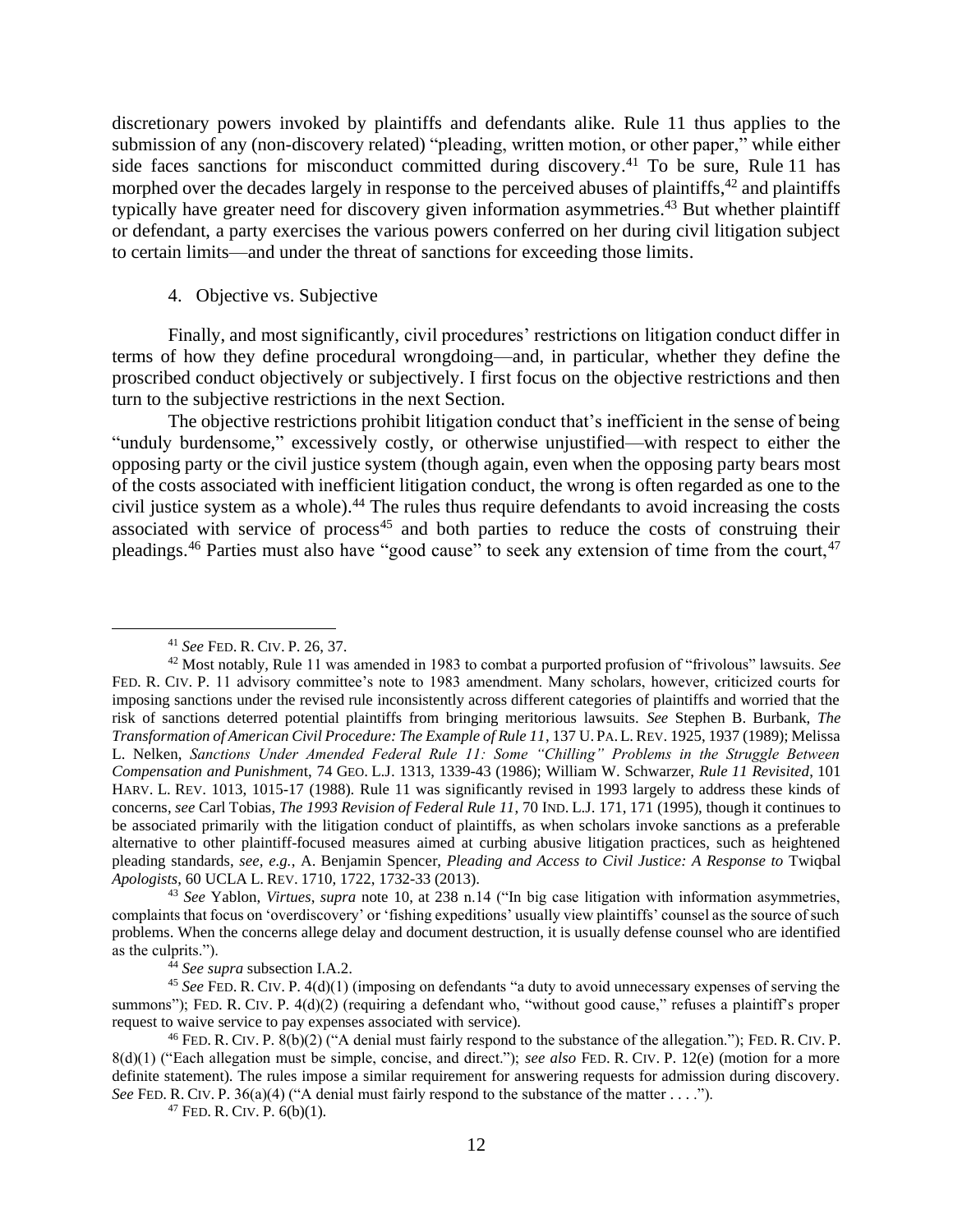and they must have adequate legal<sup>48</sup> and factual<sup>49</sup> support for all the contentions made in their filings, as well as comparable support for their discovery requests.<sup>50</sup> The discovery rules are replete with similar requirements: Parties must have "good cause" for seeking an extension of time in which to make the mandatory pretrial disclosures to their opponent<sup>51</sup> and face sanctions for any failure to make those disclosures that isn't "substantially justified";<sup>52</sup> they may request during discovery only information that's "proportional to the needs of the case," with proportionality being defined in terms of several objective factors;<sup>53</sup> they must show "good cause" to obtain electronically stored information that's not "reasonably accessible because of undue burden or cost"<sup>54</sup> and take "reasonable" steps to preserve such information in anticipation of litigation;<sup>55</sup> they must pay their opponent's expenses if they lose on a motion to compel discovery unless their position was "substantially justified";<sup>56</sup> and they must avoid proliferating the costs associated with deposing their opponent and third-party witnesses. <sup>57</sup> Finally, under Rule's 68 offer-of-judgment procedure, if a plaintiff rejects a defendant's pretrial settlement offer and ends up securing a judgment no more favorable than the spurned offer, she must pay the defendant's post-offer litigation costs. 58

All of these rules require parties to modify their litigation conduct so as to avoid imposing excessive costs on their opponent and the civil justice system, with courts determining which costs count as excessive according to various objective standards. And because the rules all define procedural wrongdoing objectively, they are all amenable to economic cost-benefit analysis, and thus accord with the prevailing conception of procedural wrongdoing among civil procedure scholars.<sup>59</sup>

Other rules, though still employing objective definitions of procedural wrongdoing, don't seek to minimize the costs of parties' litigation practices so much as to preserve courts' control over the proceedings. In particular, various rules allow a court to sanction parties and lawyers for

<sup>55</sup> FED. R. CIV.P. 37(e).

<sup>56</sup> FED. R. CIV. P.  $37(a)(5)(A)(ii)$ ,  $37(a)(5)(B)$ . A position is "substantially justified" so long as "reasonable" people could debate" it. WRIGHT ET AL., *supra* note [35,](#page-10-2) § 2288 & n.31.

<sup>57</sup> *See, e.g.*, FED. R. CIV. P. 30(d)(2) (authorizing sanctions for "a person who impedes, delays, or frustrates the fair examination of the deponent" during an oral deposition); FED. R. CIV. P.  $30(g)$  (authorizing sanctions for a party who fails to show up to a deposition or to get a nonparty deponent to appear); FED. R. CIV.P. 37(d)(3) (requiring a party to pay the expenses associated with a failure to attend a deposition or answer interrogatories unless the failure was "substantially justified"); FED. R. CIV. P. 45(d)(1) (requiring parties to "take reasonable steps to avoid imposing undue burden or expense on a person subject to [a] subpoena").

 $48$  FED. R. CIV. P.  $11(b)(2)$ .

 $^{49}$  FED. R. CIV. P. 11(b)(3)-(4). These provisions can be understood as imposing purely objective requirements at least in cases in which any violation is merely "negligent" rather than "willful." *See* FED. R. CIV.P. 11(b) advisory committee's note to 1993 amendment. Further confirming the requirements' objective nature, courts recognize no "good faith" defense for these provisions. *See* WRIGHT ET AL., *supra* note [31,](#page-9-2) § 1335 & n.6.

<sup>&</sup>lt;sup>50</sup> FED. R. CIV. P.  $26(g)(1)(B)(i)$  (requiring discovery requests to have legal support);  $26(g)(1)(B)(iii)$ (prohibiting discovery that's unreasonable or unduly burdensome or expensive);  $26(g)(3)$  (authorizing sanctions for violations of the foregoing provisions).

 $51$  FED. R. CIV. P. 26(a)(3)(B).

 $52$  FED. R. CIV. P. 37(c)(1).

<sup>53</sup> FED. R. CIV.P. 26(b)(1); *see also* FED. R. CIV.P. 26(b)(2)(C) (requiring the court to limit discovery if it's "unreasonably cumulative or duplicative, or can be obtained from some other source that is more convenient, less burdensome, or less expensive," or if "the party seeking discovery has had ample opportunity to obtain the information by discovery in the action").

<sup>54</sup> FED. R. CIV.P. 26(b)(2)(B).

<sup>58</sup> FED. R. CIV.P. 68.

<sup>59</sup> *See supra* notes [10](#page-3-0)[-12](#page-3-1) and accompanying text.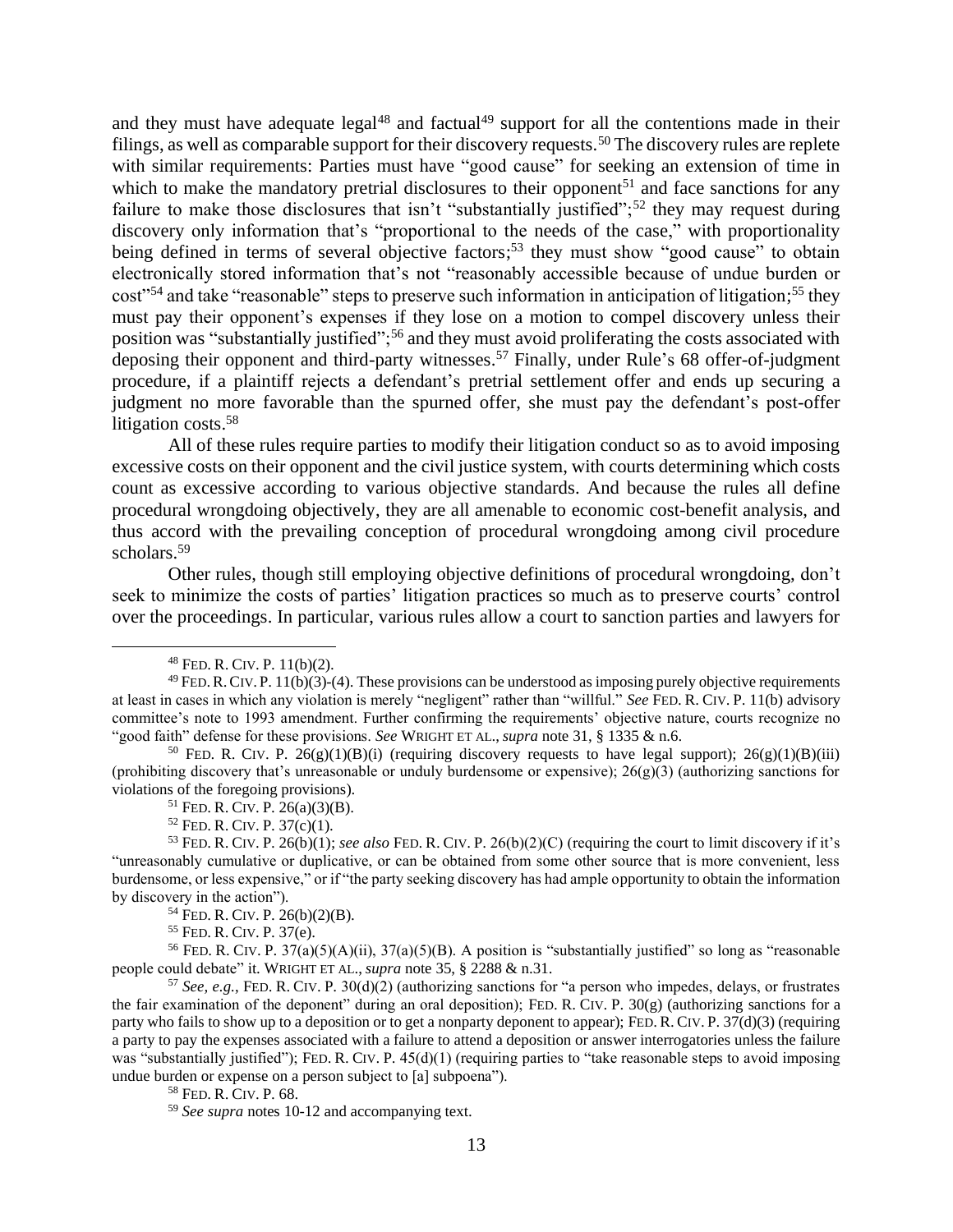disobedience of its orders, including its scheduling and other pretrial orders<sup>60</sup> and its discovery orders.<sup>61</sup> Courts, of course, also possess inherent power to punish contempt.<sup>62</sup> These restrictions on litigation conduct remain objective because they make liability to sanctions turn on the fact of disobedience of a court order rather than any of the subjective mental states of the person who disobeyed; disobedience of a court order, for example, need not have been "willful" to constitute (civil) contempt.<sup>63</sup> At the same time, they generally make no attempt to account for the costs and benefits of disobedience,<sup>64</sup> in contrast to many of civil procedure's other objective restrictions on litigation conduct.

### <span id="page-13-2"></span><span id="page-13-1"></span>*B. Party Motivations and Procedural Wrongdoing*

<span id="page-13-0"></span>Less prominent in extant accounts of procedural wrongdoing is another set of rules and doctrines that define the litigation conduct they prohibit subjectively, in terms of the motivations of the individuals who engage in it. I thus label these rules "motivation-sensitive restrictions." By "motivations," I mean the *reasons* for which an individual performs a particular action.<sup>65</sup> Motivations, so understood, differ from incentives, which are the focus of other accounts of procedural wrongdoing<sup>66</sup>: If incentives are (some of) the reasons for which an individual might be inclined to act, motivations are the reasons for which she does in fact act; incentives become motivations only when an individual "responds" to them. All the rules considered in this Section make the permissibility of litigation conduct turn at least partly on the motivations with which individuals engage in it—and often exclusively, without regard to the conduct's consequences.

Many of the motivation-sensitive restrictions forbid parties and their lawyers to engage in litigation conduct for certain illegitimate reasons. Perhaps the most familiar example (and one to which I'll return frequently in the remainder of this Article) is Rule 11's "improper purpose" prong, which prohibits parties and their lawyers from presenting a "paper" for "any improper purpose, such as to harass, cause unnecessary delay, or needlessly increase the cost of litigation."<sup>67</sup> The provision's references to "unnecessary delay" and "needlessly increase[d] ... cost[s]" might evoke the objective restrictions considered in the previous Section. In contrast to those other restrictions, however, Rule 11's "improper purpose" prong imposes no freestanding duty to avoid delay or otherwise minimize litigation costs; one violates the provision not whenever one happens to unnecessarily delay the proceedings or needlessly increase litigation costs, but only when one makes such delay or waste one's *purpose* in presenting a paper to the court. Most courts have accordingly emphasized that the "improper purpose" prong, unlike Rule 11's other provisions, imposes a *subjective* requirement, akin to a prohibition on bad faith litigation conduct.<sup>68</sup> To be sure, some courts occasionally describe the provision as an objective requirement, but usually in

 $60$  FED. R. CIV. P.  $16(f)(1)(C)$ .

 $61$  FED. R. CIV. P. 37(b)(2)(C).

<sup>62</sup> *See*FED.R.CIV.P. 70(e); Ex parte Robinson, 19 Wall. (86 U.S.) 505 (1874); 11A CHARLES ALAN WRIGHT, ARTHUR R. MILLER & MARY KAY KANE, FEDERAL PRACTICE AND PROCEDURE § 2960 (3d ed. 2002).

<sup>63</sup> *See* WRIGHT ET AL., *supra* not[e 62,](#page-13-1) § 2960 & n.60.

<sup>64</sup> *But see* FED. R. CIV.P. 37(b)(2)(C) (excusing disobedience of discovery orders if "substantially justified").

<sup>&</sup>lt;sup>65</sup> I provide a more detailed account of the kinds of reasons the motivation-sensitive restrictions proscribe in the next Part. *See infra* Section II.A.

<sup>66</sup> *See, e.g.*, Marrero, *supra* not[e 11](#page-3-2) (developing an account of abusive litigation practices based on the various financial and professional incentives faced by lawyers); Yablon, *Virtues*, *supra* note [10,](#page-3-0) at 241-51 (following Judge Marrero's lead).

 $67$  FED. R. CIV. P. 11(b)(1).

<sup>68</sup> *See* WRIGHT ET AL., *supra* not[e 31,](#page-9-2) § 1335 & n.7.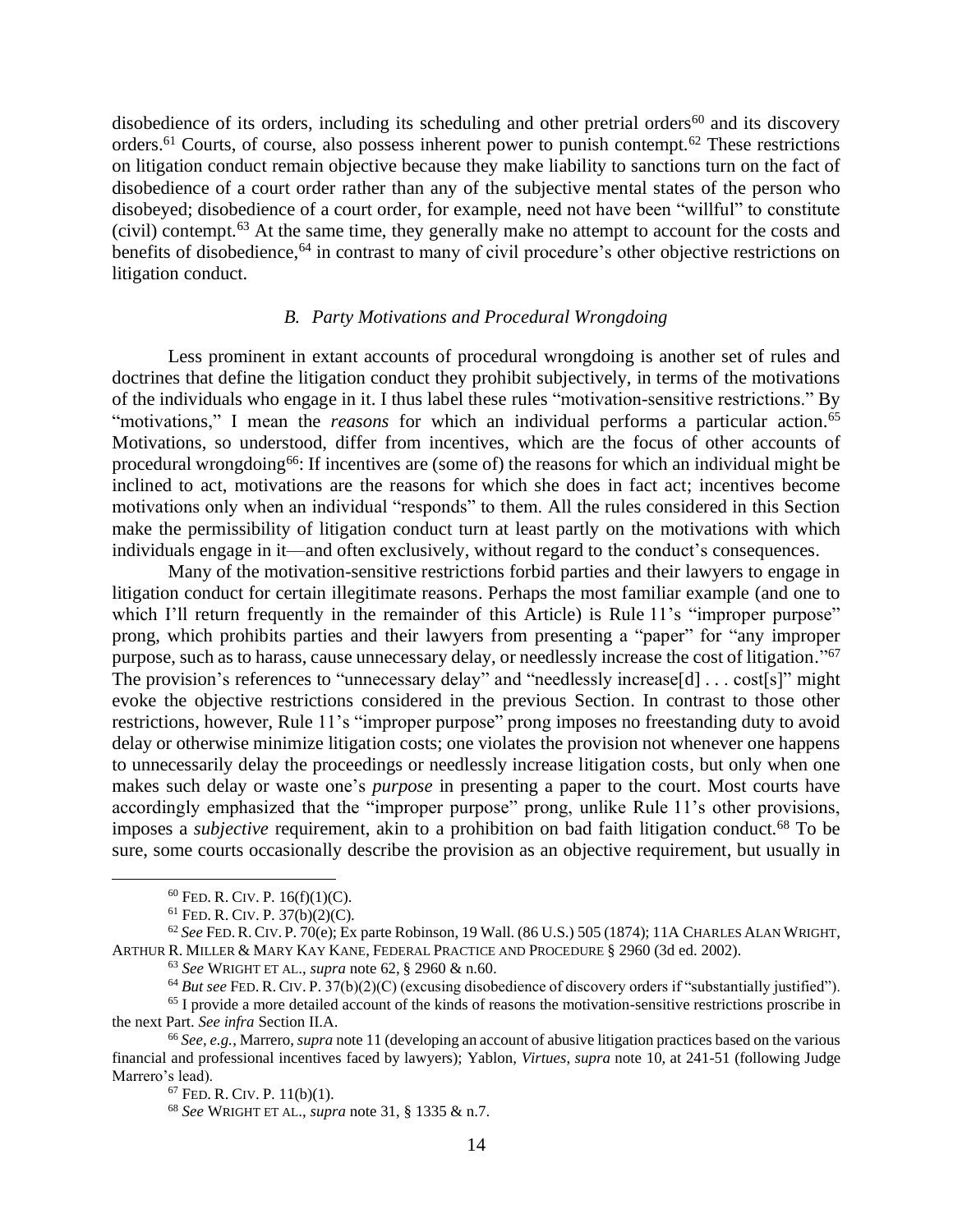<span id="page-14-2"></span>the course of demanding objective *evidence* of a violation, which is perfectly consistent with a subjective standard of conduct.<sup>69</sup> What's more, most courts treat the "improper purpose" prong as a distinct requirement from Rule 11's other, objective requirements, in that one can be sanctioned for acting with an "improper purpose" even if one's legal and factual contentions are nonfrivolous.<sup>70</sup> The provision thus predicates the permissibility of certain litigation actions exclusively on the reasons for which they're performed.

<span id="page-14-0"></span>In this respect, Rule 11's "improper purpose" prong is hardly an aberration. Many other procedural rules, both within the Federal Rules of Civil Procedure themselves and in adjacent bodies of doctrine, prohibit parties and their lawyers from engaging in litigation conduct for certain illegitimate reasons. Under the Rules, parties and their lawyers are subject to an "improper purpose" provision for discovery requests that's analogous to Rule 11's;<sup>71</sup> they may seek protective orders against discovery that constitutes "annoyance" or "oppression," terms that bespeak an implicit mental state on the part of the party seeking the discovery;<sup>72</sup> they may move to terminate or limit an oral deposition "on the ground that it is being conducted in bad faith or in a manner that unreasonably annoys, embarrasses, or oppresses the deponent or party";<sup>73</sup> they face heightened sanctions for spoliating electronically stored information "with intent to deprive another party of the information's use in the litigation";<sup>74</sup> and they can be sanctioned for submitting an affidavit or declaration on summary judgment "in bad faith or solely for delay."<sup>75</sup>

Beyond the Rules, various statutes and judicially created doctrines likewise limit the reasons for which parties and their lawyers may act during civil litigation. Courts, for example, possess "inherent authority" to sanction "bad faith" litigation conduct, where a party is deemed to have acted in bad faith when she acted for the kinds of purposes deemed "improper" under Rule 11.<sup>76</sup> Under the federal jurisdictional statutes, a defendant has only one year to remove a state lawsuit to federal court based on diversity jurisdiction, unless the plaintiff acted in "bad faith" to

<span id="page-14-1"></span><sup>69</sup> *See id.* nn.26-27.

<sup>70</sup> *See, e.g.*, FDIC v. Maxxam, Inc., 523 F.3d 566 (5th Cir. 2008) (explaining that a plaintiff "would violate Rule 11 if it filed a case that it reasonably thought had merit, but pursued it in a manner calculated to increase the costs of defense," thus rejecting the view that "the filing of a paper for an improper purpose is immunized from Rule 11 sanctions simply because it is well grounded in fact and law"); Whitehead v. Food Max of Miss., Inc., 332 F.3d 796, 803-07 (5th Cir. 2003) (en banc) (upholding sanctions against a lawyer who executed a judgment in a manner deliberately designed to embarrass the other party, irrespective of whether the lawyer's application for a writ of execution had been nonfrivolous); Szabo Food Serv. Inc. v. Canteen Corp., 823 F.2d 1073, 1083 (7th Cir. 1987) (approving Rule 11 sanctions for "filing a colorable suit for the purpose of imposing expense on the defendant rather than for the purpose of winning"). Those courts that have dissented from this view have tended to do so only when the "paper" at issue was a plaintiff's complaint. *See, e.g.* Sussman v. Bank of Isr., 56 F.3d 450 (2d Cir. 1995) (holding that sanctions would be inappropriate where the plaintiff's complaint was nonfrivolous, even if she had filed it partly for an improper purpose); Townsend v. Holman Consulting Corp., 929 F.2d 1358, 1362 (9th Cir. 1990) (holding that a "determination of improper purpose must be supported by a determination of frivolousness when a complaint is at issue").

<sup>&</sup>lt;sup>71</sup> FED. R. CIV. P. 26(g)(1)(B)(ii) (providing that a discovery request, response, or objection must "not interposed for any improper purpose, such as to harass, cause unnecessary delay, or needlessly increase the cost of litigation").

 $72$  FED. R. CIV. P. 26(c)(1).

 $73$  Fed. R. CIV. P.  $30(d)(3)(A)$ .

<sup>&</sup>lt;sup>74</sup> FED. R. CIV. P. 37(e)(2). Even "gross negligence" isn't enough to warrant sanctions under this provision. *See* FED. R. CIV. P. 37(e) advisory committee's note to 2015 amendment. And unlike the other provisions of Rule 37(e), section (e)(2) doesn't require a finding of prejudice to the other party. *See* WRIGHT ET AL., *supra* not[e 35,](#page-10-2) § 2284.2 & n.23.

<sup>75</sup> FED. R. CIV.P. 56(h).

<sup>76</sup> *See* Chambers v. NASCO, Inc., 501 U.S. 32 (1991).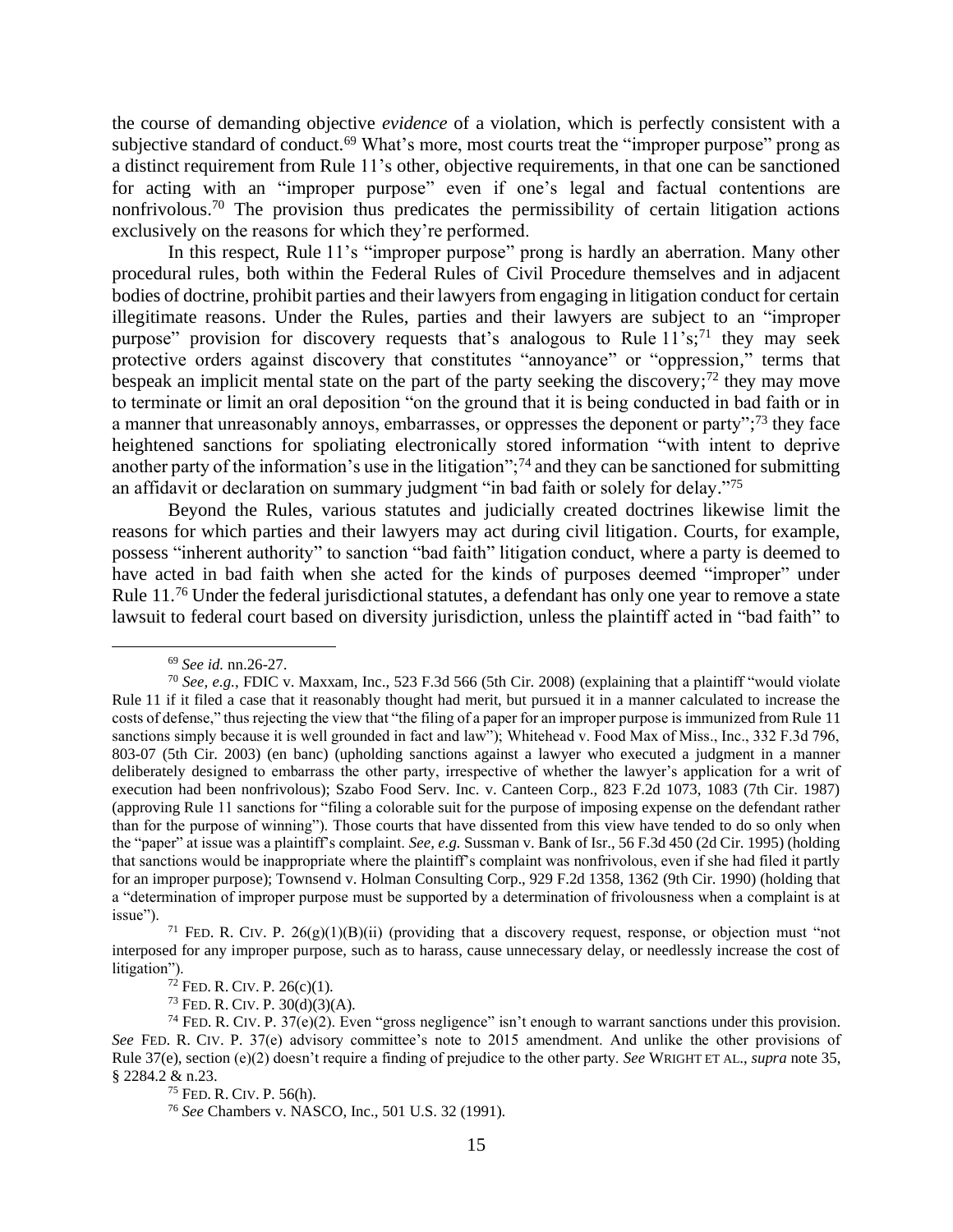<span id="page-15-0"></span>prevent removal.<sup>77</sup> And several substance-specific doctrines forbid parties to act for illegitimate reasons in the context of particular kinds of lawsuits, from prison litigation<sup>78</sup> to securities<sup>79</sup> and antitrust actions. 80

Most of the foregoing rules attempt to police parties' illicit motivations while the litigation is ongoing, but other rules address ill-motivated litigation conduct through collateral proceedings after the fact. That is the role of the torts of wrongful institution of civil proceedings and abuse of process. To recover under the former tort, the plaintiff must show that she was subjected to a prior lawsuit that lacked "probable cause" and that was filed for an "improper purpose," that she suffered an injury as a result, and that the prior lawsuit was terminated in her favor.<sup>81</sup> The elements of the abuse-of-process tort are similar, except that the wrong consists in the misuse of any legal process, not just the filing of a lawsuit, and the prior litigation need not have lacked probable cause or been terminated in the plaintiff's favor.<sup>82</sup> Although these torts differ from many of the other motivationsensitive restrictions in that they require the opposing party to have suffered some kind of harm from the abusive litigation conduct, <sup>83</sup> I nevertheless include them here because "in most cases motive or purpose is the centerpiece" of both torts.<sup>84</sup> The torts also recognize even more explicitly

<sup>78</sup> Under the so-called "three strikes" provision of the Prison Litigation Reform Act (PLRA), a prisoner may not proceed *in forma pauperis* in federal court if three or more of his previous lawsuits were dismissed as, among other things, "malicious." 28 U.S.C. § 1915(g) (2018); *see* Lomax v. Ortiz-Marquez, 140 S. Ct. 1721, 1726 (2020) (distinguishing "abusive" from "simply meritless prisoner suits," though noting that the PLRA seeks to combat both).

<sup>79</sup> The Private Securities Litigation Reform Act (PSLRA) imposes heightened versions of Rule 11's requirements on certain securities lawsuits. *See* 15 U.S.C. § 78u-4(c) (2018).

<sup>80</sup> Under the so-called "sham litigation" doctrine, a business lawsuit will be regarded as an attempt to violate the antitrust laws, as opposed to a bona fide attempt to vindicate the plaintiff's rights, if and only if that lawsuit is both (1) "objectively baseless," in that "no reasonable litigant could realistically expect success on the merits," and (2) motivated by an improper purpose "'to interfere directly with the business relationships of a competitor' . . . through the 'use [of] the governmental process—as opposed to the outcome of that process—as an anticompetitive weapon.'" Prof'l Real Estate Investors, Inc. v. Columbia Pictures Indus., Inc., 508 U.S. 49, 60-61 (1993); *see, e.g.*, FTC v. AbbVie Inc., Findings of Fact and Conclusions of Law, No. 2:14-cv-05151-HB, slip op., at 32, 36-37, 39 (E.D. Pa. June 29, 2018) (elaborating the doctrine's "subjective intent" element).

<sup>81</sup> *See* DOBBS ET AL., *supra* note [34,](#page-10-3) § 592. It's difficult to recover under this tort for several reasons. First, "probable cause" requires "only that the original suitor must believe in the facts he asserts and that a civil claim is plausible, or he has a good chance at establishing the case to the satisfaction of judge and jury, or that he 'may' have a claim." *Id.* (footnote omitted). Second, a party doesn't act with an "improper purpose" if she's merely negligent, and neither does spite alone count as malicious, though spite plus intent to harass is sufficient. *See id.*Third, many states require a showing of some kind of "special injury." *See id.* § 593.

<sup>82</sup> *See* RESTATEMENT (SECOND) OF TORTS § 682 (AM. LAW. INST. 1977) (explaining that the tort prohibits using any legal process "against another primarily to accomplish a purpose for which it is not designed"); DOBBS ET AL., *supra* note [34,](#page-10-3) § 594 (explaining that a showing of lack of probable cause isn't required).

<sup>83</sup> *See supra* not[e 34](#page-10-3) and accompanying text.

<sup>84</sup> DOBBS ET AL., *supra* note [34,](#page-10-3) § 594; *see, e.g.*, Gen. Refractories Co. v. Fireman's Fund Ins. Co., 337 F.3d 297 (3d Cir. 2003). I thus disagree with Alan Calnan's understanding of the wrongful-litigation tort, according to which it imposes a de facto "probable cause" requirement on (tort) plaintiffs, subjecting them to liability whenever they file unsupported claims. *See generally* ALAN CALNAN, THE RIGHT TO CIVIL DEFENSE IN TORTS (2013). But of course, lack of probable cause isn't a *sufficient* condition for liability under the tort, only a *necessary* one. Calnan pays particularly little heed to the improper-purpose element.

The torts also seem to constitute a counterexample to Arthur Ripstein's claim that tort law prescinds from the ends for which individuals act and considers only the means they use. *See* ARTHUR RIPSTEIN, PRIVATE WRONGS 159-84 (2016). *But see infra* not[e 203](#page-37-0) (observing Ripstein's passing attempt to account for the torts); *infra* note[s 263-](#page-47-0) [268](#page-47-1) and accompanying text (considering the compatibility of the motivation-sensitive restrictions with Ripstein's theory of tort law).

<span id="page-15-1"></span><sup>77</sup> 28 U.S.C. § 1446(c)(1) (2018).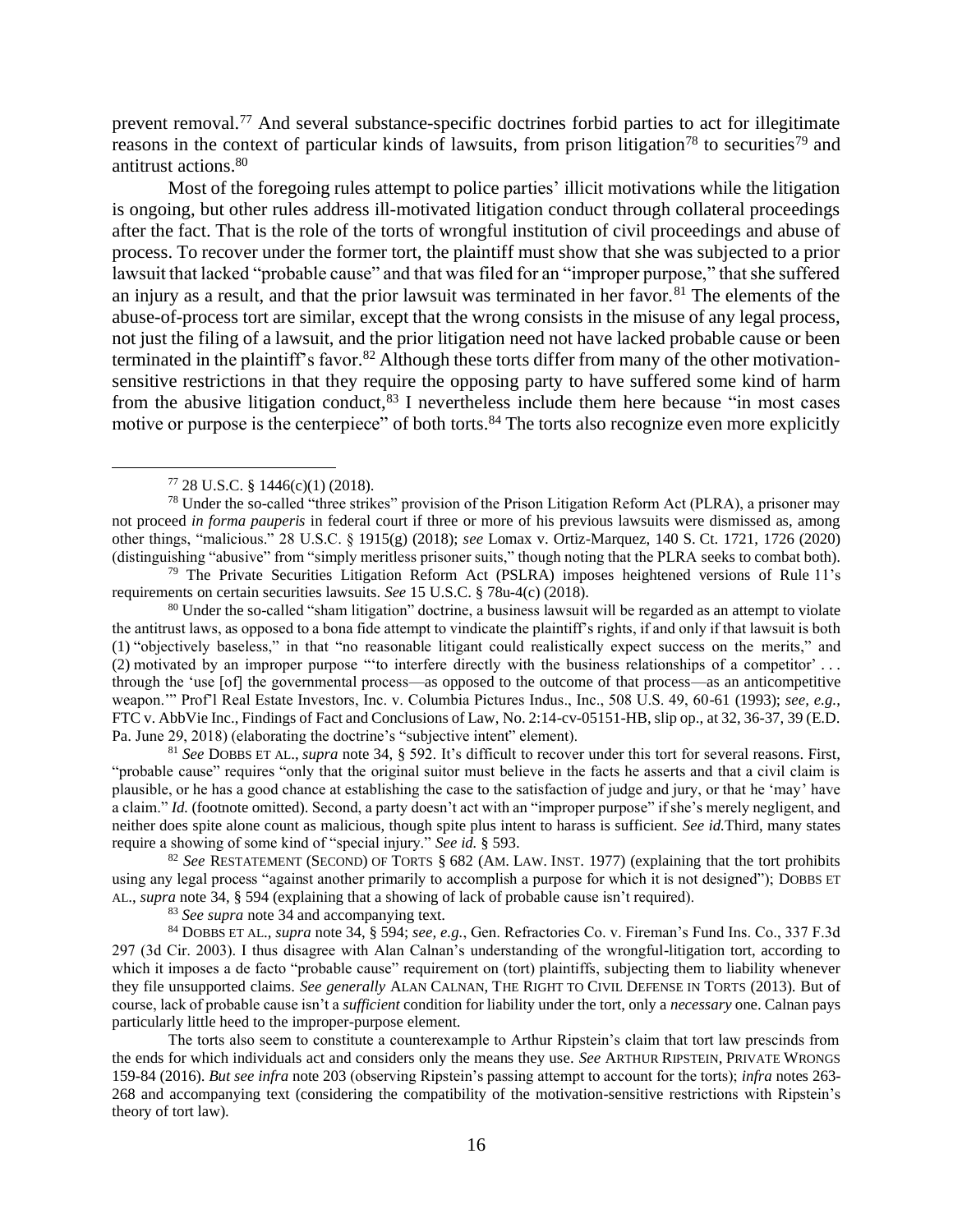than some of the other motivation-sensitive restrictions that parties can act with mixed motives, and they accordingly look to parties' "predominant" or "primary" purpose in taking particular actions, rather than their sole one. 85

<span id="page-16-2"></span>Among the illegitimate reasons that might motivate a party's litigation conduct is an intent to deceive the court (beyond the deceit implicit in any attempt to accomplish an improper purpose). Rule 11 thus authorizes courts to impose heightened sanctions for "willful" violations.<sup>86</sup> A party may also seek relief from a final judgment on the ground that it resulted from "fraud ..., misrepresentation, or misconduct by an opposing party,"<sup>87</sup> and courts enjoy inherent power to "set aside a judgment for fraud on the court."<sup>88</sup> Short of outright fraud, several rules prohibit parties from engaging in duplicitous conduct designed to achieve ends the law otherwise forecloses, such as the requirement that a lawsuit "be prosecuted in the name of the real party in interest" rather than some surrogate,<sup>89</sup> as well as assorted rules prohibiting "collusive" practices designed to manufacture jurisdiction in derivative actions<sup>90</sup> or to manufacture<sup>91</sup> or defeat diversity jurisdiction.<sup>92</sup> In these various contexts, when a party performs an otherwise-permissible action with an intent to deceive or mislead the court, the rules frequently deem her to be acting for an illegitimate purpose and prohibit her conduct.

<sup>90</sup> *See* FED. R. CIV.P. 23.1(b)(2). Though defendants rarely contest this requirement, and courts tend to police only the most egregious attempts to manufacture federal jurisdiction. *See* 7C CHARLES ALAN WRIGHT, ARTHUR R. MILLER & MARY KAY KANE, FEDERAL PRACTICE AND PROCEDURE § 1830 (3d ed. 2002).

<sup>91</sup> *See* 28 U.S.C. § 1359 (2018) ("A district court shall not have jurisdiction of a civil action in which any party, by assignment or otherwise, has been improperly or collusively made or joined to invoke the jurisdiction of such court."); 13F CHARLES ALAN WRIGHT & ARTHUR R. MILLER, FEDERAL PRACTICE AND PROCEDURE § 3637 (3d ed. 2002) (observing that the provision "seeks to prevent agreements or transactions that are designed primarily to manufacture federal diversity jurisdiction"). In applying this provision, most courts employ a subjective "motivation" or purpose test, though some courts criticize that approach on the ground that determining parties' motives is too difficult. *See* WRIGHT ET AL., *supra* note [89,](#page-16-0) § 1557.

 $92$  Traditionally, there was little check on the collusive destruction of diversity, but courts increasingly look for an intent to defeat diversity jurisdiction by "fraudulently" joining a nondiverse party. *See* WRIGHT & MILLER, *supra* not[e 91,](#page-16-1) §§ 3639, 3641, 3641.1; *cf., e.g.*, Hensgens v. Deere & Co., 833 F.2d 1179, 1182 (5th Cir. 1987) (listing as the first factor for courts to consider in deciding whether, under 28 U.S.C. § 1447(e) (2018), to deny a plaintiff's request to amend her complaint to join a defendant who would destroy diversity jurisdiction "whether the amendment's *purpose* is to defeat diversity jurisdiction"). The case law on so-called "fraudulent joinder" is particularly confused, with some courts declaring subjective intent "immaterial" and others purporting to determine whether a nondiverse defendant was joined in "bad faith." *See* 14C CHARLES ALAN WRIGHT, ARTHUR R. MILLER, JOAN E. STEINMAN, MARY KAY KANE & A. BENJAMIN SPENCER, FEDERAL PRACTICE AND PROCEDURE § 3723.1 & nn.2-3 (rev. 4th ed. 2008). It seems that the best way to reconcile these conflicting cases is to treat fraudulent joinder as a subjective wrong while allowing that wrong to be proved through objective evidence, a common approach throughout the law. For a recent treatment of the related phenomenon of "fraudulent removal," see generally Zachary D. Clopton & Alexandra D. Lahav, *Fraudulent Removal*, 135 HARV. L. REV.F. 87 (2021).

<span id="page-16-0"></span><sup>&</sup>lt;sup>85</sup> Thus, for a party to have acted with "malice" or for an "improper purpose," "the proceedings must have been initiated or continued *primarily* for a purpose other than that of securing the proper adjudication of the claim on which they are based." RESTATEMENT (SECOND) OF TORTS § 676 (AM. LAW INST. 1977) (emphasis added). I consider more extensively how to address the problem of mixed motives in the context of civil litigation in the next Part. *See infra* note[s 133-](#page-23-0)[136](#page-23-1) and accompanying text.

<span id="page-16-1"></span><sup>86</sup> *See* FED. R. CIV.P. 11(b) advisory committee's note to 1993 amendment.

 $87$  FED. R. CIV. P.  $60(b)(3)$ .

 $88$  FED. R. CIV. P.  $60(d)(3)$  (acknowledging the existence of such inherent power).

<sup>89</sup> FED. R. CIV. P. 17(a)(1); *see* 6A CHARLES ALAN WRIGHT, ARTHUR R. MILLER & MARY KAY KANE, FEDERAL PRACTICE AND PROCEDURE § 1541 (3d ed. 2002) ("Arguably, . . . Rule 17(a) performs the useful function of protecting individuals from harassment and multiple suits by persons who would not be bound by the principles of claim preclusion if they were not prevented from bringing subsequent actions by a real-party-in-interest rule.").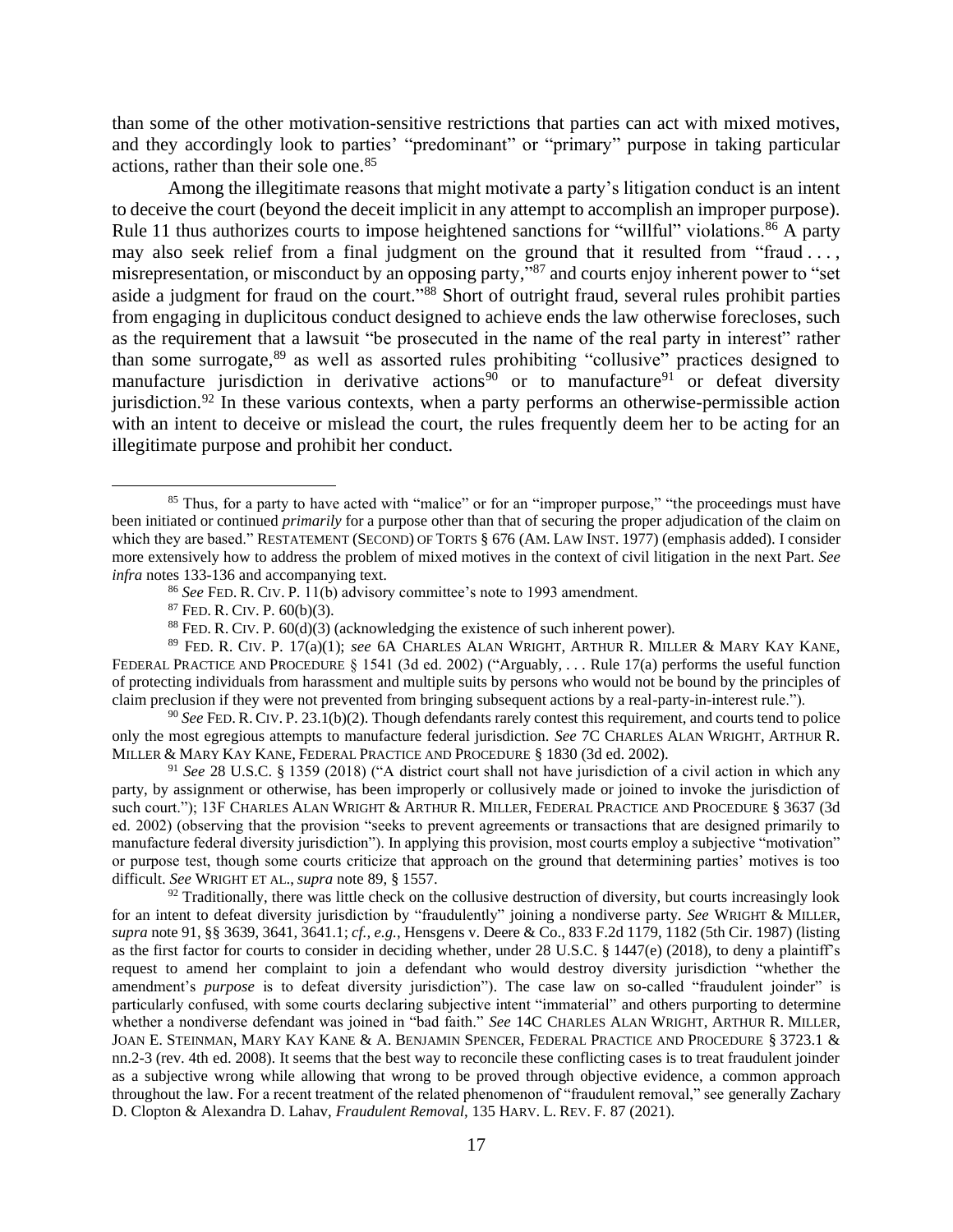Finally, while most of the motivation-sensitive restrictions *forbid* parties to act with certain bad motivations, a few affirmatively *require* parties to act with certain good ones. The latter rules impose that requirement by demanding that parties take certain actions in "good faith," understood as a sincere belief in the reasonableness of one's conduct. A defendant must, for instance, have a "good faith" basis to make a general denial of the allegations in the plaintiff's complaint,<sup>93</sup> and a similar requirement applies to a party's answers to requests for admission during discovery.<sup>94</sup> Other rules require parties to negotiate in good faith with their opponents, whether during scheduling and other pretrial conferences,<sup>95</sup> before seeking a protective order during discovery,<sup>96</sup> when attempting to develop a joint discovery plan,<sup>97</sup> before seeking to depose a representative of an organization, <sup>98</sup> or before moving for an order compelling discovery. <sup>99</sup> The security requirement for preliminary injunctions and temporary restraining orders can similarly be understood as an assurance of a party's good faith in requesting such provisional relief.<sup>100</sup> Like the other motivationsensitive restrictions, civil procedure's good-faith requirements define procedural wrongdoing in terms of parties' subjective mental states, <sup>101</sup> but they're more rationally demanding than the former and thus appear less frequently in the Federal Rules and related doctrines.

<span id="page-17-1"></span><span id="page-17-0"></span>\* \* \*

Time and again, procedural rules and doctrines define the litigation conduct they prohibit subjectively, in terms of the reasons for which parties act, rather than objectively, in terms of the reasonableness of parties' actions. These motivation-sensitive restrictions treat the very same procedural act—filing a lawsuit, making a discovery request, and so on—as either wrongful or not, depending on a party's reasons for performing it. To be sure, because individuals' subjective mental states can be difficult to discern, courts frequently rely on objective, circumstantial evidence of illicit motives. But that evidentiary practice, common throughout the law,  $102$  hardly converts a subjective standard of conduct into an objective one. Nor is the motivation-sensitive restrictions' concern with parties' subjective reasons for action merely didactic; violations of the restrictions carry significant sanctions, and often more severe ones than those imposed for

<sup>100</sup> *See* FED. R. CIV.P. 65(c).

<sup>101</sup> *See, e.g.*, Naviant Mktg. Sols., Inc. v. Larry Tucker, Inc., 339 F.3d 180, 186 (3d Cir. 2003) (holding that Rule 37(a)(1)'s good-faith-conferral requirement demands a "sincere effort," not just a "token effort," "to secure [requested discovery] without court action"). In this respect, civil procedure's various good faith requirements may differ from good faith requirements in other areas of the law, which often understand good faith to be at least partly objective. *See, e.g.*, U.C.C. § 1-201(b)(20) (AM. LAW INST. & UNIF. LAW COMM'N 2011) (construing good faith to contain both objective and subjective elements).

<sup>102</sup> *See, e.g.*, Lawrence Ponoroff, *The Limits of Good Faith Analyses: Unraveling and Redefining Bad Faith in Involuntary Bankruptcy Proceedings*, 71 NEB. L. REV. 209, 222 n.44 (1992) (bankruptcy); Michael P. Van Alstine, *Of Textualism, Party Autonomy, and Good Faith*, 40 WM. & MARY L. REV. 1223, 1247 (1999) (contract).

<sup>93</sup> FED. R. CIV.P. 8(b)(3)-(4).

<sup>&</sup>lt;sup>94</sup> FED. R. CIV. P. 36(a)(4).

 $95$  FED. R. CIV. P. 16(f)(1)(B).

<sup>&</sup>lt;sup>96</sup> FED. R. CIV. P. 26(c)(1).

<sup>97</sup> FED. R. CIV. P. 26(f)(2); *see also* FED. R. CIV. P. 37(f) (authorizing sanctions for violations of the goodfaith negotiation requirement).

<sup>&</sup>lt;sup>98</sup> FED. R. CIV. P. 30(b)(6).

<sup>&</sup>lt;sup>99</sup> FED. R. CIV. P. 37(a)(1). More specifically, conferring in good faith is a precondition for recovering one's expenses in connection with a motion to compel discovery. *See* FED. R. CIV. P. 37(a)(5)(A)(i); *see also* FED. R. CIV. P. 37(d)(1)(B) (imposing a similar requirement to confer in good faith before moving to compel responses to depositions and interrogatories).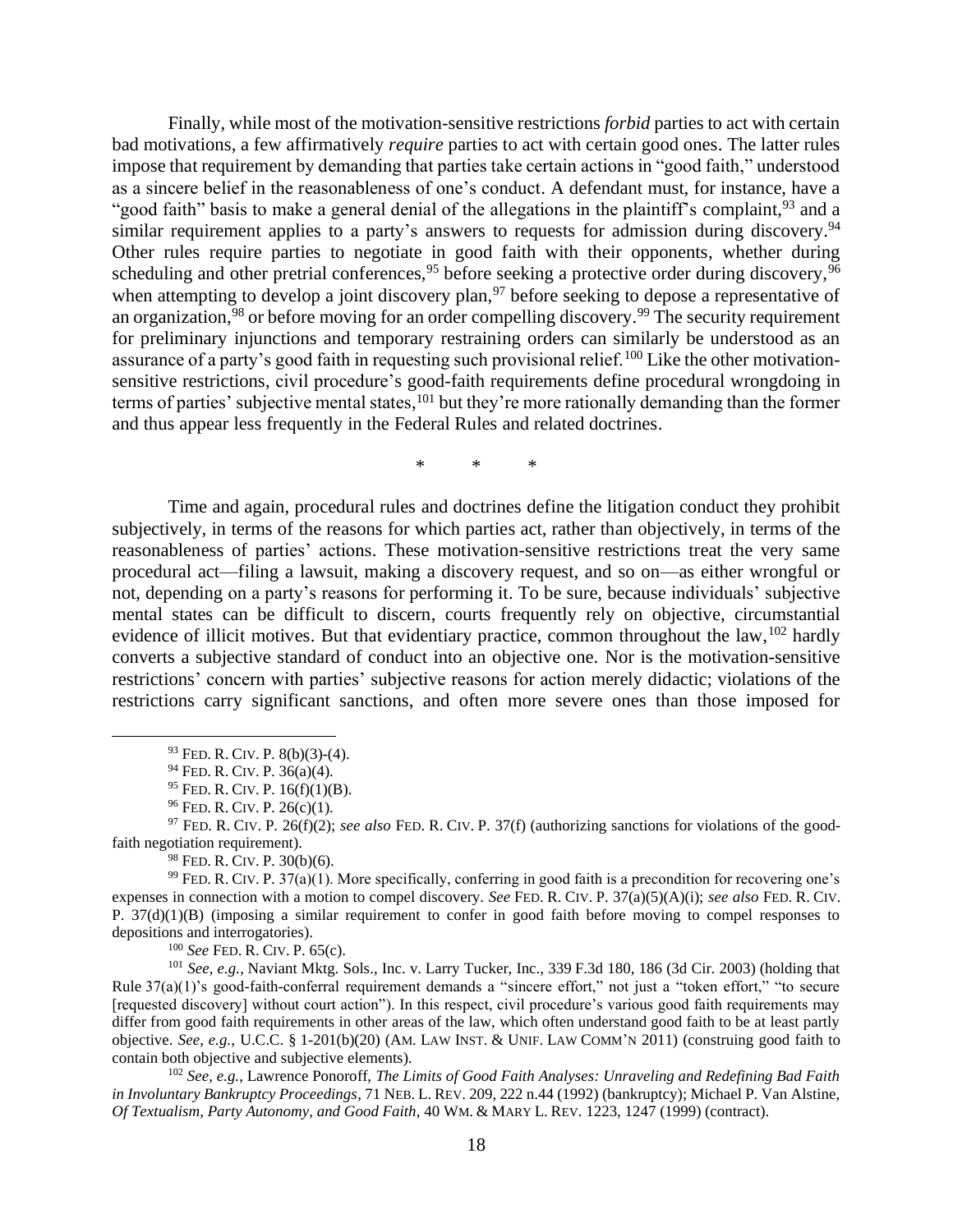<span id="page-18-1"></span>violations of other procedural rules. <sup>103</sup> Indeed, the motivation-sensitive restrictions are regarded as so essential to the proper functioning of the civil justice system that a court may entertain a motion to impose sanctions for bad faith litigation conduct even in a case over which it turns out to lack subject matter jurisdiction, lest "parties who abuse the judicial procedures . . . get off scotfree" because of jurisdictional technicalities.<sup>104</sup>

And yet, despite their practical importance, the motivation-sensitive restrictions are largely absent from prevailing accounts of procedural wrongdoing. That's likely because the restrictions, in contrast to their objective counterparts, can't be readily explained in terms of efficiency or costbenefit analysis, the dominant scholarly frameworks for assessing litigation conduct.<sup>105</sup> While one can, of course, tell a rather circuitous story in which the motivation-sensitive restrictions indirectly promote efficiency, the more straightforward efficiency-based approach would seem to be to jettison the motivation-sensitive restrictions and evaluate all litigation conduct objectively for its reasonableness, as many other procedural rules do.<sup>106</sup> If we take civil procedure's professed concern with parties' subjective motivations seriously, then we need a different account of how those motivations can determine the permissibility of litigation conduct and why they should. The next Part develops such an account.

### <span id="page-18-0"></span>II. THE FORM AND SUBSTANCE OF CIVIL PROCEDURE'S MOTIVATION-SENSITIVE RESTRICTIONS

The motivation-sensitive restrictions are distinguished from civil procedure's other limits on parties' litigation conduct by a focus on parties' subjective mental states—their purposes and reasons. But this feature, of course, hardly renders the restrictions unique in the broader scheme of legal rules; many crimes and torts contain subjective elements, for instance. To better apprehend the normative structure of the motivation-sensitive restrictions, Section II.A compares them with one of the most studied sets of rules that purport to regulate individuals' subjective motivations: prohibitions against disparate-treatment discrimination. This comparison helps to illuminate the ways in which civil procedure's motivation-sensitive restrictions both resemble and depart from other subjective legal rules. On the one hand, the motivation-sensitive restrictions and bans on disparate-treatment discrimination both make the permissibility of particular actions—whether to, say, fire an employee or file a discovery request—turn on the motivations behind them. On the other hand, notwithstanding that notable affinity, the motivation-sensitive restrictions also differ from prohibitions against disparate-treatment discrimination in at least two important respects. For one, the motivation-sensitive restrictions target parties' *motives* or more ulterior reasons for action, not only their *intentions* or more immediate reasons, and thus probe more deeply into parties' practical reasoning. For another, the restrictions proscribe a broader swath of motivations, not just the grounds traditionally prohibited by antidiscrimination law. The impermissible motivations nevertheless represent only a relatively small subset of all the possible motivations behind parties' litigation conduct, leaving parties significant latitude to pursue their own objectives through the civil justice system.

If the motivation-sensitive restrictions exclude only some motivations, then the crucial question becomes precisely *which* motivations are off limits. There turns out to be no neat formula

<sup>&</sup>lt;sup>103</sup> Contrast, in this regard, constitutional law, in which "soft" sanctions such as public censure predominate over "hard" sanctions for bad-faith conduct. David E. Pozen, *Constitutional Bad Faith*, 129 HARV. L. REV. 885, 951 (2016).

<sup>104</sup> Hyde v. Irish, 962 F.3d 1306, 1310 (11th Cir. 2020).

<sup>105</sup> *See supra* note[s 10-](#page-3-0)[12](#page-3-1) and accompanying text.

<sup>106</sup> *See supra* subsection I.A.4.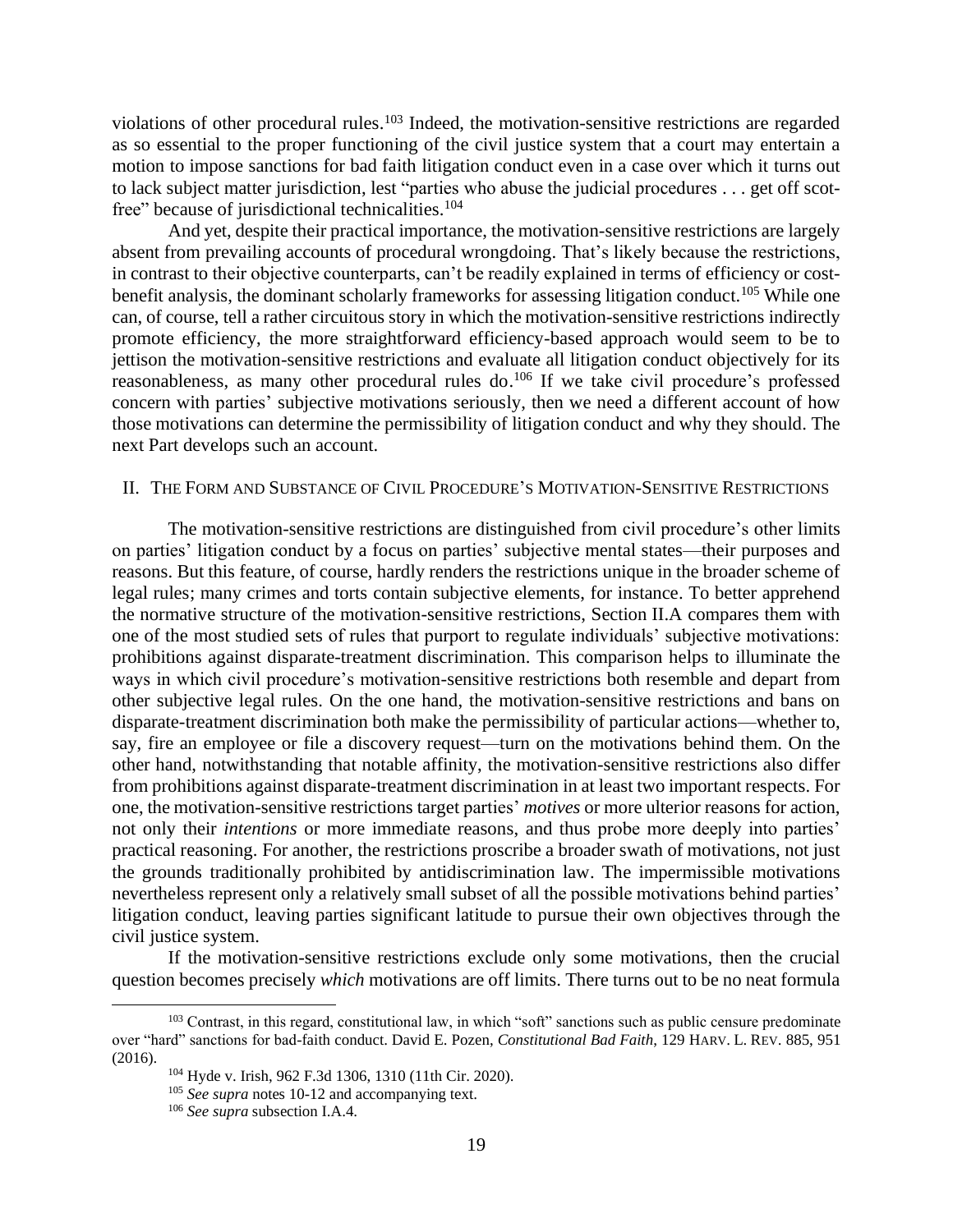for distinguishing illegitimate from legitimate reasons for engaging in various litigation conduct, but as I show in Section II.B, we can begin to glean some of the hallmarks of abusive motivations from the illustrative lists of "improper purposes" in the Federal Rules of Civil Procedure and doctrines in adjacent areas of law. Though variegated, many of the illicit motivations are incompatible with important public values—values not only that the political community endeavors to uphold, but the violation of which must not be allowed to corrupt the state's coercive apparatus, including the civil justice system. Such values are grounded in traditional principles of equity and various substantive bodies of law and are continually up for debate in the political process. Through these myriad sources, the motivation-sensitive restrictions infuse important public values even into disputes between private parties.

## *A. Motivations, Permissibility, and Personal Prerogative*

<span id="page-19-0"></span>Civil procedure's motivation-sensitive restrictions all forbid parties not simply to engage in certain kinds of litigation conduct, but to engage in certain kinds of litigation conduct for certain reasons or purposes. When Rule 11 prohibits presenting any "paper" for an "improper purpose,"<sup>107</sup> when federal courts sanction litigants for acting in "bad faith,"<sup>108</sup> or when they dismiss a case with "fraudulently" joined parties for lack of subject-matter jurisdiction,<sup>109</sup> civil procedure makes the permissibility of parties' procedural actions turn on the subjective mental states with which they're performed; litigation conduct that would be perfectly permissible when engaged in for a legitimate reason becomes impermissible when engaged in for an illegitimate reason. But what, exactly, is the relationship between parties' subjective motivations and the forms of procedural wrongdoing proscribed by the motivation-sensitive restrictions? And just how intrusively do the restrictions regulate parties' reasoning, as opposed to their outward behavior?

We can better comprehend the formal structure of civil procedure's motivation-sensitive restrictions by comparing them with similar restrictions in other areas of the law. Many other legal rules define wrongdoing in terms of individuals' subjective mental states, such that the very same act can be either permissible or not, depending on the reasons for which it's performed.<sup>110</sup> Perhaps the most familiar examples of such rules are found in antidiscrimination law. Consider Title VII of the Civil Rights Act of 1964, which bans employment discrimination based on race, sex, and certain other protected characteristics.<sup>111</sup> More specifically, Title VII has been construed to prohibit two distinct forms of discrimination: (1) "disparate treatment," where "[t]he employer simply treats some people less favorably than others because of their race, color, religion, sex, or national origin," and (2) "disparate impact," where employers adopt "employment practices that are facially neutral in their treatment of different groups but that in fact fall more harshly on one group than another and cannot be justified by business necessity."<sup>112</sup> Disparate treatment is distinguished from disparate impact by the employer's intent: Whereas disparate impact includes any unjustified employment practice that disproportionately harms members of a particular social group—irrespective of the employer's intent in adopting the practice—disparate treatment

<sup>&</sup>lt;sup>107</sup> FED. R. CIV. P. 11(b)(1); *see supra* notes [67](#page-13-2)[-70](#page-14-0) and accompanying text.

<sup>108</sup> Chambers v. NASCO, Inc., 501 U.S. 32 (1991); *see supra* note [76](#page-14-1) and accompanying text.

<sup>109</sup> *See supra* not[e 77](#page-15-0) and accompanying text.

<sup>110</sup> *See, e.g.* Stephen Daly, *The Aberrant Tort of Lawful Means Conspiracy?*, 31 KING'S L.J. 145 (2020) (analyzing the civil conspiracy tort, which creates liability for otherwise-permissible competitive business tactics when performed with the motive to suppress competition).

<sup>111</sup> *See* 42 U.S.C. § 2000e-2(a) (2018).

<sup>112</sup> Int'l Bhd. of Teamsters v. United States, 431 U.S. 324, 335 n.15 (1977).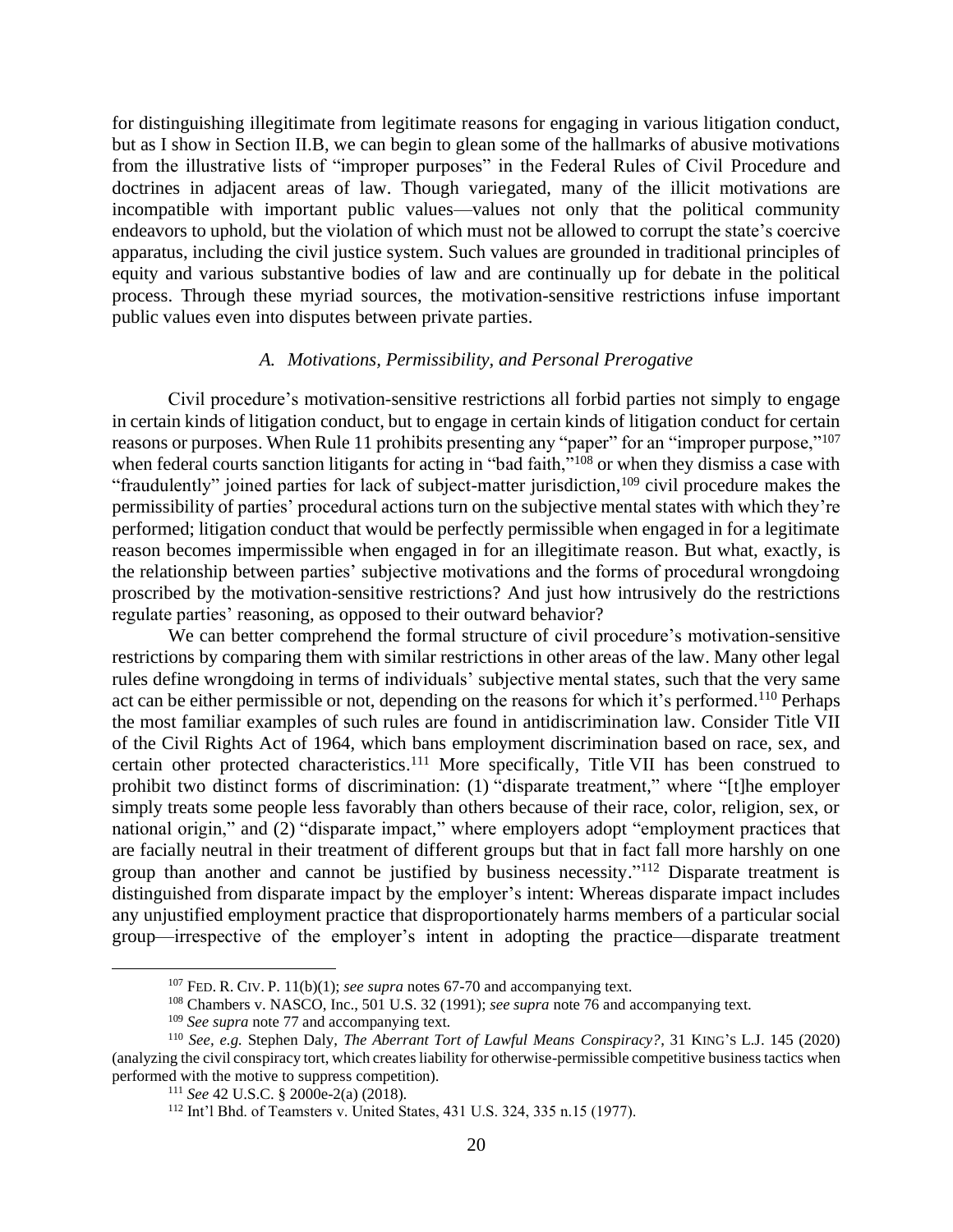includes only those adverse employment actions motivated by an intent to discriminate against an employee based on her race, sex, or other protected characteristic.<sup>113</sup> Prohibitions against disparate-treatment discrimination thus define the particular wrong they proscribe in terms of the wrongdoer's subjective mental state; in contrast to the wrong of disparate impact, the employer's mental state partly constitutes the wrong of disparate treatment. And in this regard, prohibitions against disparate-treatment discrimination resemble civil procedure's motivation-sensitive restrictions.

Also like civil procedure's motivation-sensitive restrictions, prohibitions against disparatetreatment discrimination forbid individuals to act with certain objectionable subjective mental states, rather than requiring them to act with certain laudable ones. Both sets of rules, that is, purport to *exclude* particular illegitimate reasons from individuals' decisionmaking rather than to *mandate* the consideration of particular legitimate reasons. With regard to bans on disparatetreatment discrimination, Title VII doesn't require employers to have some justification before, say, firing their employees, but rather prohibits them from firing their employees only for specific reasons (race, sex, and so on); employers remain free to fire their employees for any *other* reason or even for no reason at all (subject to other legal restrictions on employment practices). As for civil procedure's motivation-sensitive restrictions, they likewise generally forbid parties to engage in litigation conduct for specified reasons (harassment, causing undue delay, and so on), leaving parties free to engage in the same conduct for any other reasons, even bad ones. A few of the motivation-sensitive restrictions do go further, requiring parties to perform certain actions in "good faith."<sup>114</sup> Such requirements demand the *presence* of certain legitimate reasons in parties' decisionmaking (to wit, whatever reasons collectively constitute "good faith"), not just the *absence* of certain illegitimate reasons. <sup>115</sup> But for the most part, the motivation-sensitive restrictions, like Title VII's ban on disparate-treatment discrimination, define the wrongful actions they prohibit in terms of specific illicit motivations with which the actions might be performed.

In forbidding individuals to act with certain subjective mental states, both the motivationsensitive restrictions and prohibitions against disparate-treatment discrimination furnish their subjects with what Joseph Raz has called "exclusionary reasons." If a "first-order reason" is a reason to perform or not to perform a particular action, then an exclusionary reason is a kind of "second-order reason"—namely, a "reason to refrain from acting for some [first-order] reason."<sup>116</sup> When an employer would take her employee's race or sex as a reason to fire or demote the employee, Title VII's ban on disparate-treatment discrimination directs her to refrain from acting on that (putative) reason, but without preempting her from taking the very same action for some other reason. Civil procedure's motivation-sensitive restrictions likewise require parties to abstain from, say, filing a lawsuit or making a discovery request when motivated by a desire to harass their opponents or another "improper purpose," though not when motivated by any other consideration.

While the two sets of rules thus function in much the same way, they differ in terms of the kinds of subjective mental states they direct their subjects to refrain from acting on—the kinds of first-order reasons they exclude. More specifically, prohibitions against disparate-treatment

<sup>113</sup> *Id.*

<sup>114</sup> *See supra* note[s 93-](#page-17-0)[101](#page-17-1) and accompanying text.

<sup>115</sup> *But cf.* Robert S. Summers, *"Good Faith" in General Contract Law and the Sales Provisions of the Uniform Commercial Code*, 54 VA. L. REV. 195, 196 (1968) (arguing that "good faith" in contract law "is best understood as an 'excluder'—it is a phrase which has no general meaning or meanings of its own, but which serves to exclude many heterogeneous forms of bad faith" (footnote omitted)).

<sup>116</sup> JOSEPH RAZ,PRACTICAL REASONS AND NORMS 39 (2d ed. 1990); *see also* JOSEPH RAZ, THE AUTHORITY OF LAW 22-23 (1979).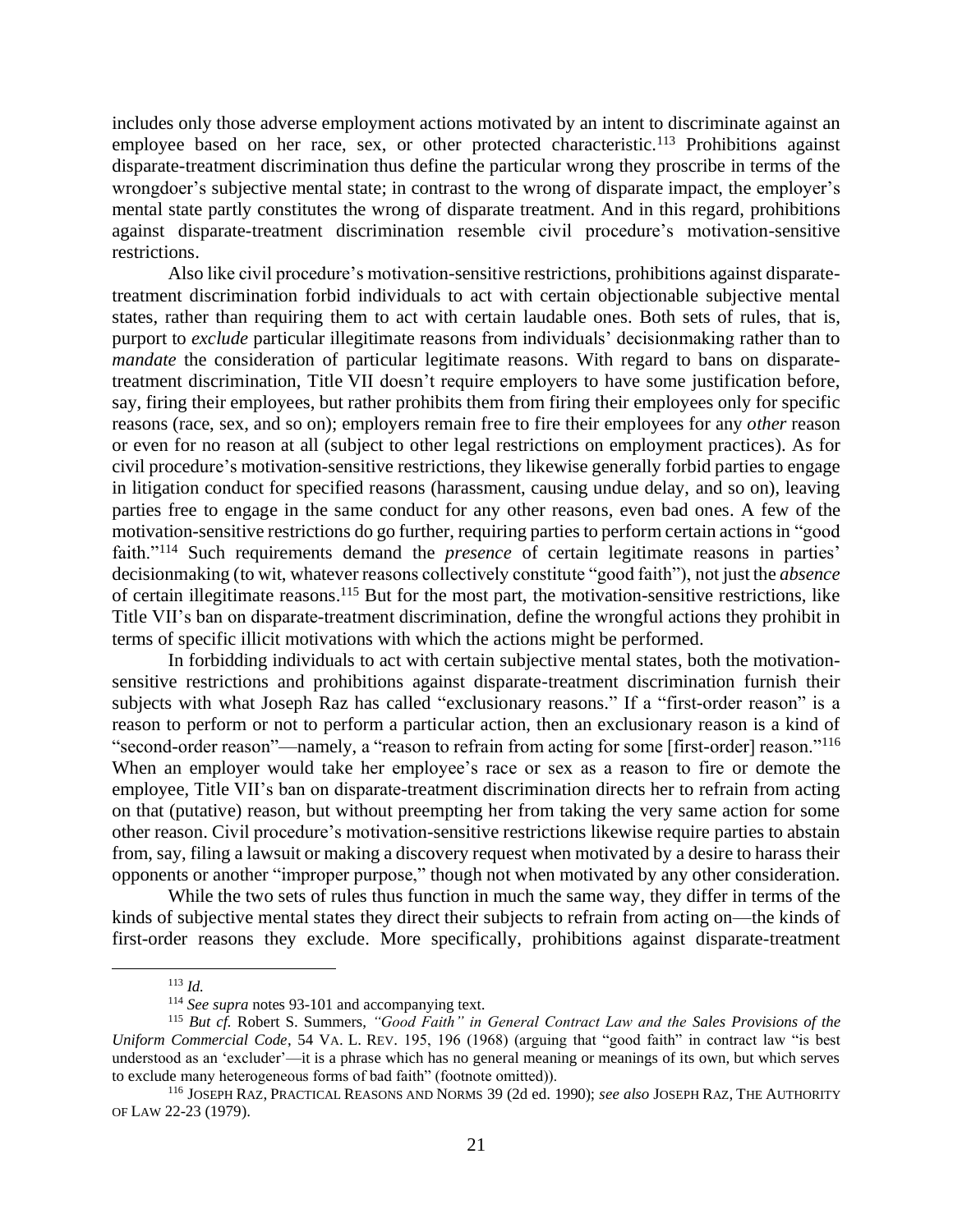<span id="page-21-1"></span><span id="page-21-0"></span>discrimination exclude only certain *intentions*, whereas civil procedure's motivation-sensitive restrictions also exclude certain *motives*. Both intentions and motives refer to the reasons for which an individual acts<sup>117</sup>—the answers a person could sincerely give when asked, "Why did you do that?"—but the two kinds of mental states occupy different positions along the chain of meansends relationships linking the agent's action and her ultimate objective in taking it. Intentions can be understood as an agent's more immediate reasons for taking a particular action, <sup>118</sup> culminating in "the initiation of [the] action" itself.<sup>119</sup> "In forming . . . an intention," this conception holds, "the agent ratifies or endorses a desire in a distinctively practical way by *deciding* to bring about what she wants to do."<sup>120</sup> An agent's motive, by contrast, is her "ultimate desire for performing" an action, or her "end in acting."<sup>121</sup> Both intentions and motives are subjective mental states rather than objective ones, as they both reflect what "the agent took to be desirable—and hence, presumably, reasonable—about acting" rather than what she should have found desirable about acting or what it was in fact reasonable for her to  $d_0$ .<sup>122</sup> At the same time, motives stand at somewhat further remove than intentions from the actions they motivate, and thus lie at a deeper level of individuals' practical reasoning.

Prohibitions against disparate-treatment discrimination focus only on intentions so understood, defining the wrongs they proscribe in terms of the most immediate reasons for which individuals act. When Title VII forbids employers to discriminate "because of" race, sex, or other protected characteristics, it directs them not to take any of those characteristics as a reason to treat an employee less favorably, regardless of the *further* reasons they might have for engaging in such conduct. The statute thus prescinds not only from "the emotional or attitudinal force behind what was done," but also from "the further and ultimate intention with which it was done"<sup>123</sup>—that is, the employer's motive. Whether an employer refuses to hire a minority job applicant in order to promote white supremacy, to conform to a race-based stereotype, or to grudgingly appease a racist clientele, she equally violates Title VII's ban on disparate-treatment discrimination, making clear that the prohibited wrong consists in acting on certain intentions, not with certain motives.

Civil procedure's motivation-sensitive restrictions, by contrast, generally do attend to parties' motives, rather than just to their intentions. Consider again Rule 11's "improper purpose" prong, which forbids parties to present any "paper" for an "improper purpose, such as to harass, cause unnecessary delay, or needlessly increase the cost of litigation."<sup>124</sup> Unlike Title VII's list of prohibited grounds, Rule 11's list of illustrative improper purposes doesn't identify parties' most immediate reasons for action; when a party acts for one of the improper purposes, she always has some other, more immediate reason for her action, and conversely, she need not have any improper purpose when she's acting for one of those more immediate reasons. All plaintiffs, for instance, file a complaint for the immediate reason of initiating a lawsuit and compelling the defendant to

<sup>117</sup> *See* JOSEPH RAZ, ENGAGING REASON 39 (2002) ("[T]o identify people's intentions one needs to identify their reasons. They fix the intentions.").

<sup>&</sup>lt;sup>118</sup> Contrast a different notion of intention as an agent's awareness of the action she's taking and its likely consequences. *See, e.g.*, T.M.SCANLON, MORAL DIMENSIONS: PERMISSIBILITY, MEANING, BLAME 19 (2008).

<sup>119</sup> STEVEN SVERDLIK, MOTIVE AND RIGHTNESS 33-34 (2011).

<sup>120</sup> *Id.* (emphasis added); *cf.* John Finnis, *Intention in Tort Law*, *in* PHILOSOPHICAL FOUNDATIONS OF TORT LAW 229 (David G. Owen ed., 1995) (defining an intention as "the linking of means and ends in a plan or *proposal*for-action *adopted* by *choice* in preference to alternative proposals (including to do nothing)").

<sup>121</sup> SVERDLIK, *supra* note [119,](#page-21-0) at 19.

<sup>122</sup> *Id.* at 24.

<sup>123</sup> John Gardner, *On the Ground of Her Sex(uality)*, 18 OXFORD J. LEGAL STUD. 167, 181 n.34 (1998).  $124$  FED. R. CIV. P. 11(b)(1).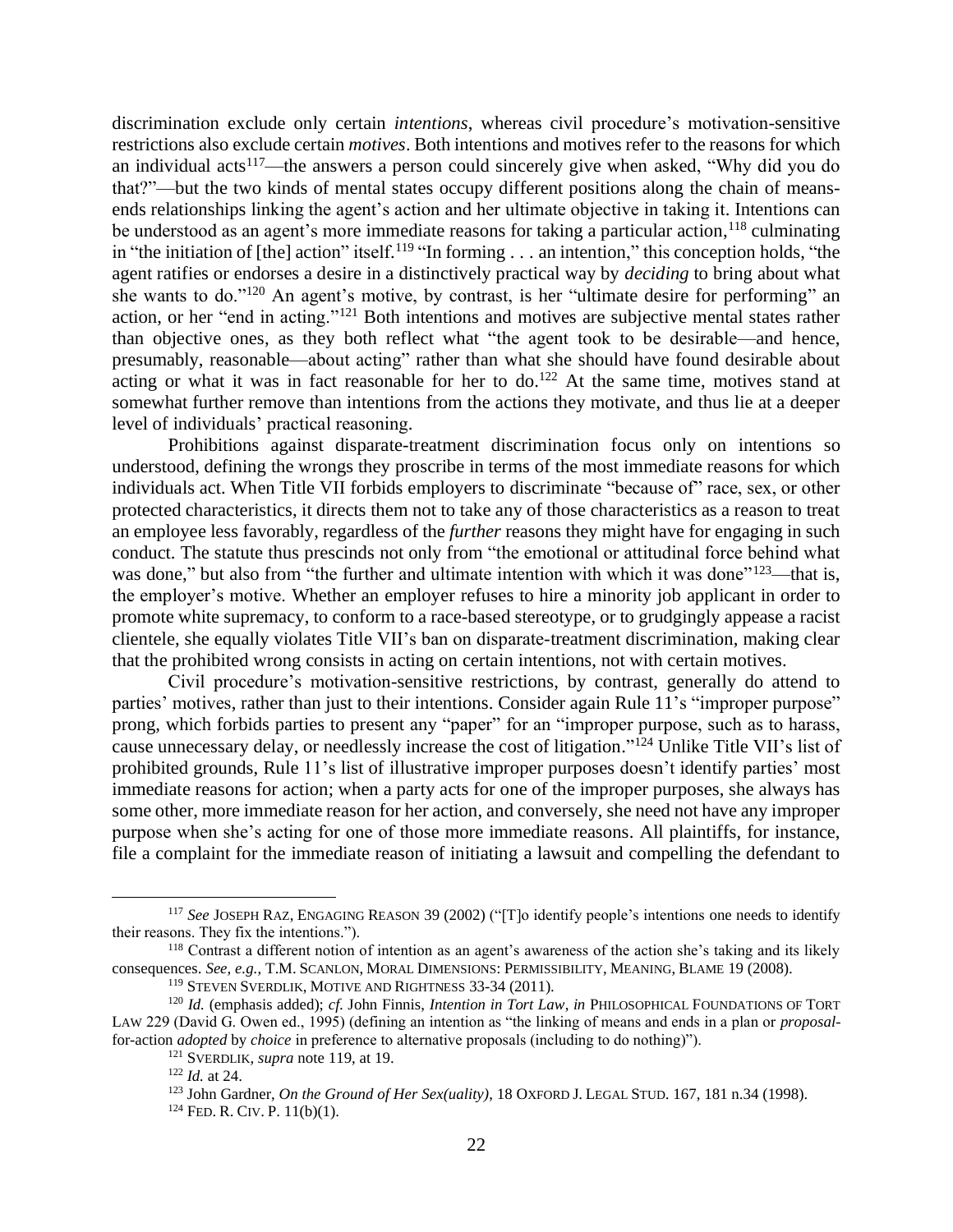respond, on pain of default.<sup>125</sup> Acting on that reason is compatible with a wide range of various *further* reasons, including eliciting answers, garnering publicity, and extracting a settlement, as well as all the "improper purposes" enumerated in Rule 11. Yet whereas Title VII prohibits acting on some of the immediate reasons an employer might have to, say, fire an employee (the employee's race, sex, and so on), Rule 11 and civil procedure's other motivation-sensitive restrictions prohibit acting on certain further reasons parties might have to present a "paper" or engage in other litigation conduct. Those further reasons may, of course, be instrumental to other, still more ulterior reasons.<sup>126</sup> For example, a party might seek to "harass" her opponent in order to exact revenge, extort a monetary payment, or dissipate the opponent's resources. But the reasons proscribed by the motivation-sensitive restrictions—the "improper purposes"—nonetheless remain more remote than the prohibited grounds in Title VII, and thus merit the label "motives" to distinguish them from the latter.

Although civil procedure's motivation-sensitive restrictions thus define wrongful litigation conduct in terms of different kinds of subjective mental states from those targeted by bans on disparate-treatment discrimination, the restrictions might seem to suffer from some of the same difficulties that many scholars have attributed to other purpose-based rules such as those found in antidiscrimination law. Indeed, one might think that the motivation-sensitive restrictions are especially vulnerable to those difficulties precisely because they attend to parties' motives rather than intentions. And that vulnerability, in turn, might render the restrictions much more peripheral to civil procedure's doctrinal apparatus for regulating procedural wrongdoing than I've portrayed them to be.

<span id="page-22-0"></span>The difficulties supposedly confronting purpose-based rules are both conceptual and moral, on the one hand, and practical and evidentiary, on the other. At the conceptual and moral level, some scholars flatly deny that the moral permissibility of an action can ever turn directly on the subjective motivations with which it's performed; whether an action is permissible, these critics contend, depends on the balance of objective reasons for and against the action, not the particular reasons for which an agent subjectively performs it.<sup>127</sup> Such objections, of course, must confront the fact that purpose-based prohibitions are ubiquitous in the law, with myriad legal rules purporting to predicate the permissibility of various actions on the reasons for which they're *actually* performed, as opposed to the reasons for which they could *conceivably* be performed. 128 There are also cases in which an act intuitively seems to be rendered impermissible solely in virtue of the subjective motivations with which it's performed, including most cases of employment discrimination—where, after all, the employer takes an action (firing, demoting, and so on) that would usually be perfectly unobjectionable but for the fact that it's motivated by race- or sex-based reasons.<sup>129</sup> But be that as it may, the thoroughgoing conceptual objections to purposed-based prohibitions don't tell against civil procedure's motivation-sensitive restrictions. For even scholars

<sup>125</sup> *See* FED. R. CIV.P. 3, 4, 55.

 $126$  The motivation-sensitive restrictions thus address attempts to use harm as "leverage"—"as a means of achieving something else"—as well as instances of "animus," or a bare desire "to gratify spite." Larissa Katz, *Spite and Extortion: A Jurisdictional Principle of Abuse of Property Right*, 122 YALE L.J. 1444, 1448 (2013).

<sup>127</sup> *See, e.g.*, SCANLON, *supra* note [118,](#page-21-1) at 8-88 (making this criticism as a matter of moral theory); DEBORAH HELLMAN, WHEN IS DISCRIMINATION WRONG? 138-68 (2008) (applying the criticism to antidiscrimination law and norms); Richard H. Fallon, *Constitutionally Forbidden Legislative Intent*, 130 HARV. L. REV. 523, 564 (2016) (applying the criticism to constitutional restrictions on legislative action).

<sup>128</sup> *See, e.g.*, Michael C. Dorf, *Even a Dog: A Response to Professor Fallon*, 130 HARV. L. REV.F. 86 (2016).

<sup>129</sup> *See* Micah Schwartzman, *Official Intentions and Political Legitimacy: The Case of the Travel Ban*, *in* POLITICAL LEGITIMACY: NOMOS LXI 201, 216-19 (Jack Knight & Melissa Schwartzberg eds., 2019).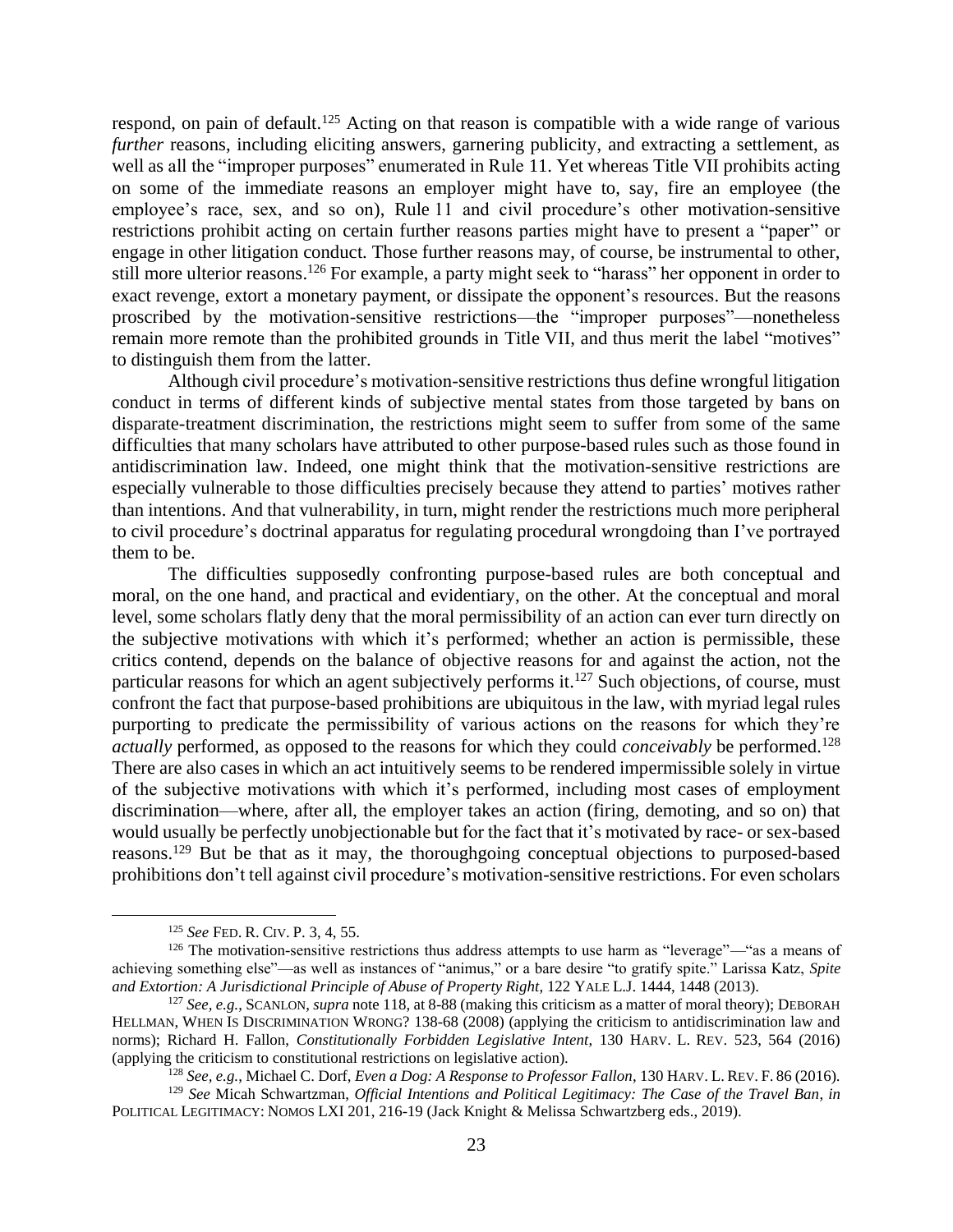who level such objections concede that subjective motivations can *indirectly* affect the permissibility of an action, as when a power or privilege is conferred on the condition that it not be exercised for any illegitimate purpose.<sup>130</sup> While many of the procedural powers that civil litigation confers on private parties might on their face appear to be unqualified, <sup>131</sup> we can understand the motivation-sensitive restrictions to impose further conditions on the exercise of those powers, conditions that are defined in terms of parties' subjective motivations. 132

But even accepting that subjective motivations can determine (directly or indirectly) the permissibility of some kinds of conduct, one might nonetheless insist that matters are more complicated in civil procedure. The problem, one might think, lies in the fact that civil procedure's motivation-sensitive restrictions define impermissible litigation conduct in terms of parties' motives rather than intentions. While individuals' most immediate reasons for taking a particular action may well be relatively discrete and definite, their further reasons for taking the action are often multifarious and inchoate. This problem of "mixed motives" seems to be especially acute in civil litigation, where a party might act for a complex combination of ulterior reasons, blending a genuine desire for vindication with baser motives.<sup>133</sup> A party's legitimate motivations for engaging in litigation conduct may thus be inextricably intertwined with certain "improper purposes"—even in her own mind. And if that's so, the argument goes, it becomes conceptually difficult to proscribe the party's conduct based on her motives, as the motivation-sensitive restrictions purport to do.

<span id="page-23-0"></span>This difficulty, though hardly unique to civil procedure, is compounded by the fact that the motivation-sensitive restrictions tend to employ one of the more indeterminate standards for assessing mixed motives. In particular, rather than prohibit every instance of conduct tainted by an impermissible motivation, many of the restrictions purport to condemn only conduct for which an impermissible motivation *predominates* over other, permissible ones. One commits the wrongful civil litigation tort, for example, only when one brings the offending lawsuit "primarily" for an improper purpose.<sup>134</sup> But such a standard invites a seemingly indefinite inquiry, requiring judges to ascertain all the reasons for which a party acted and to assign primary significance to just one. That enterprise seems much less sound conceptually than either sanctioning only conduct motivated solely by an improper purpose (a so-called "sole motive" standard) or sanctioning all conduct motivated even partly by an improper purpose, whatever other purposes may also be motivating it (an "any motive" standard).<sup>135</sup> And yet, the motivation-sensitive restrictions may nevertheless end up resembling a "sole motive" standard in practice, inasmuch as courts tend to sanction only the most egregious litigation misconduct and some rules afford parties the opportunity to withdraw dubious filings before sanctions may be imposed. <sup>136</sup> Whatever the conceptual coherence of a "primary" or "predominant" motive standard, it seems perfectly intelligible to single out litigation misconduct that is so flagrant as to be tantamount to misconduct motivated solely by an improper purpose, even if other, permissible purposes may also be lurking in the background.

<span id="page-23-1"></span><sup>130</sup> *See, e.g.* SCANLON, *supra* note [118,](#page-21-1) at 12-13, 62-73.

<sup>&</sup>lt;sup>131</sup> *See, e.g.*, FED. R. CIV. P. 34 (authorizing parties to request documents and other evidence from each other).

<sup>&</sup>lt;sup>132</sup> I am grateful to Kim Ferzan for pressing me to consider this possibility. *See also infra* notes [256](#page-46-0)[-257](#page-46-1) and accompanying text (developing a similar account in terms of the civil recourse theory of tort law).

<sup>&</sup>lt;sup>133</sup> *Cf.* DEBORAH L. RHODE, ACCESS TO JUSTICE 51 (2004) ("[T]he line between vindictiveness and vindication is often difficult to draw.").

<sup>134</sup> *See* DOBBS ET AL., *supra* not[e 34,](#page-10-3) § 592; *see also supra* note [85](#page-16-2) and accompanying text.

<sup>135</sup> *See* Andrew Verstein, *The Jurisprudence of Mixed Motives*, 127 YALE L.J. 1106, 1161-62 (2018).

<sup>&</sup>lt;sup>136</sup> See, e.g., FED. R. CIV. P. 11(c)(2) (creating a twenty-one-day "safe harbor" during which a party may withdraw an offending paper and thereby prevent the opposing party from moving for sanctions).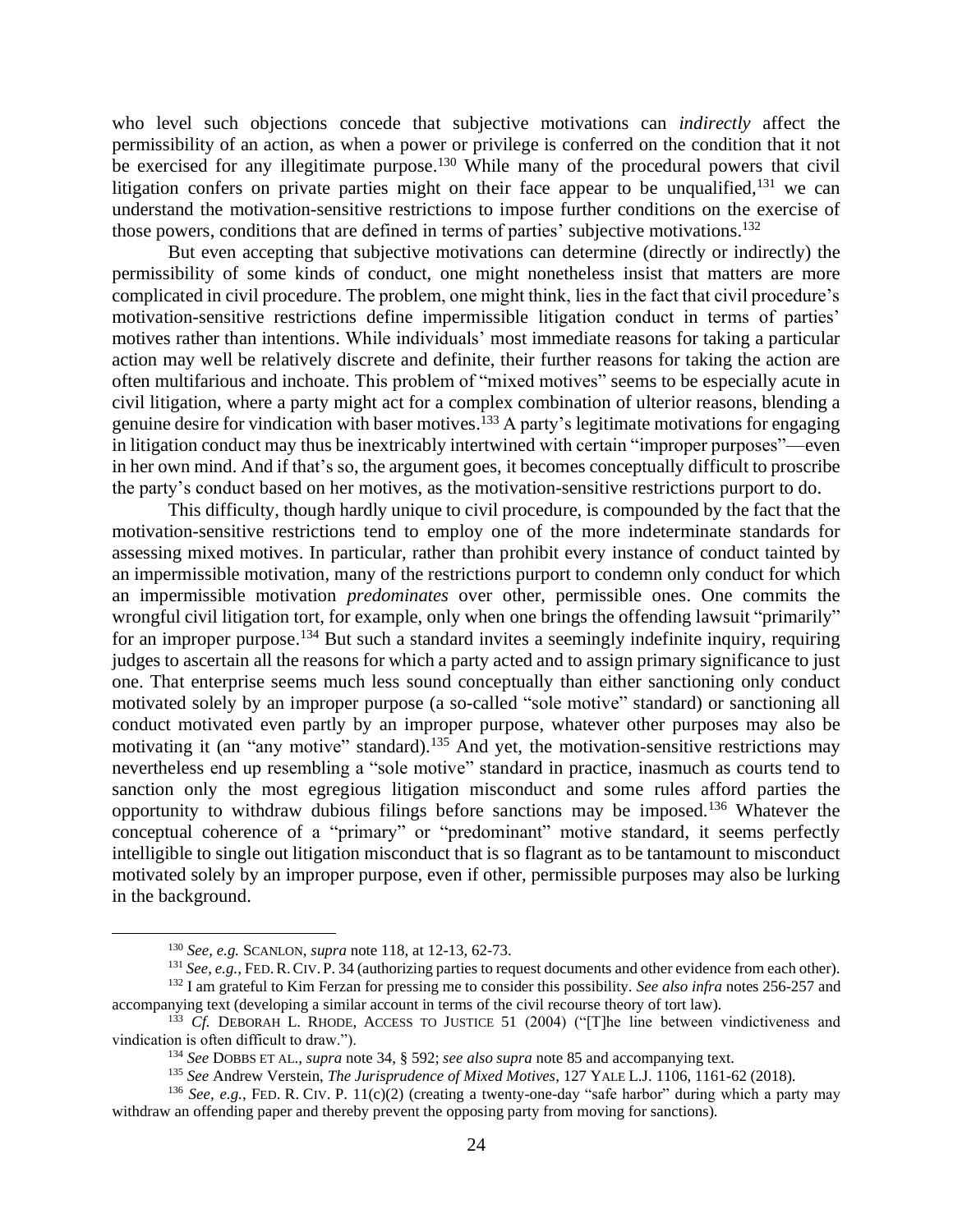Even when so limited, the motivation-sensitive restrictions might prompt a normative concern about the state's evaluating parties' subjective motivations for taking certain actions during civil litigation. The state, one might think, shouldn't be in the business of predicating the permissibility of litigation conduct on the kinds of reasons for which parties engage in it. Such concerns sound in the First Amendment. Indeed, the First Amendment's Petition Clause has generally been assumed to protect a right to seek redress in the courts, and some courts have suggested in other contexts that the petition right may not be conditioned solely on the motivations with which a petition is made, irrespective of the petition's objective validity, lest the government engage in a form of impermissible viewpoint discrimination.<sup>137</sup> Such an understanding of the First Amendment, however, threatens to sweep very broadly, potentially condemning myriad other purpose-based rules, including much of antidiscrimination law. More fundamentally, given the extensive (and often coercive) powers that civil litigation affords private parties,<sup>138</sup> prescinding from the motivations with which parties exercise those powers would require the state to not merely tolerate but actively facilitate many forms of wrongdoing, which, as we'll see when we examine more closely the kinds of purposes the motivation-sensitive restrictions proscribe,<sup>139</sup> include wrongdoing that directly compromises the integrity of the civil justice system. The state should have some leeway to prevent private parties from bending the civil justice system toward particularly unjust ends.

<span id="page-24-1"></span><span id="page-24-0"></span>In addition to the foregoing conceptual and moral objections, scholars have raised epistemic or evidentiary doubts about purpose-based rules such as bans on disparate-treatment discrimination, doubts that may appear to impugn civil procedure's motivation-sensitive restrictions as well. I've been assuming that individuals' motivations are relatively transparent, such that they can be more or less readily perceived by courts. Yet that contradicts the widely held view that individuals' "motivations are inescapably opaque: We can never know for certain what motivates actions, and people have strategic incentives to misrepresent their motives, even to themselves." <sup>140</sup> If that's so, then "reliably discerning motivational types . . . is likely impossible."<sup>141</sup> Such skepticism seems to be borne out by how courts tend to apply the motivationsensitive restrictions in practice, often employing objective proxies for parties' motivations in lieu of direct inquiries into their subjective mental states.<sup>142</sup> In resorting to objective indicia of an ostensibly subjective form of wrongdoing, courts might appear to be tacitly conceding the impracticability of determining the true motivations with which parties engage in litigation conduct, and thus the futility of applying the motivation-sensitive restrictions on their own, subjective terms.

We should be careful, though, to distinguish two different ways in which objective considerations might relate to an avowedly subjective legal standard. On the one hand, objective

<sup>137</sup> *See, e.g.*, Bd. of Tr. v. Pirro, 58 N.Y.S.3d 614 (App. Div. 2017); *cf.* Carl Rice Andrews, Jones v. Clinton*: A Study in Politically Motivated Suits, Rule 11, and the First Amendment*, 2001 BYU L. REV. 1 (positing a "tension" between Rule 11 and the Petition Clause in "politically motivated suits"). Consistent with these concerns, the *Noerr*-*Pennington* doctrine, "a rule of statutory construction that requires courts to construe statutes to avoid burdening conduct that implicates the protections of the Petition Clause of the First Amendment," excludes from protection only litigation conduct that is *both* "objectively baseless" *and* motivated by an improper purpose. United States v. Koziol, 993 F.3d 1160, 1171 (9th Cir. 2021).

<sup>138</sup> *See generally* Matthew A. Shapiro, *Delegating Procedure*, 118 COLUM. L. REV. 983, 993-1014 (2018).

<sup>139</sup> *See infra* Section II.B.

<sup>140</sup> Jack Knight & Melissa Schwartzberg, *Institutional Bargaining for Democratic Theorists (or How We Learned to Stop Worrying and Love Haggling)*, 23 ANN. REV.POL.SCI. 259, 272 (2020).

<sup>141</sup> *Id.*

<sup>&</sup>lt;sup>142</sup> *See supra* note[s 69-](#page-14-2)[70](#page-14-0) and accompanying text.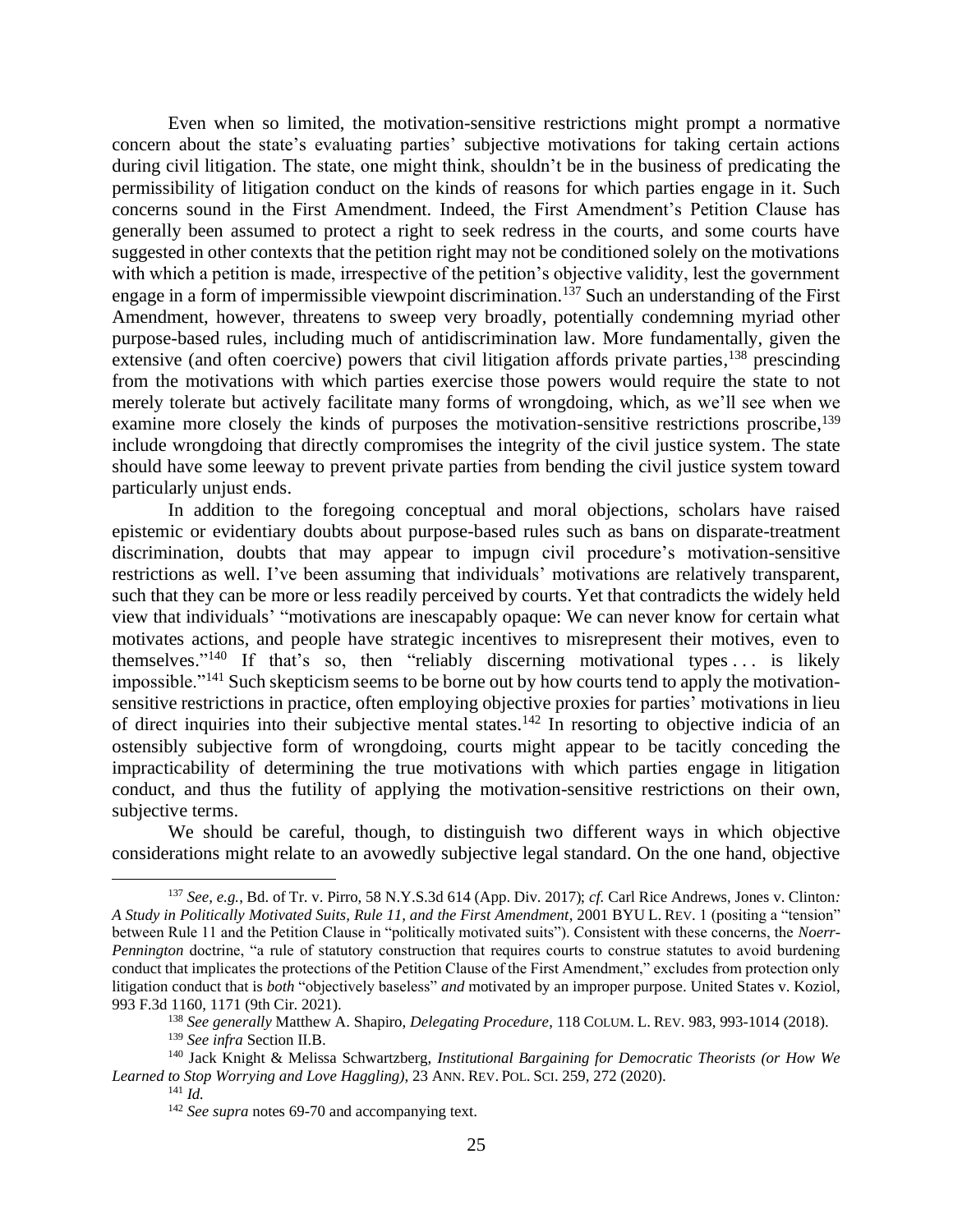criteria might perform a merely evidentiary function, providing indirect indications of an individual's motivations when we lack more direct, conclusive proof—as will usually be the case, given that individuals obviously have strong incentives to conceal their illicit motives. And indeed, the law routinely employs such indirect proxies,  $^{143}$  from burden-shifting frameworks  $^{144}$  to scrutiny tests designed to "smoke out" improper motivations.<sup>145</sup> Courts' reliance on these various evidentiary frameworks doesn't belie the subjective nature of purpose-based rules: Just because we can't see into other individuals' minds and definitively discern the reasons for which they act, it doesn't follow that there aren't better and worse approximations of such insight, that we can't have reasonable, if not complete, confidence in our assessments of others' motives. On the other hand, there may well come a point at which the objective proxies supplant the subjective standard they purport to implement. To categorically deem objective indicia to be sufficient evidence of an illicit motivation is to effectively transmute a nominally subjective standard into an objective one. <sup>146</sup> While it can be difficult to determine precisely when that line has been crossed, it nevertheless seems possible to distinguish legal rules that continue to genuinely aim at subjective features such as individuals' mental states, even if via objective evidentiary proxies, from those that have given up the game as not worth the candle and simply redefined the wrongdoing they proscribe objectively.

<span id="page-25-0"></span>We can see objective criteria playing both roles in courts' applications of civil procedure's motivation-sensitive restrictions. When, for instance, some courts infer an illicit motivation under Rule 11's "improper purpose" prong from the mere fact that a plaintiff filed a baseless claim, <sup>147</sup> they conflate that provision's subjective element with Rule 11's other prongs, which define procedural wrongdoing objectively, as the submission of any "paper" lacking adequate legal or evidentiary support.<sup>148</sup> Many courts, however, treat such objective factors as probative, but not dispositive, evidence of illicit motivations.<sup>149</sup> On this approach, there remains a gap between the wrongdoing and the evidence used to prove it; while the weakness of a plaintiff's claim may raise the suspicion that she acted for an illegitimate reason, it doesn't definitively establish her motivations without further corroborating evidence. It's precisely that gap—the possibility that a party might act unreasonably yet without an illicit motive—that preserves the independence of the subjective element in Rule 11's "improper purpose" prong and civil procedure's other motivationsensitive restrictions. At the same time, considering objective criteria allows courts to get some

<sup>143</sup> *See* Fallon, *supra* not[e 127,](#page-22-0) at 580.

<sup>144</sup> *See, e.g.*, McDonnell Douglas Corp. v. Green, 411 U.S. 792 (1973) (articulating a burden-shifting framework for employment discrimination claims under Title VII).

<sup>145</sup> *See, e.g.*, Pozen, *supra* not[e 103,](#page-18-1) at 902-05 (describing how inquiry into illicit "purpose" in constitutional antidiscrimination law can be understood as a way of "smoking out" bad faith conduct, though noting that such norms are "underenforced").

<sup>146</sup> *Cf.* William D. Araiza, *Animus and Its Discontents*, 71 FLA. L. REV. 155, 184-92 (2019) (attempting to redefine the concept of "animus" in constitutional law as an objective quality rather than "subjective ill will" by proposing that courts infer animus from various objective indicia).

<sup>147</sup> *See* cases cited *supra* not[e 70.](#page-14-0)

 $148$  FED. R. CIV. P.  $11(b)(2)-(4)$ .

<sup>149</sup> *See supra* note [69](#page-14-2) and accompanying text; *see also, e.g.*, United States v. Koziol, 993 F.3d 1160, 1171-72 (9th Cir. 2021) (holding in a criminal extortion case that a reasonable jury could infer that the defendant had acted with an improper motive from the facts that he never actually filed the threatened lawsuit and that he knew that his claims were baseless and had even fabricated evidence); Fed. Trade Comm'n v. AbbVie Inc., 976 F.3d 327, 369-70 (3d Cir. 2020) (holding that "[e]vidence that a [a party] knew its claims were meritless may" constitute circumstantial evidence of an improper subjective motivation for purposes of the "sham litigation" exception to the *Noerr*-*Pennington* doctrine).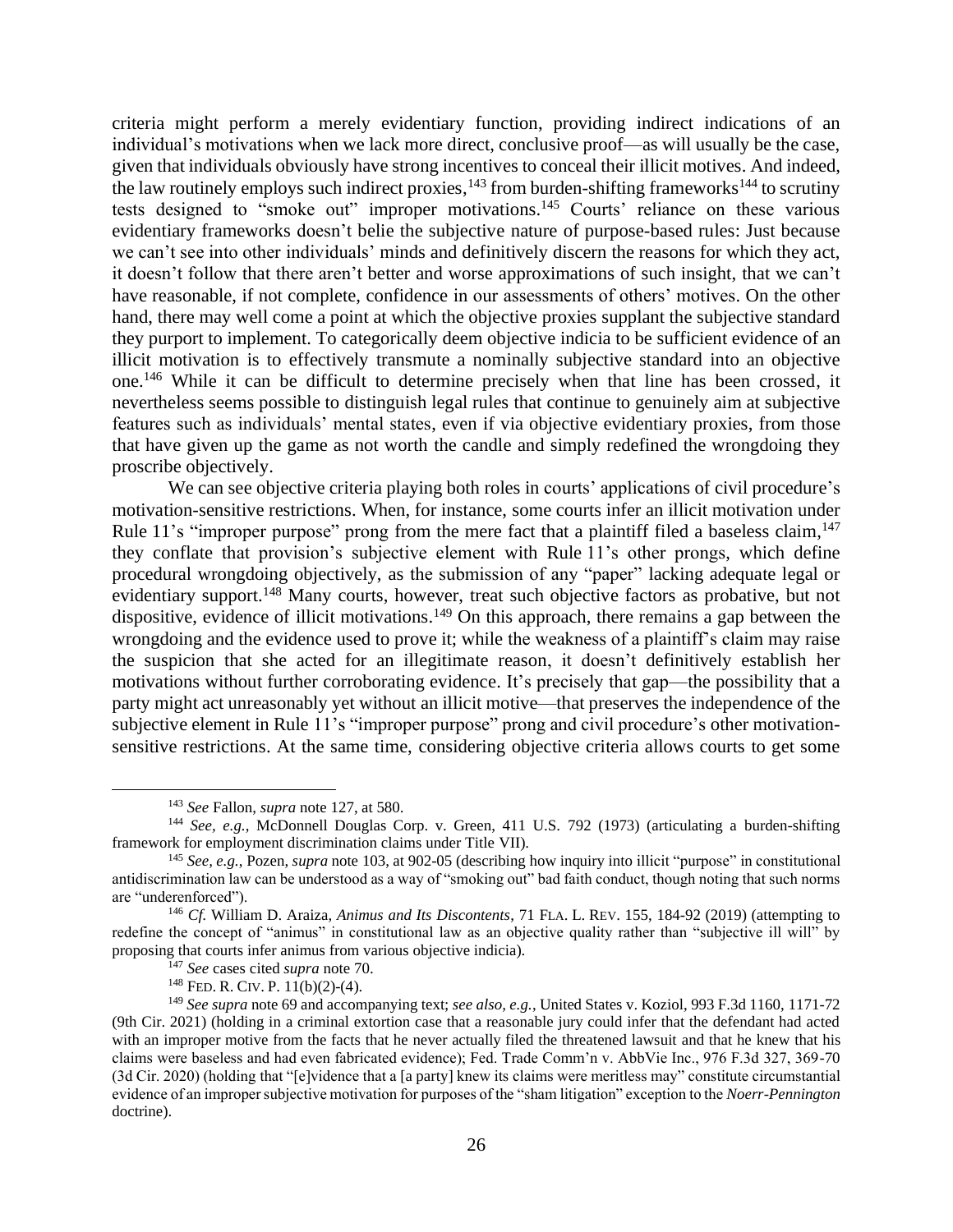purchase on parties' subjective motivations, if not the elusive "certain[ty]"<sup>150</sup> that many critics of purpose-based rules seem to demand.

The upshot is that civil procedure's motivation-sensitive restrictions are no less conceptually coherent or evidentiarily tractable than other purpose-based rules such as bans on disparate-treatment discrimination simply because they predicate the permissibility of litigation conduct on parties' motives rather than intentions.

The motivation-sensitive restrictions differ from many other purpose-based rules not only in terms of the *kinds*, but also in terms of the *number*, of motivations they proscribe. Prohibitions against disparate-treatment discrimination single out only a few select prohibited grounds—in the case of Title VII, "race, color, religion, sex, [and] national origin."<sup>151</sup> The motivation-sensitive restrictions, by contrast, forbid parties to act during civil litigation for a fairly wide range of reasons. Although some of the restrictions enumerate certain "improper purposes" for engaging in litigation conduct, the lists are merely illustrative, leaving courts to specify additional illicit motives.<sup>152</sup> It's consequently easier, in this respect, to violate the motivation-sensitive restrictions than prohibitions against disparate-treatment discrimination, for unlike the employer deciding whether to fire her employee, the party deciding whether to make a discovery request can never be certain that some of her reasons for taking that action won't subsequently be deemed "improper."

And yet, civil procedure's motivation-sensitive restrictions by no means fully dictate parties' purposes during litigation. Because they generally emulate bans on disparate-treatment discrimination in excluding particular illegitimate reasons for action rather than compelling particular legitimate ones, the rules still leave parties free to engage in litigation conduct with myriad motivations, albeit fewer than remain permissible under bans on disparate-treatment discrimination. And as we'll see in the next Section, the remaining, permissible motivations include not only noble reasons, but also many baser ones that nevertheless fall short of being deemed "improper." The motivation-sensitive restrictions can, in this regard, be understood as trying to carve out a liminal space between the traditional private law categories of good faith and bad faith: Whereas private law tends to posit a strict dichotomy between the categories, such that one necessarily acts either in good faith or in bad faith,<sup>153</sup> civil procedure's motivation-sensitive restrictions seem to contemplate an intermediate category of "not bad faith," whereby a party can act permissibly even if her motives don't quite amount to "good faith."<sup>154</sup> Even the few rules in

<span id="page-26-0"></span><sup>150</sup> Knight & Schwartzberg, *supra* note [140,](#page-24-0) at 272.

<sup>151</sup> 42 U.S.C. § 2000e-2(a) (2018).

<sup>&</sup>lt;sup>152</sup> *See, e.g.*, FED. R. CIV. P. 11(b)(1) (prohibiting the presentation of a "paper" for "any improper purpose, *such as* to harass, cause unnecessary delay, or needlessly increase the cost of litigation" (emphasis added)).

<sup>153</sup> *See* Pozen, *supra* note [103,](#page-18-1) at 890 n.10 (noting that most areas of law posit a strict good faith/bad faith binary, with the possible exception of Delaware corporate law, which may have once recognized an intermediate "not good faith" category).

<sup>&</sup>lt;sup>154</sup> Civil procedure scholars tend to elide this intermediate category in their analyses of procedural wrongdoing. According to Alexandra Lahav, for instance, "[g]ood lawsuits are brought with the intention of redressing a wrong, forcing defendants to answer for their conduct, enforcing existing law, or improving existing law," while "[b]ad lawsuits are brought to harass, annoy, or obtain payment wrongfully, and are without a basis in law." ALEXANDRA LAHAV, IN PRAISE OF LITIGATION 17 (2017); *see also id.* at 123 ("Most people agree that increasing the legitimate enforcement of rights is good for society, and most people agree that litigation can be bad for society when it is not brought to enforce rights and obligations, but rather to harass or intimidate the other side."). But this dichotomy overlooks the fact that a lawsuit can be perfectly permissible even if it's not affirmatively motivated by any of the "good" purposes Lahav enumerates, so long as it isn't motivated by any of the "bad" ones. Note as well that, like some courts, Lahav conflates the two basic categories of procedural wrongdoing distinguished in Part I, ignoring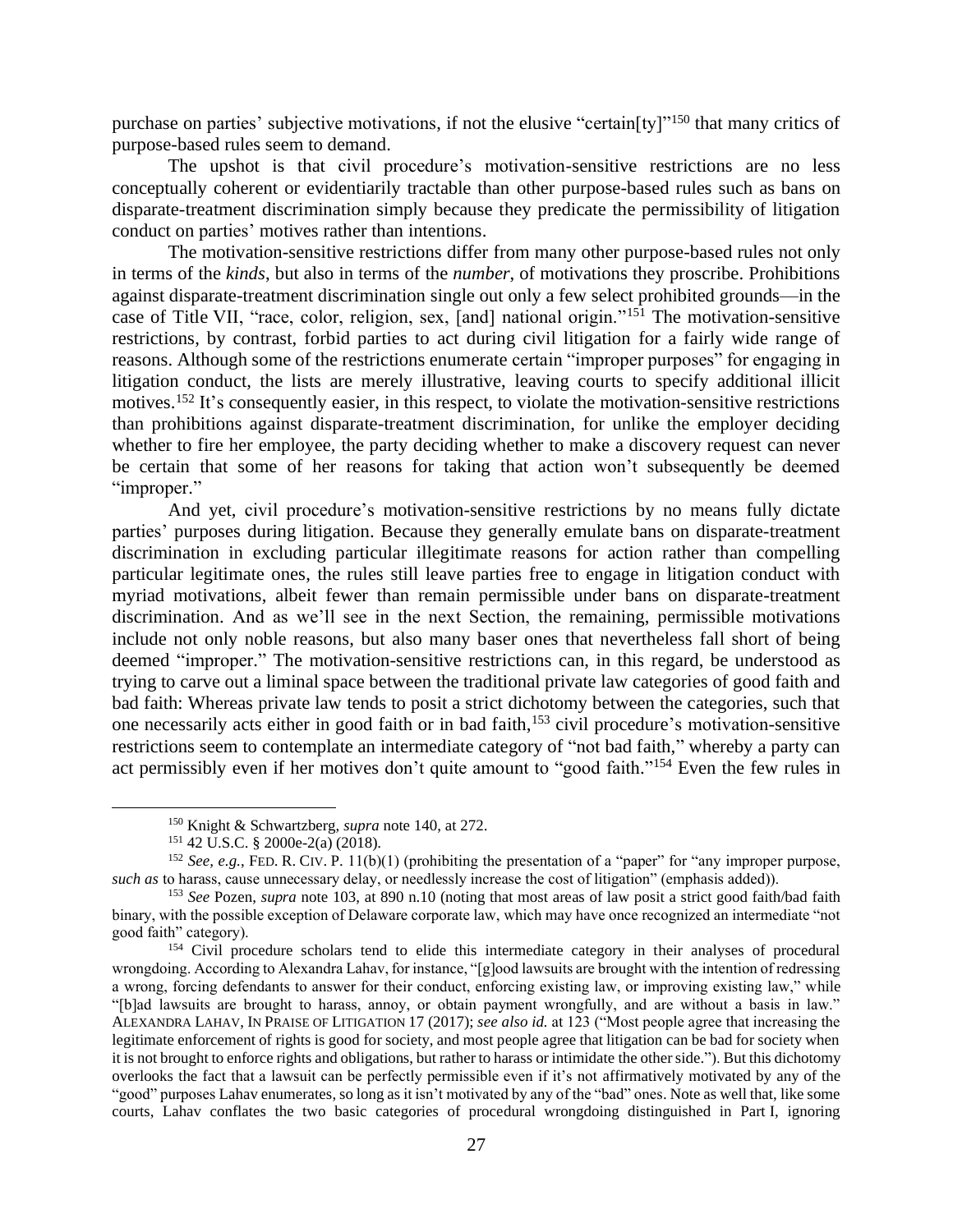civil procedure that impose genuine "good faith" requirements<sup>155</sup> constrain parties' motivations only slightly more strictly, as the conception of good faith they codify more closely reflects contract law's conception of good faith, which still permits individuals to pursue their own interests, rather than fiduciary law's conception, which doesn't. <sup>156</sup> In eschewing more comprehensive motivational requirements, all of civil procedure's motivation-sensitive restrictions afford parties significant leeway to act for reasons of self-interest during civil litigation.

## *B. Private Motivations and Public Values*

<span id="page-27-0"></span>If the motivation-sensitive restrictions proscribe only certain subjective mental states while leaving parties free to act with all others, then how, exactly, does civil procedure delimit the set of forbidden motivations? We can begin to answer that question by examining the kinds of purposes the restrictions themselves and courts applying them identify as improper. That review reveals that all the impermissible motivations are inconsistent with public values that are integral to the proper functioning of the civil justice system. There are, to be sure, various ways in which parties' motivations can contravene public values, and there's no simple formula for distinguishing those public values that are sufficiently important to warrant forbidding parties to act with contrary motivations from those values whose violation during civil litigation can be tolerated. But on closer inspection, the public values safeguarded by the motivation-sensitive restrictions all turn out to share roots in traditional principles of equity, even as they remain amenable to ongoing contestation and development through dynamic legal and political processes. If "private law is the law that persons use to structure their lives in relation to others," while public law involves a "mechanism of collective governance and the use of coercion to promote compliance with collectively determined norms," <sup>157</sup> then the motivation-sensitive restrictions imbue civil litigation with some of the values of public law, even in private law cases.

### <span id="page-27-2"></span>1. The Public Implications of Prohibited Private Purposes

<span id="page-27-1"></span>Some of the motivation-sensitive restrictions, as well as the case law applying them, identify core examples of the purposes or motives parties are forbidden to act with, and those illustrative illicit motivations, in turn, represent distinct modes of violating public values that are peculiarly, if not uniquely, implicated by the resolution of disputes through the civil justice system. The prohibited motivations and the respective public values they contravene fall into at least four categories.

*First*, some motivations flatly contradict civil litigation's core function of accurately resolving the dispute before the court "on the merits," according to the underlying facts and applicable law. The Second Restatement of Torts thus provides that a party satisfies the "improper

motivation-sensitive restrictions, such as Rule 11's improper-purpose prong, that condemn ill-motivated litigation even when it has "a basis in law." *See supra* notes [69](#page-14-2)[-70,](#page-14-0) [148](#page-25-0) and accompanying text. Conversely, Lahav at other times seems to gloss over the many other restrictions that condemn unreasonable litigation conduct irrespective of the motivations underlying it. *See, e.g.*, LAHAV, *supra*, at 18 (appearing to endorse "the idea that . . . we . . . should only sanction [litigants] when they act in bad faith").

<sup>155</sup> *See supra* note[s 93-](#page-17-0)[101](#page-17-1) and accompanying text.

<sup>156</sup> *See* John C. Coffee, Jr., *The Mandatory/Enabling Balance in Corporate Law: An Essay on the Judicial Role*, 89 COLUM. L. REV. 1618, 1658 (1989).

<sup>157</sup> Thomas W. Merrill, *Private and Public Law*, *in* THE OXFORD HANDBOOK OF THE NEW PRIVATE LAW 575, 578 (Andrew S. Gold et al. eds., 2020).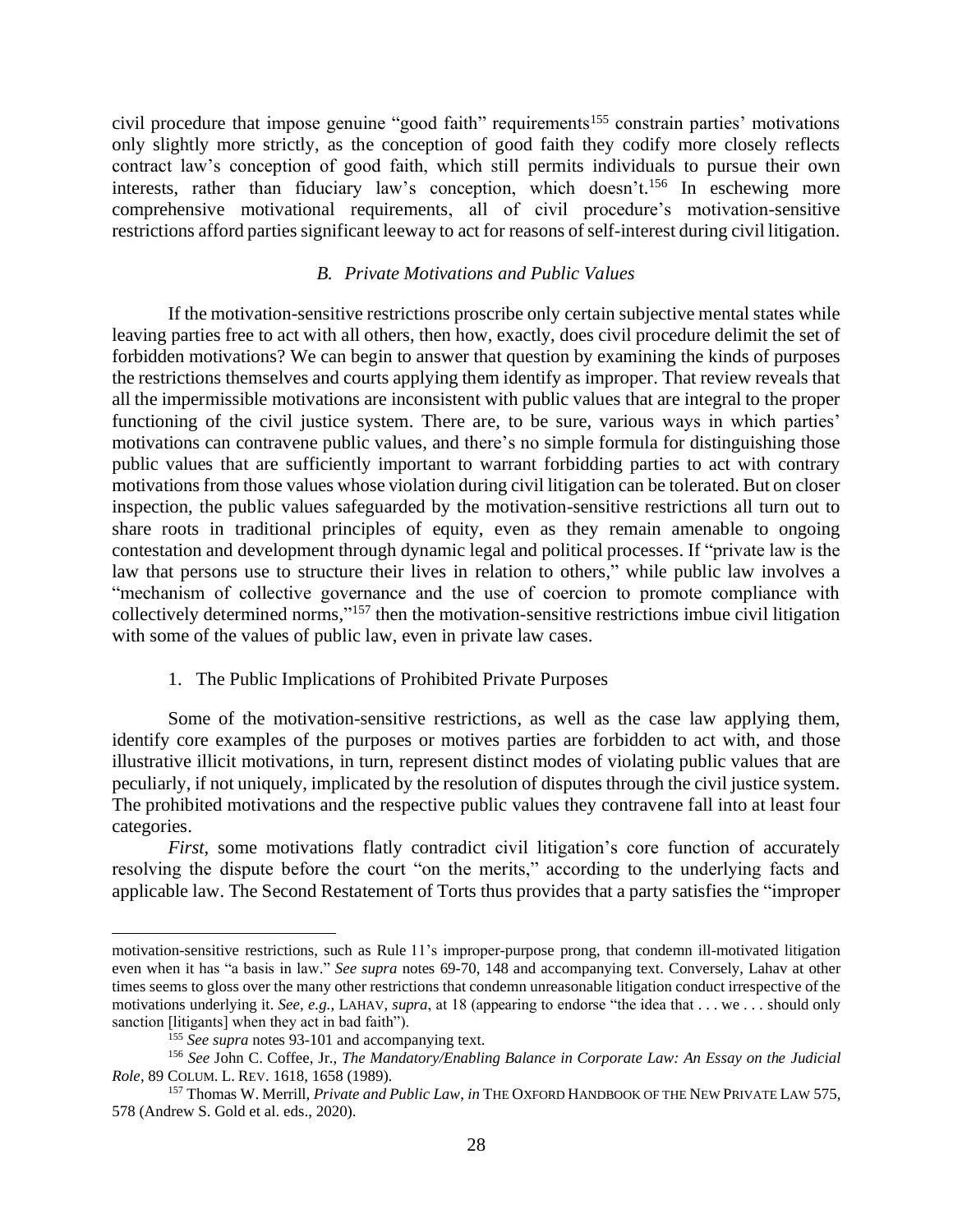purpose" element of the wrongful civil litigation tort when he files a lawsuit even though he "is aware that his claim is not meritorious."<sup>158</sup> The wrong, to be clear, doesn't consist in merely filing an unmeritorious claim; a plaintiff commits the tort only if he is *subjectively* "aware" of the claim's lack of merit, however unmeritorious or even frivolous it *objectively* might be. <sup>159</sup> The Restatement seems to assume that such awareness bespeaks an improper purpose on the part of the plaintiff to dupe the court into granting him relief to which he knows he isn't legally entitled. After all, the Restatement suggests, most plaintiffs wouldn't knowingly file an unmeritorious lawsuit unless they planned to submit "manufactured or perjured testimony" or to otherwise see to it that "the court or jury is misled in some way."<sup>160</sup> And when a plaintiff acts with such an aim, "[h]e is then abusing the general purpose of bringing civil proceedings and is not seeking a proper adjudication of the claim on which the civil proceeding is based."<sup>161</sup>

Parties act with equal disregard for courts' dispute-resolution function when they treat civil litigation as a mere means to nonadjudicatory ends. Courts have accordingly sanctioned parties whom they deemed to be using litigation solely to garner publicity, mount a political "protest," or propagate a political "narrative" for broader public consumption.<sup>162</sup> It's perfectly legitimate, of course, to invite the publicity that attends certain lawsuits. But when parties act for the sake of such publicity alone, without regard for the ultimate disposition of their claims, they reduce the court to a mere forum for their public posturing, completely divorcing their litigation conduct from the court's adjudicatory role.

*Second*, some motivations, when acted upon, threaten to compromise the proper functioning of the civil justice system more indirectly—not by misleading or coopting the court, but by protracting the proceedings so as to dissipate the court's and opposing party's resources and to thereby impede an accurate resolution of the dispute. This appears to be one of the concerns underlying Rule 11's "improper purpose" prong, which mentions as one of three illustrative improper purposes a motive "to ... cause unnecessary delay."<sup>163</sup> The Second Restatement similarly explains that a defendant acts with an improper purpose when she "files a counterclaim, not for the purpose of obtaining proper adjudication of the merits of that claim, but solely for the purpose of delaying expeditious treatment of the [plaintiff's] original cause of action."<sup>164</sup> Once again, it bears emphasis that a party doesn't expose herself either to sanctions under Rule 11 or to tort liability merely by taking some action that happens to end up delaying the proceedings, even unnecessarily; she must instead affirmatively make the unnecessary delay her purpose. By acting with such a dilatory motive, the party seeks to divert the civil justice system from its core public functions, compromising the court's ability to accurately dispose of her own case as well as others on its docket.

<sup>158</sup> RESTATEMENT (SECOND) OF TORTS § 676 cmt. c (AM. LAW INST. 1977).

<sup>159</sup> Once again, I thus disagree with Alan Calnan's gloss on the wrongful civil litigation tort. *See supra* note [84.](#page-15-1) *Pace* Calnan, the tort does *not* effectively impose an obligation on plaintiffs to file only claims supported by "probable cause." While filing an objectively unsupported claim is a *necessary* condition for tort liability, it isn't *sufficient*; as the Restatement indicates, the plaintiff must also be subjectively aware of the lack of support, awareness the Restatement takes to evince an "improper purpose" motivating the plaintiff's decision to file her lawsuit anyway.

<sup>160</sup> RESTATEMENT (SECOND) OF TORTS § 676 cmt. c (AM. LAW INST. 1977).

<sup>161</sup> *Id.*

<sup>162</sup> *See, e.g.*, Saltany v. Reagan, 886 F.2d 438, 440 (D.C. Cir. 1989). Such "political" motives were among the "improper purposes" ascribed to some of the lawyers who brought lawsuits challenging the results of the 2020 presidential election. *See* King v. Whitmer, No. 20-13134, 2021 WL 3771875, at \*33-35 (E.D. Mich. Aug. 25, 2021).

 $163$  FED. R. CIV. P.  $11(b)(1)$ .

<sup>164</sup> RESTATEMENT (SECOND) OF TORTS § 676 cmt. c (AM. LAW INST. 1977).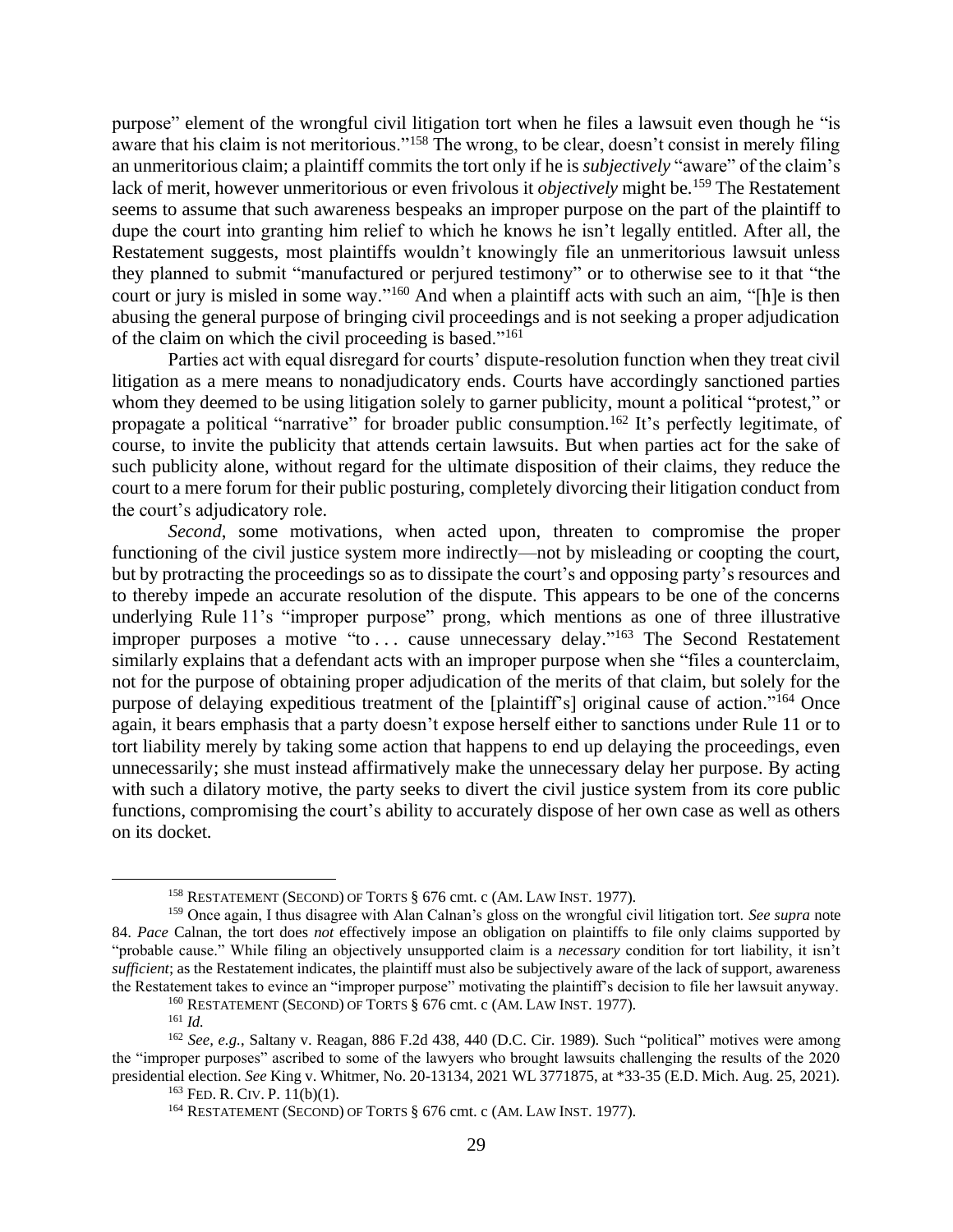*Third*, some motivations reflect a party's bare desire to use the civil justice system to harm the opposing party. Such motivations don't necessarily threaten to compromise the accuracy of adjudication, as a party can attempt to harm her opponent through civil litigation without obfuscating the strength of her legal claims, in the way that outright fraud does. Rather, the worry is that, in employing the procedures of civil litigation to harm her opponent, a party corrupts the civil justice system, conscripting the state's coercive apparatus in her unjust projects and thereby implicating the state in her wrongdoing.<sup>165</sup> Rule 11 accordingly deems it an "improper purpose" to file any paper in order "to harass" one's opponent,<sup>166</sup> while the Second Restatement likewise considers a plaintiff to have acted with an improper purpose "when the proceedings are begun primarily because of hostility or ill will" toward, or "solely to harass," the defendant.<sup>167</sup> Now, nearly all parties bear their opponents "hostility or ill will," as lawsuits are typically filed after a relationship has ruptured (or where there was no preexisting relationship to begin with), not while a relationship remains intact. So, we shouldn't understand civil procedure's motivation-sensitive restrictions to banish ordinary human emotions from the litigation process. But when a party acts *primarily*, let alone *solely*, to "harass" or otherwise harm her opponent, she exploits the powers civil litigation affords her for ends the state can't tolerate. 168

A party commits similar abuse when she seeks to use civil litigation to inflict financial or other property-based injuries on her opponent. A plaintiff thus risks incurring tort liability "when the proceedings are initiated solely for the purpose of depriving the person against whom they are brought of a beneficial use of his property," as in a lawsuit brought to thwart the legitimate sale of land.<sup>169</sup> And any party subjects herself to sanctions if she files a paper in order "to . . . needlessly increase the cost of litigation" and thereby deplete her opponent's resources.<sup>170</sup> In both cases, the offending party aims to deprive the opposing party of her legitimate property rights—a motive to cause harm that, like a motive to "harass," taints the exercise of the various powers conferred on parties during civil litigation.

While the motivation-sensitive restrictions tend to focus on material harms such as harassment and financial losses, a party would also seem to act with an improper purpose when she seeks to use civil litigation to harm others in less tangible ways. The restrictions themselves are capacious enough to bear that interpretation, and purpose-based doctrines in neighboring bodies of law explicitly contemplate that some parties will act with a motive to inflict intangible harms. Many states, for example, have enacted so-called anti-SLAPP statutes, which impose heightened procedural requirements on lawsuits that implicate the defendant's First Amendment rights, with the express aim of detecting and forestalling those "lawsuits brought primarily to chill the valid exercise of the constitutional rights of freedom of speech and petition for the redress of

<sup>165</sup> On the idea that a party, by abusing the civil justice system, can render the state *complicit* in her wrongdoing, see Shapiro, *supra* not[e 138,](#page-24-1) at 1032-49.

<sup>166</sup> FED. R. CIV. P. 11(b)(1); *see, e.g.*, DNA Sports Performance Lab, Inc. v. Major League Baseball, No. C 20-00546 WHA, 2020 WL 6290374, at \*7 (N.D. Cal. Oct. 27, 2020) (imposing sanctions after finding that the plaintiff had "filed its complaint to harass" the defendant, in the sense that the suit had been "brought in bad faith to vex").

<sup>167</sup> RESTATEMENT (SECOND) OF TORTS § 676 cmt. c (AM. LAW INST. 1977).

<sup>168</sup> Lest the prospect of "harass[ment]" through civil litigation seem too abstract, consider how domestic abusers are increasingly suing their victims in order to circumvent restraining orders and maintain control by hauling the victims into court. *See* Jessica Klein, *How Domestic Abusers Weaponize the Courts*, ATLANTIC (Jul. 18, 2019), https://www.theatlantic.com/family/archive/2019/07/how-abusers-use-courts-against-their-victims/593086/.

<sup>169</sup> RESTATEMENT (SECOND) OF TORTS § 676 cmt. c (AM. LAW INST. 1977).

 $170$  FED. R. CIV. P.  $11(b)(1)$ .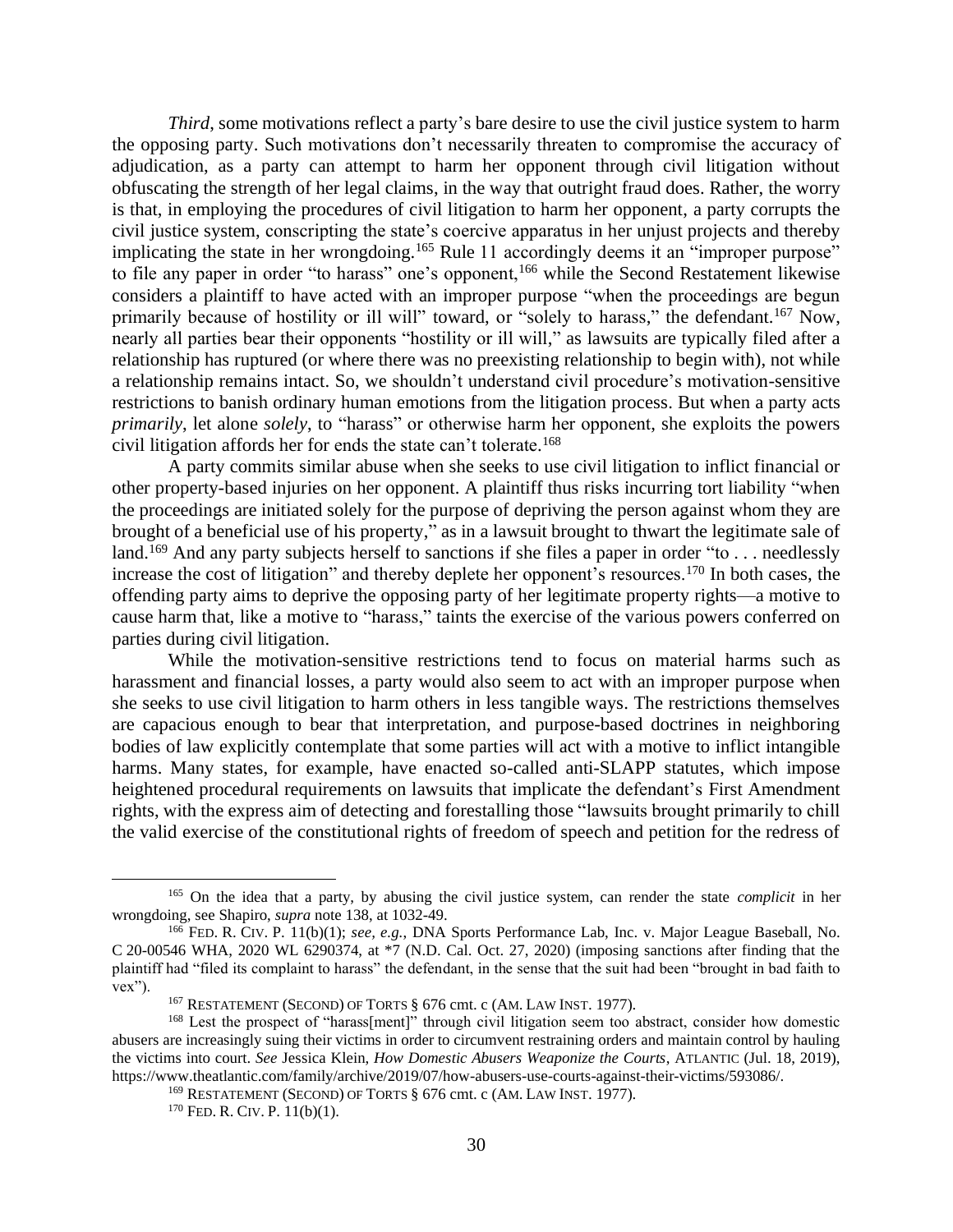<span id="page-30-0"></span>grievances."<sup>171</sup> And the Supreme Court has extended the constitutional ban on race-based peremptory challenges against prospective jurors to civil parties, largely on the ground that allowing parties to exclude jurors based on race would implicate the state in private discrimination.<sup>172</sup> In both cases, the law recognizes that parties sometimes employ civil litigation and its various procedures for the purpose of subjecting others to intangible harms, such as censorship and discrimination, and it attempts to prevent or at least mitigate such harms by forbidding litigants to act with such motivations.

*Fourth*, just as a party can endeavor to use civil litigation to inflict illegitimate financial injuries on others, so, too, she can endeavor to use it to realize illegitimate financial gains for herself. Most plaintiffs, of course, are motivated at least in part by financial considerations, insofar as they seek to recover money damages,<sup>173</sup> while many others pursue litigation in anticipation of more incidental monetary benefits, such as those flowing from judicial approval of (or rejection of challenges to) a lucrative commercial project. Civil procedure does not prohibit parties from acting on such movies, making clear that a mere desire for financial gain does not in itself constitute an improper purpose for filing a lawsuit or invoking a litigation procedure. But when a party seeks to use civil litigation to extract from her opponent money to which she's not entitled, civil procedure's motivation-sensitive restrictions deem her pecuniary motives improper. Under the wrongful civil litigation tort, then, a party acts with an improper purpose "when the proceedings are initiated for the purpose of forcing a settlement that has no relation to the merits of the claim"—a so-called "nuisance suit"—or "when the proceedings are based upon alleged facts so discreditable as to induce the defendant to pay a sum of money to avoid the notoriety of a public trial."<sup>174</sup> A party likewise risks committing the abuse of process tort when she utilizes a litigation procedure for purposes of "extortion." <sup>175</sup> To permit parties to act on such motives would be to allow the civil justice system to be coopted for a kind of theft, a role the state must not be thrust into.

Even short of extortion, civil procedure looks skeptically on parties who engage in litigation conduct for financial motives. Courts, for instance, sometimes deem parties to have acted in "bad faith" or for an "improper purpose" when they file a lawsuit simply to gain unfair leverage in ongoing negotiations.<sup>176</sup> For similar reasons, members of class actions may not accept payment in exchange for withholding or withdrawing their objections to a proposed class action settlement without first obtaining the court's approval.<sup>177</sup> Such judicial scrutiny is necessary to ensure that

<span id="page-30-1"></span><sup>171</sup> CAL. CIV.PROC. CODE § 425.16(a) (West 2021).

<sup>172</sup> *See* Edmonson v. Leesville Concrete Co., 500 U.S. 614, 624-28 (1991).

<sup>173</sup> *But see* Tamara Relis, *"It's Not About the Money!": A Theory on Misconceptions of Plaintiffs' Litigation Aims*, 68 U.PITT. L. REV. 701, 701-02 (2007).

<sup>&</sup>lt;sup>174</sup> RESTATEMENT (SECOND) OF TORTS § 676 cmt. c (AM. LAW INST. 1977).

<sup>175</sup> DOBBS ET AL., *supra* not[e 34,](#page-10-3) § 594 & nn.14-15. Indeed, such extortion can also incur criminal liability under the federal Hobbs Act, 18 U.S.C. § 1951 (2018). *See, e.g.*, United States v. Koziol, 993 F.3d 1160, 1168-76 (9th Cir. 2021).

<sup>176</sup> *See, e.g.*, St. Charles Health Sys., Inc. v. Or. Fed'n of Nurses & Health Prof'ls, Local 5017, No. 6:21-cr-304-MC, slip op. at 4-5 (D. Or. Dec. 16, 2021) (finding that the lawsuit had been filed "in bad faith for an improper purpose" because "the goal of th[e] action was not to advance a valid legal argument or claim, but rather to gain a valuable negotiating chip . . . during longstanding discussions" between the parties).

<sup>177</sup> FED. R. CIV. P. 23(e)(5)(B); *see, e.g.*, *In re* Wells Fargo & Co. S'holder Derivative Litig., No. 16-cv-05541-JST, slip op. at 9-12 (N.D. Cal. Mar. 4, 2021) (finding that an objector had "likely" acted in "bad faith" by seeking "side payments" in exchange for withdrawing his objections to a federal class action, but declining to order as a sanction "disgorgement" of payments he had received in exchange for withdrawing his objections to a related state court action); *In re* Foreign Exch. Benchmark Rates Antitrust Litig., 334 F.R.D. 62 (S.D.N.Y. 2019) (denying approval under Rule 23(e)(5)(B)).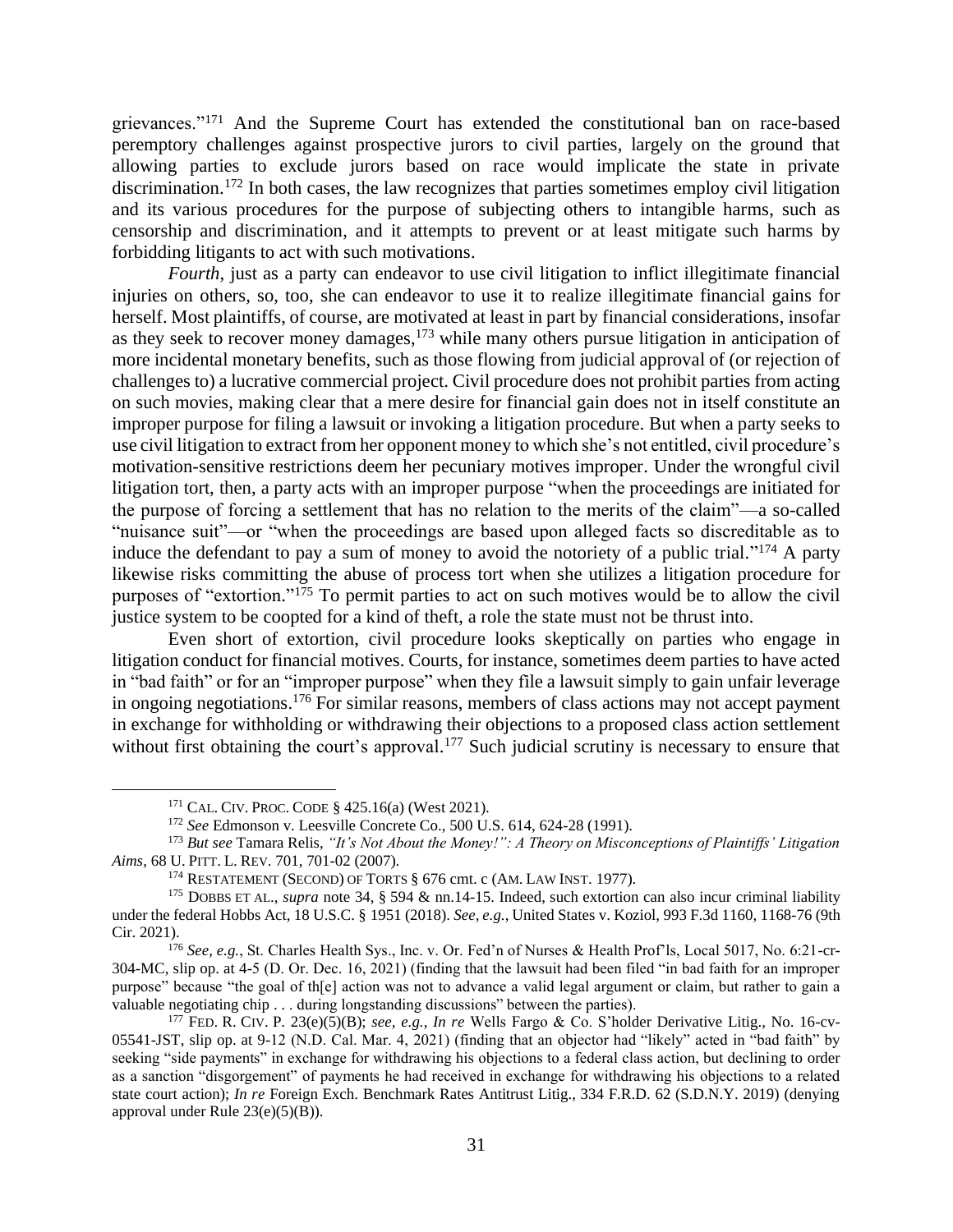<span id="page-31-2"></span>class members aren't "seeking only personal gain, and using objections to obtain benefits for themselves rather than assisting in the settlement-review process," which would be an "improper purpose[]."<sup>178</sup> More radically, some courts have recently held that class representatives may not be given "incentive payments" as part of class settlements, on the ground that such awards "create<sup>[]</sup> a conflict of interest between [the representatives] and the other class members."<sup>179</sup> One can also understand the traditional common law prohibitions against "champerty" and "maintenance," which prevent nonparties from assuming a financial stake in others' litigation in order to turn a profit, to reflect similar misgivings about monetary motivations (though many states have relaxed the restrictions to accommodate the burgeoning practice of third-party litigation funding, or litigation finance).<sup>180</sup> While parties may legitimately seek money damages for the injuries they believe they've suffered or even pursue litigation with the aim of reaping monetary benefits as a byproduct of the litigation's outcome, they act with an "improper purpose" when they attempt to turn the litigation process itself into a profit-generating enterprise.

#### <span id="page-31-1"></span>2. The Equitable Functions of Civil Procedure's Motivation-Sensitive Restrictions

<span id="page-31-0"></span>Civil procedure's motivation-sensitive restrictions, in sum, forbid parties to act during civil litigation with a range of different motivations that are inconsistent with public values that are integral to the proper functioning of the civil justice system. While the public values safeguarded by the restrictions are variegated, a more general account begins to emerge from the preceding typology of impermissible motivations. Such an account might start by noting that, when a party acts with any of the impermissible motivations, she abuses one or more of the public powers that civil litigation confers on her. Civil litigation vests parties with various powers (including coercive powers)—whether to hale others into court or to demand information during discovery<sup>181</sup>—and a party would seem to abuse those powers when she exercises them for reasons inconsistent with the reasons civil litigation confers them in the first place. <sup>182</sup> This observation, however, doesn't get us very far, as it simply passes the buck from the question what purposes are impermissible to the question what purposes, when acted upon, constitute an abuse of power. More to the point, it risks giving the misleading impression that a party abuses a procedural power whenever she exercises the power for any purposes other than those the power exists to serve. Civil procedure, as we've seen, is not so strict: With the exception of a few "good faith" requirements, the motivation-sensitive restrictions generally require parties to act not *with* certain good motivations, but rather *without* certain bad ones. And the prohibited motivations—the "improper purposes" represent not a mere unwillingness to promote the public values underlying the civil justice system, but a deliberate effort to pervert them, to turn the civil justice system to ends that are inimical to

<sup>&</sup>lt;sup>178</sup> FED. R. CIV. P.  $23(e)(5)$  advisory committee's note to 2018 amendment. On the phenomenon of "objector" blackmail," see generally Brian T. Fitzpatrick, *The End of Objector Blackmail?*, 62 VAND. L. REV. 1623 (2009).

<sup>179</sup> Johnson v. NPAS Sols., LLC, 975 F.3d 1244, 1255 (11th Cir. 2020).

<sup>180</sup> *See* J. Maria Glover, *A Regulatory Theory of Legal Claims*, 70 VAND. L. REV. 221, 246-51 (2017) (discussing litigation finance's relationship to the traditional common law prohibitions against champerty and maintenance). Even as some states have relaxed their restrictions on champerty and maintenance, they have continued to prohibit "antisocial forms of maintenance"—that is, maintenance motivated by "malice" or an "improper purpose"—which still "are treated as a species of abuse of process, malicious prosecution, tortious interference with economic advantage, or prima facie tort." Sebok, *supra* note [4,](#page-2-1) at 122.

<sup>181</sup> *See generally* Shapiro, *supra* note [138,](#page-24-1) at 993-1014 (examining some of the ways in which civil litigation delegates coercive state power to private parties).

<sup>182</sup> *See, e.g.*, John Murphy, *Malice as an Ingredient of Tort Liability*, 78 CAMBRIDGE L.J. 355, 377-78 (2019) (casting the abuse of process and malicious prosecution torts in such terms).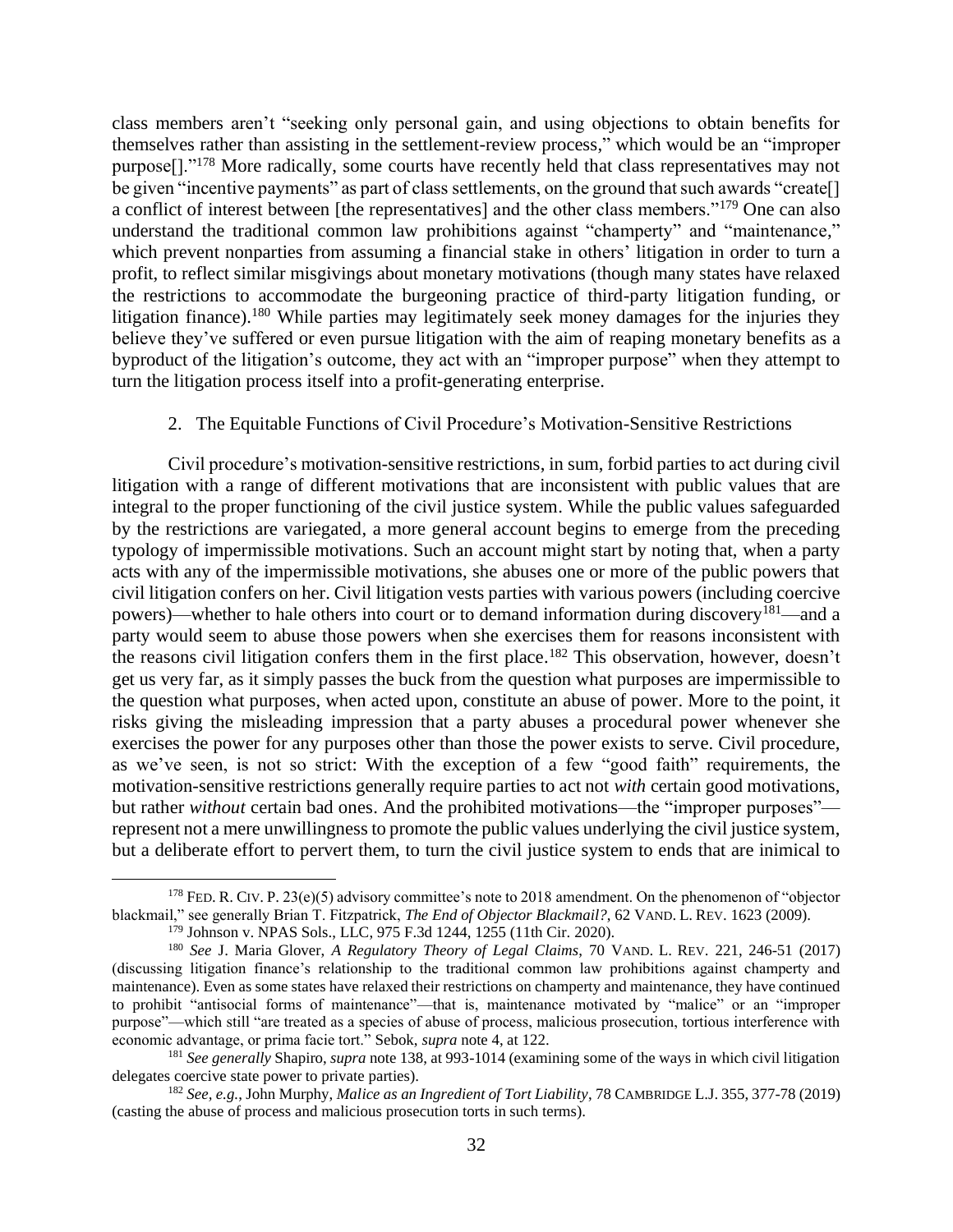its proper functioning. The prohibited motivations, in other words, evince an attitude that is incompatible with important public values, not just insufficiently committed to them.<sup>183</sup> So even as the motivation-sensitive restrictions effectively require parties to heed certain public values in their litigation decisionmaking, they don't enjoin parties to become purely public-regarding; parties remain free to pursue their private ends through the civil justice system so long as they don't flout important public values in the process. A substantive account of the motivationsensitive restrictions should therefore explain why parties must subordinate their private ends only to some public values during civil litigation—and even then, only when pursuing their private ends threatens to violate, rather than merely fail to promote, those values.

One possible explanation for the relatively bounded nature of the cognitive duties imposed by civil procedure's motivation-sensitive restrictions is pragmatic: It's hard enough to determine whether a party has acted for an improper purpose; as it is, courts must rely on indirect proxies to ferret out impermissible motivations. Were civil procedure to go further and require parties to act *for* certain reasons—that is, were it to exclude *all* motivations except certain permissible ones—it would saddle courts with an even more onerous, and well-nigh impossible, evidentiary undertaking, and threaten to mire courts in protracted "satellite litigation" about parties' mental states. Focusing on a relatively limited set of impermissible motivations helps to keep the task of policing parties' litigation conduct manageable.

This explanation has some force, but it also proves too much. For *any* inquiry into parties' motivations will necessitate a degree of satellite litigation. Were that concern decisive, civil procedure would never make the permissibility of litigation conduct turn on parties' subjective purposes. And yet, that is precisely what civil procedure does time and time again with the motivation-sensitive restrictions. We should thus consider more principled reasons for civil procedure to target the specific impermissible motivations identified in this Section's typology. Those motivations fall into two broader categories: (1) motivations to frustrate the civil justice system in performing its main function of accurately resolving the parties' dispute based on the relevant facts and applicable law and (2) motivations to commandeer the civil justice system to perpetrate *in*justice beyond the litigation. And it turns out that both of those purposes have traditionally been core concerns of equity.

<span id="page-32-0"></span>While equity is itself hardly a monolithic institution, some of the functions that scholars have ascribed to it reflect concerns similar to those animating civil procedure's motivationsensitive restrictions. One prominent account maintains that equity serves as a "safety valve" in cases of "opportunism," where a party exploits a legal form for purposes it wasn't intended to serve but the lawmaker either failed to foresee or couldn't readily forestall.<sup>184</sup> On another account, equity protects the legal system from "sticklers" who "insist[] on their rights in a harsh, stubborn,

<sup>183</sup> *Cf.* Stephen R. Galoob & Ethan Leib, *Motives and Fiduciary Loyalty*, 65 AM. J. JURIS. 41 (2020) (developing a "compatibility account" of the fiduciary duty of loyalty, according to which the duty requires fiduciaries to refrain from acting with motives that are incompatible with certain attitudes toward the persons to whom the duties are owed).

<sup>184</sup> Henry E. Smith, *Equity as Meta-Law*, 130 YALE L.J. 1050, 1080 (2021) (explaining that opportunism "often consists of behavior that is technically legal but is done to secure unintended benefits that are usually smaller than the costs they impose on others"). Note that, as with most civil procedure scholars when defining litigation "abuse," Smith adopts a law-and-economics definition of "opportunism" as inefficient behavior—that is, selfinterested economic behavior that can't be contracted away ex ante because of information and transaction costs. *See id.* at 1079-80.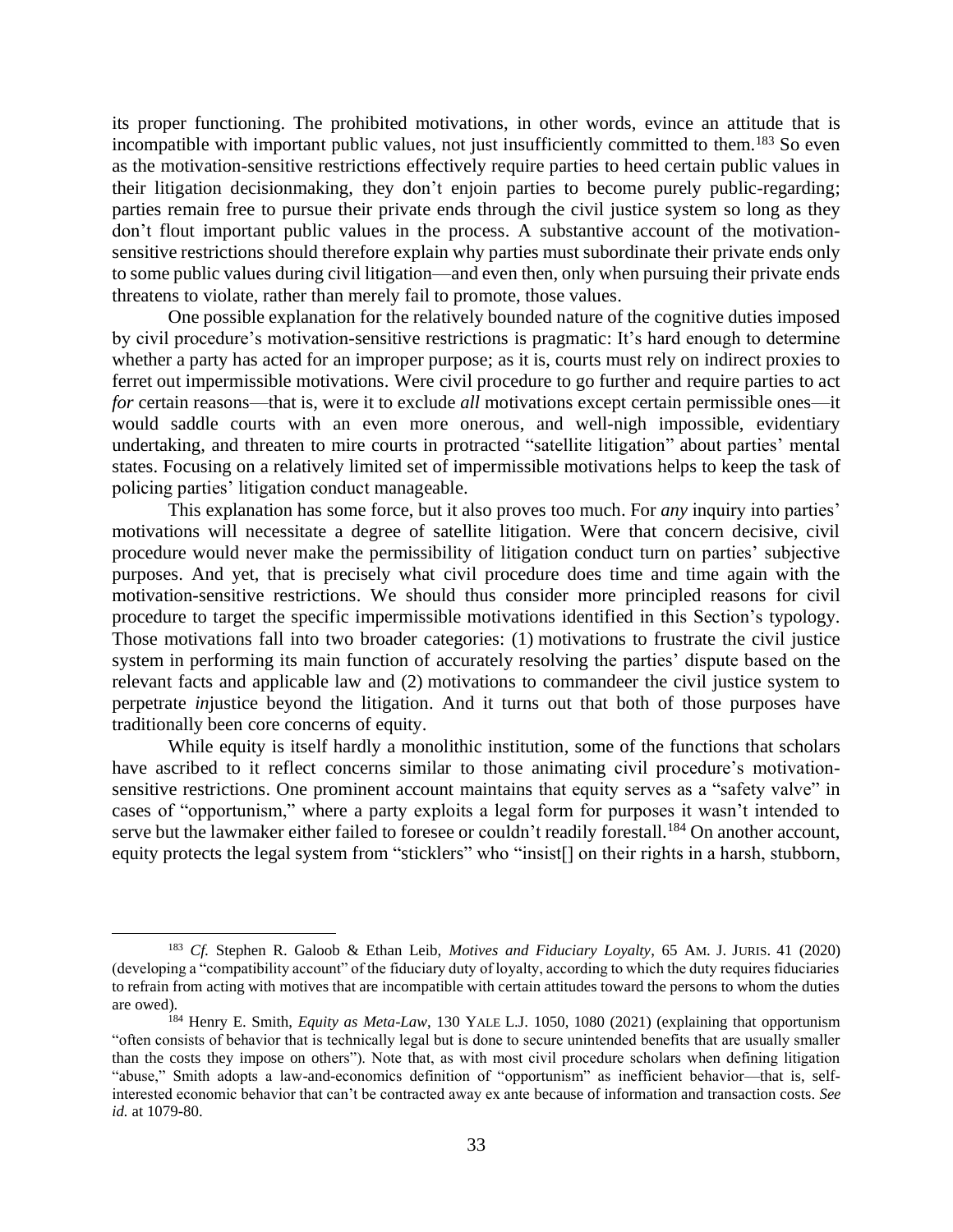<span id="page-33-0"></span>or otherwise unappealing fashion," even at great harm to those against whom the rights are held.<sup>185</sup> Neither account quite fits civil procedure's motivation-sensitive restrictions, for unlike both the opportunist and the stickler, the party who acts for an "improper purpose" during civil litigation doesn't seek to take advantage of legal technicalities—whether the inflexible nature of legal rules or the preemptive force of legal rights—so much as to invoke broad, otherwise-unconditional powers for objectionable ends.

<span id="page-33-1"></span>Civil procedure's motivation-sensitive restrictions instead seem to perform something akin to a third equitable function. According to Larissa Katz, equity also seeks to "ensur[e] the integrity of the legal order as a whole" by, among other things, counteracting "the potential injustice thrown up by the legal order itself."<sup>186</sup> The state institutes a legal system in the first place to secure justice, but in doing so, it also creates yet another avenue for the perpetration of *in*justice, and many equitable doctrines can be understood as responses to that problem. Although Katz focuses on one particular form of injustice involved in the "acquisition" of substantive legal rights, <sup>187</sup> parties can equally commit injustice through the procedures the state establishes to enforce those rights. In particular, they can use the procedures to thwart the accurate adjudication of rights claims and to harm or oppress their opponents. Civil procedure's motivation-sensitive restrictions aim to stem both kinds of procedural injustice by forbidding parties to employ the various litigation powers for those purposes.<sup>188</sup> The restrictions' structure, as a set of constraints on the various powers that civil litigation confers on parties, thus mirrors the second-order structure of equity more generally<sup>189—</sup> except with the first normative layer comprising procedural powers rather than substantive legal entitlements. 190

Civil procedure's motivation-sensitive restrictions also employ equity's distinctive mode of regulation: appealing to individuals' conscience. Equity has traditionally been concerned with the rectitude of individuals' conduct, and in assessing the quality of parties' motives, the motivation-sensitive restrictions likewise speak in a moral register. But whereas on at least some accounts equity employs a thick conception of conscience as potentially comprehending all of

<sup>185</sup> Andrew S. Gold, *Equity and the Right to Do Wrong*, *in* PHILOSOPHICAL FOUNDATIONS OF THE LAW OF EQUITY 72, 73 (Dennis Klimchuk, Irit Samet & Henry E. Smith eds., 2020).

<sup>186</sup> Larissa Katz, *Pathways to Legal Rights: The Function of Equity*, *in* PHILOSOPHICAL FOUNDATIONS OF THE LAW OF EQUITY, *supra* note [185,](#page-33-0) at 168, 174; *see id.* at 170-71 ("The integrity of a system of law as a blueprint for our lives together, requires that the state attend to the potential for oppression and injustice that is produced by the very nature of acquired rights."); *see also* United States v. Bethlehem Steel Corp., 315 U.S. 289, 326 (1942) (Frankfurter, J., dissenting) ("[I]s there any principle which is more familiar or more firmly embedded in the history of Anglo-American law than the basic doctrine that the courts will not permit themselves to be used as instruments of inequity and injustice?").

<sup>187</sup> Although Katz repeatedly refers to "procedure," she means "a procedure for *acquiring* rights," not a procedure for *enforcing* those rights once acquired. Katz, *supra* note [186,](#page-33-1) at 173 (emphasis added). She is thus concerned with a different kind of injustice from the one I'm focused on—namely, "the forfeiture of one's position on the way to [substantive] legal rights," *id.* at 175, rather than the abuse of procedural powers associated with the enforcement of those rights.

<sup>&</sup>lt;sup>188</sup> For an argument that the equitable defense of unclean hands performs a similar function, see T. Leigh Anenson, *Beyond Chafee: A Process-Based Theory of Unclean Hands*, 47 AM. BUS. L.J. 509, 543-46 (2010).

<sup>189</sup> *See* Smith, *supra* note [184,](#page-32-0) at 1054 (providing a "functional" account of equity as a second-order system that responds to some of law's deficiencies—in other words, "law about law, or meta law").

<sup>190</sup> And indeed, those powers themselves have deep roots in the historical institution of equity. *See generally* Stephen N. Subrin, *How Equity Conquered the Common Law: The Federal Rules of Civil Procedure in Historical Perspective*, 135 U.PA. L. REV. 909 (1987).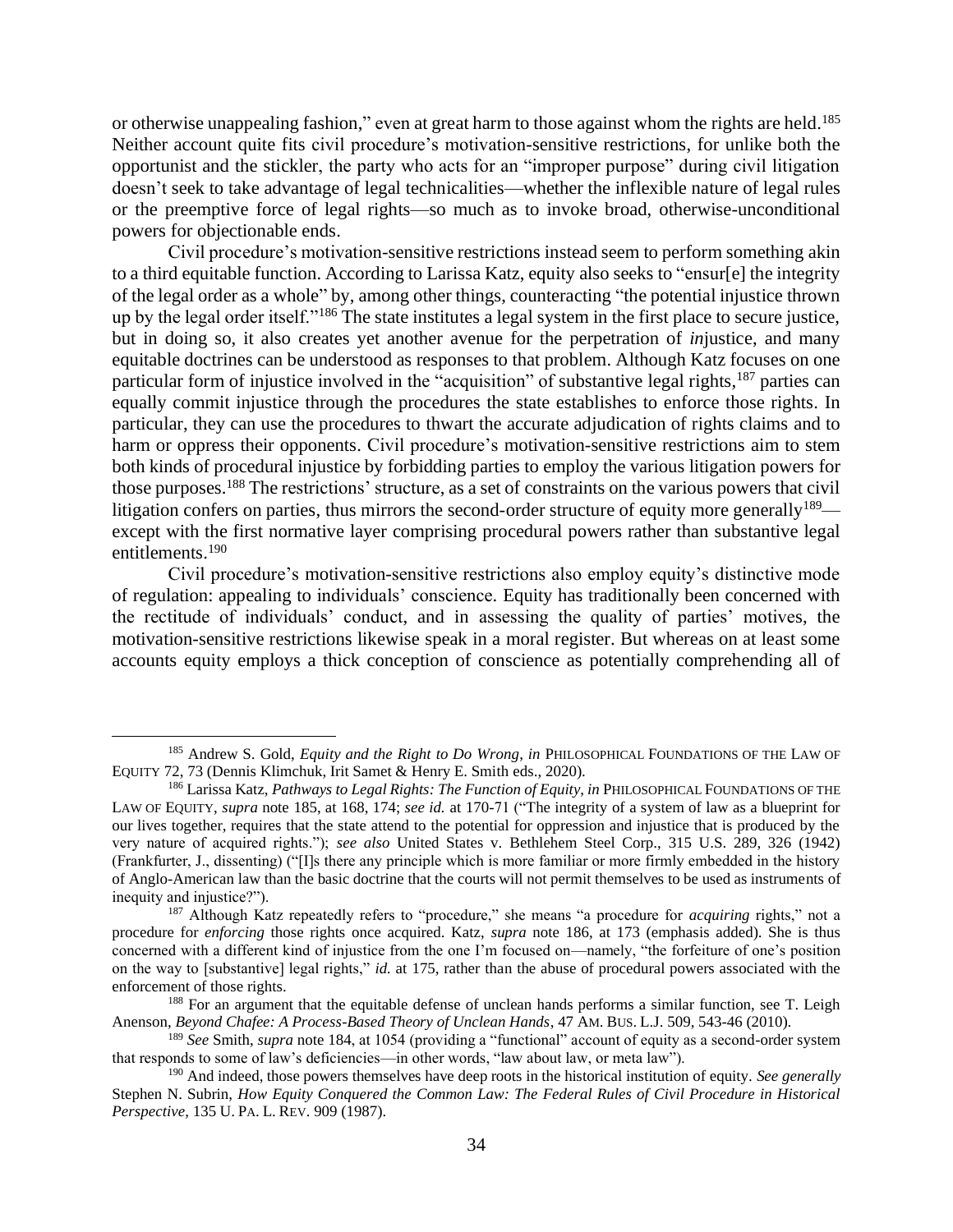morality, <sup>191</sup> the motivation-sensitive restrictions presuppose a thinner conception. <sup>192</sup> In particular, they don't authorize courts to ensure that parties conform their litigation conduct to all the requirements of justice, <sup>193</sup> let alone morality writ large. The restrictions instead respond to two distinct forms of injustice enabled by the civil justice system: the perversion of procedure either to prevent the court from determining the parties' true legal rights and obligations or to achieve unjust ends beyond the litigation that the law would otherwise foreclose. Because those forms of injustice are partly constituted by the motives with which parties act, the motivation-sensitive restrictions follow equity in attending to individuals' conscience, albeit a narrower slice than equity is characteristically concerned with. The restrictions thereby safeguard public values uniquely imperiled by civil procedure's conferral of broad powers on private parties.

<span id="page-34-1"></span>One might resist my characterization of the values safeguarded by the motivation-sensitive restrictions as in some sense "public." In fact, one might think that, by grounding those values in equity, I've unwittingly revealed them to be *private*, inasmuch as many consider equity to be a private law institution.<sup>194</sup> Some of the values I've identified do indeed lie near the heart of private law—particularly the first set, concerning the just determination of parties' legal rights and obligations. But even there, we can distinguish the value of doing justice between the parties in any individual case, which may well be a value internal to private law, from the value of preserving the integrity of the courts as an institution capable of doing justice across the gamut of cases, which is a collective goal for the political community to pursue at a systemic level and so is, in an important sense, public.<sup>195</sup> And in any event, we've seen that many of the motivations prohibited by the motivation-sensitive restrictions involve using the civil justice system to achieve unjust ends beyond the litigation itself, thereby threatening values external to private law. It thus makes sense to speak of the motivation-sensitive restrictions as protecting "public values," even if some of those values overlap with core private law concerns.

Nor should my invocation of equity be taken to suggest that the set of public values protected by the motivation-sensitive restrictions is immutable. On the contrary, while the restrictions have remained relatively stable over time, they have evolved at the margins to account for changing conceptions of the core purposes of the civil justice system and of the kinds of injustice that most threaten those purposes. Courts have, for instance, developed additional restrictions, such as the ban on racially discriminatory peremptory challenges in civil jury selection, to proscribe purposes that weren't traditionally deemed "improper" in the context of civil litigation but are now recognized to taint the civil justice system. <sup>196</sup> Meanwhile, courts and legislatures have relaxed other restrictions to condone previously prohibited motivations in response to changing norms regarding the appropriate use of the civil justice system. That seems

<span id="page-34-0"></span><sup>&</sup>lt;sup>191</sup> See generally IRIT SAMET, EQUITY: CONSCIENCE GOES TO MARKET (2019).

<sup>192</sup> *Cf.* Katz, *supra* note [186,](#page-33-1) at 171 (suggesting that equity appeals only to individuals' "political or civil conscience," rather than their moral conscience); Larissa Katz, *Conscience with a Filter*, 21 JERUSALEM REV. LEGAL STUD. 22, 30 (2020) (similar).

<sup>193</sup> In contrast, for example, to John Gardner's account of equity. *See* JOHN GARDNER, LAW AS A LEAP OF FAITH 254-56 (2012).

<sup>194</sup> *See, e.g.*, Andrew S. Gold & Henry E. Smith, *Sizing up Private Law*, 70 U. TORONTO L.J. 489, 519 (2020) (conceptualizing equity as a "private law institution," insofar as "[e]quitable reasoning is sometimes incorporated into private law reasoning"); *cf.* ANDREW S. GOLD, THE RIGHT OF REDRESS 201-02 (2020) (suggesting that equity sometimes aims at a kind of justice between the parties and, in that respect, constitutes a part of private law).

<sup>195</sup> *Cf.* JOHN GARDNER, *Public Interest and Public Policy in Private Law*, *in* TORTS AND OTHER WRONGS 304, 304-06 (2019) (arguing that seeing that justice is done in individual cases is itself a collective policy goal).

<sup>196</sup> *See* Edmonson v. Leesville Concrete Co., 500 U.S. 614, 628 (1991) (arguing that court-facilitated private discrimination in juror selection "mars the integrity of the judicial system"); *supra* note [172](#page-30-0) and accompanying text.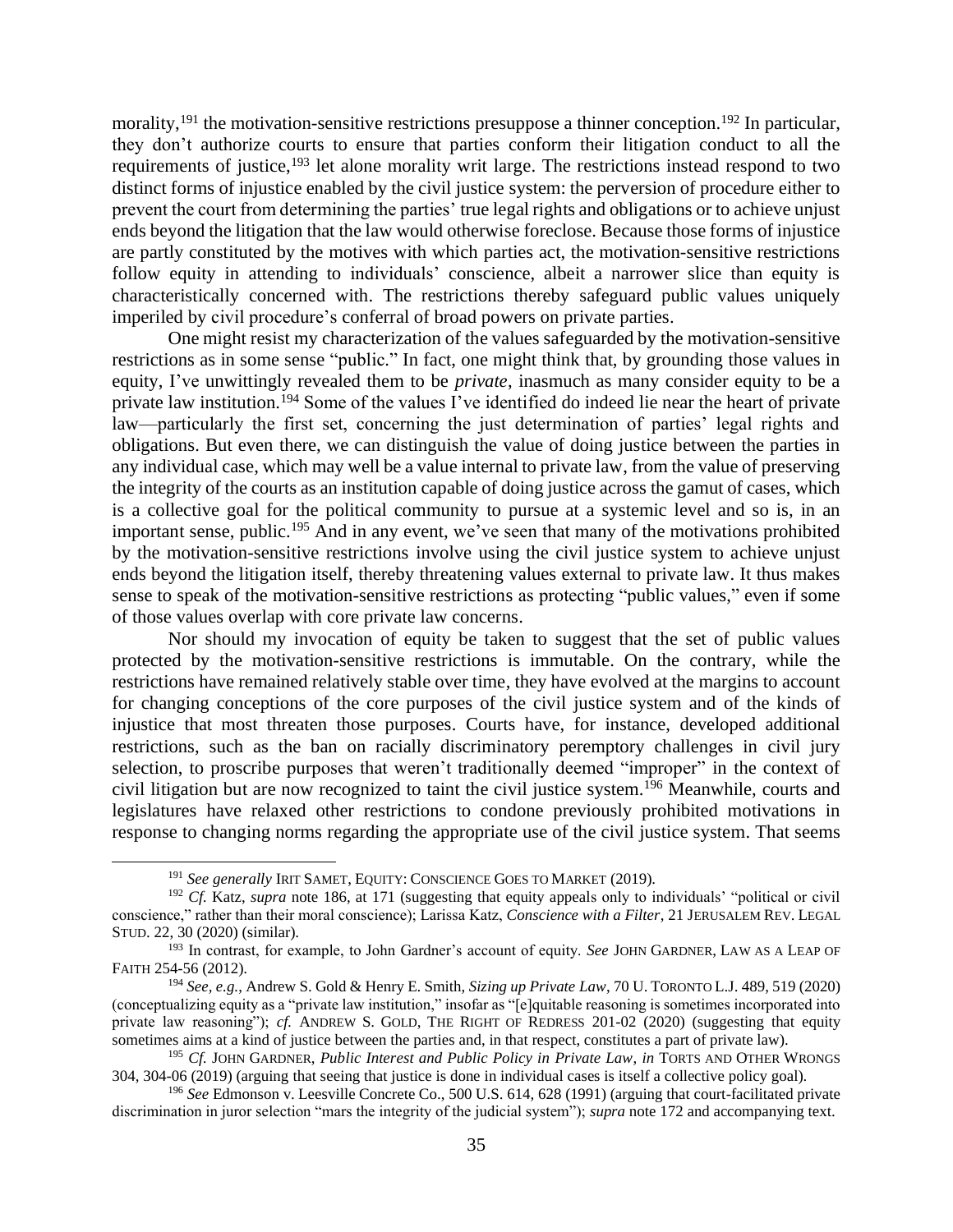to be the case with many states' increasingly permissive approach to litigation finance, a practice some advocates have begun to tout as a way of promoting access to justice rather than condemning it as the abuse it was traditionally portrayed to be. <sup>197</sup> These examples show how legal and political processes beyond civil litigation can alter the public values that constrain parties' conduct within civil litigation: As other bodies of law, particularly public law, espouse new public values and repudiate old ones, courts adapt civil procedure's motivation-sensitive restrictions to reflect the values most directly implicated in civil litigation and to condemn those motives most inimical to those values. <sup>198</sup> The motivation-sensitive restrictions, in this way, help to align civil litigation with at least some important public values, even in cases between private parties. 199

### <span id="page-35-1"></span>III. PARTY MOTIVATIONS IN AND BEYOND CIVIL LITIGATION

<span id="page-35-0"></span>Civil procedure's motivation-sensitive restrictions define abuse of the litigation process in terms of parties' subjective motives and purposes, and the proscribed motives and purposes, in turn, all threaten important public values that are distinctively, if not uniquely, implicated by the resolution of disputes through the civil justice system. Given this normative structure, the motivation-sensitive restrictions effectively require parties to attend to certain public values in their litigation decisionmaking—not for the sake of affirmatively promoting those values, but for the narrower purpose of avoiding deliberately subverting them.

Even such limited regard for public values, I suggest in this Part, can have the desirable effect of cultivating a kind of *procedural civic virtue* in parties: In forcing private parties to partially, yet deliberately, subordinate their private interests to important public values, the restrictions prod them to heed the civic role they assume by participating in the public institution of civil litigation. That role, to be clear, isn't the role of a public official; the motivation-sensitive restrictions don't convert parties into purely public-regarding agents of the state. Nor is it even the role of a citizen, as parties typically participate in civil litigation in their private capacities. But the restrictions nonetheless require parties to shoulder at least some of the moral responsibility for ensuring civil litigation's integrity, its capacity to promote justice rather than injustice.

Even as the motivation-sensitive restrictions can realize these significant political-moral benefits within civil litigation, this Part also shows how they may well help to distort public discourse on civil justice issues beyond civil litigation. In particular, I raise the possibility (though cannot definitively prove) that the restrictions might contribute to the coarsening of civil justice debates by making it easier for participants to moralize what are essentially policy disagreements about the desirability of certain kinds of lawsuits and litigation practices. That risk seems to be especially acute given the current political economy of civil justice, in which powerful interests attempt to delegitimize efforts by certain groups of litigants to seek redress by disparaging their legal claims and litigation tactics as "abusive." The motivation-sensitive restrictions potentially fuel such rhetoric, providing a doctrinal basis for the notion that a party can *abuse* the civil justice system, as opposed to merely squandering private and public resources, by filing certain claims or deploying certain procedures.

<sup>&</sup>lt;sup>197</sup> *See supra* not[e 180](#page-31-1) and accompanying text.

<sup>198</sup> *Cf.* Merrill, *supra* note [157,](#page-27-2) at 579 (tracing an historical "expansion of the sphere of the 'public' and a corresponding shrinkage of the 'private,'" even as "the intuition that there remains a domain of private law that must be preserved refuses to go away"). Equity thus constitutes "a dynamic and discursive process" not only "outside the courts," Maggie Blackhawk, *Equity Outside the Courts*, 120 COLUM. L. REV. 2037, 2043 (2020), but also within them.

<sup>199</sup> *Cf.* Evan Fox-Decent, *The Constitution of Equity*, *in* PHILOSOPHICAL FOUNDATIONS OF THE LAW OF EQUITY, *supra* note [185,](#page-33-0) at 117 (portraying equity as a way of injecting public law values into private law).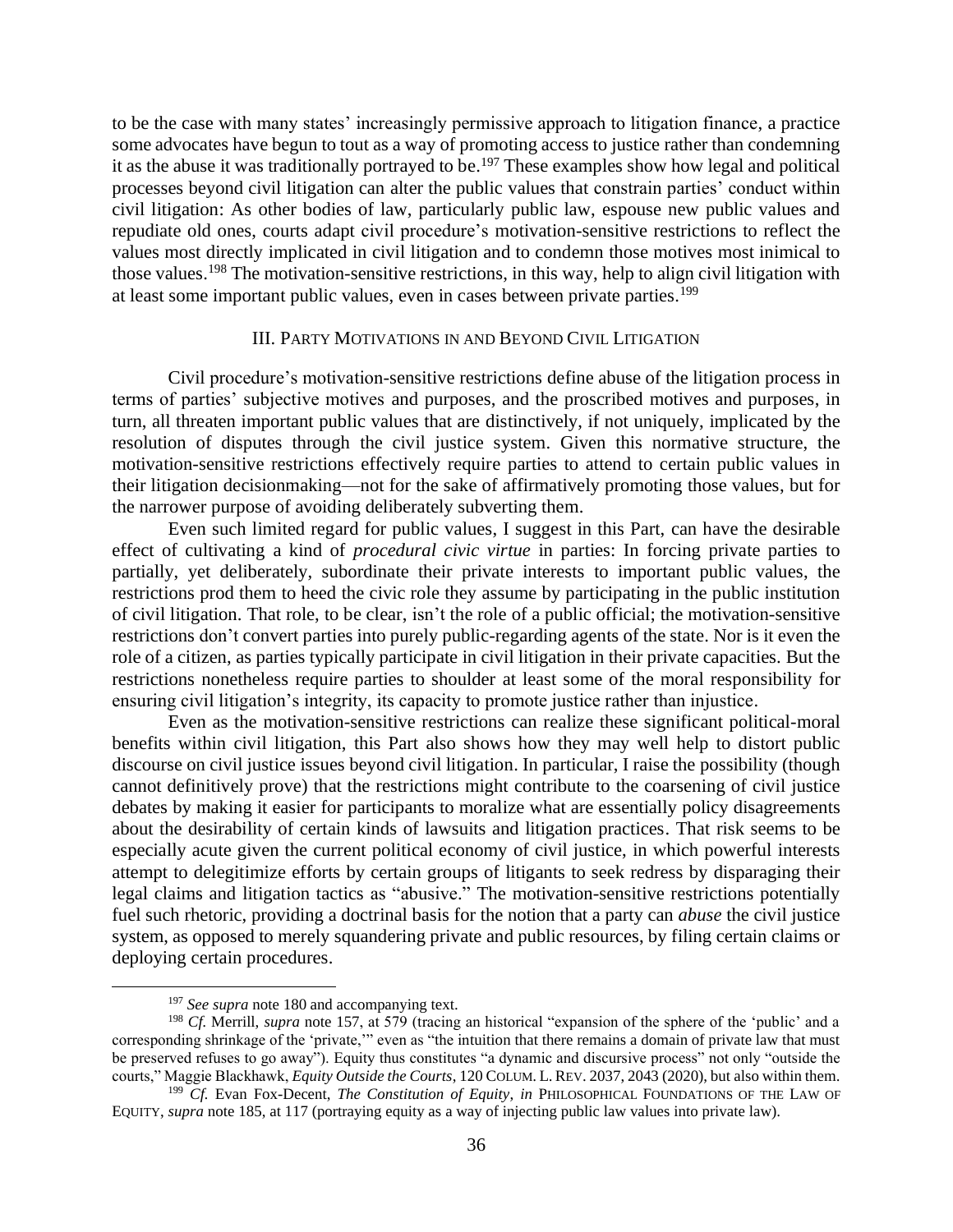But this Article's analysis of civil procedure's motivation-sensitive restrictions also offers a rejoinder to attempts to enlist the restrictions in the broader cause of "civil justice reform"—to wit, that such attempts conflate the two distinct types of procedural wrongdoing identified in Part I. While many restrictions on litigation conduct do require parties to avoid inefficiency, only a subset—the motivation-sensitive restrictions—go further and attach any kind of moral valence to procedural wrongdoing, and even then, only when a party can be shown to have subjectively acted for an "improper purpose" or in "bad faith." Civil procedure thus reserves its moral condemnation for parties who deliberately endeavor to perpetrate injustice through civil litigation, reflecting a vision of the civil justice system at once more private and more public than the alternative visions articulated by many leading theories of civil justice.

## *A. Procedural Civic Virtue*

<span id="page-36-0"></span>To see how civil procedure's motivation-sensitive restrictions might foster a kind of civic virtue in parties, recall how the restrictions work: They forbid parties to take otherwise-permissible procedural actions with certain motives or for certain purposes, and they implement that prohibition by giving parties second-order "exclusionary" reasons to refrain from acting on certain illicit first-order reasons they might initially find compelling.<sup>200</sup> To comply with the restrictions, then, a party must have a sense of the first-order reasons for which she's inclined to perform a particular action; determine whether any of those reasons are illicit and thus preempted by the second-order exclusionary reasons furnished by the motivation-sensitive restrictions; and, if they are, abstain from acting on the prohibited first-order reasons. A party can't perform this rational calculus without attending to both what she regards as her reasons for action and civil procedure's authoritative assessment of those reasons, as embodied in the motivation-sensitive restrictions.

As a result of this cognitive awareness, a party deliberately subordinates at least some of her private interests to important public values when she chooses to comply with the motivationsensitive restrictions. Each of the motives prohibited by the motivation-sensitive restrictions amounts to a desire to contravene important public values, whether as an end in itself or as a means to further ends; <sup>201</sup> so, by refraining from acting on those motives, a party privileges the corresponding public values in her procedural decisionmaking. And a party will presumably consider acting with the prohibited motives only if she thinks that doing so will advance her own interests; so, by privileging the public values, she is also necessarily subordinating some of her private interests. All of these deliberations, moreover, are a matter of the party's conscience, her assessment of the propriety of her contemplated actions. The upshot is that, in allowing the motivation-sensitive restrictions to preempt first-order reasons she would otherwise act on, a party deliberately, even if grudgingly, acquiesces to public values she would otherwise seek to subvert.

Such acquiescence can contribute to the formation of a thin kind of civic virtue. Generally speaking, to possess civic virtue is to have a settled disposition to promote the common good of the political community when acting in one's role as citizen.<sup>202</sup> When participating in public institutions, the virtuous citizen is inclined to take the common good as an especially weighty, if not decisive, reason for action. Civic virtue thus consists of a particular character trait (the

<sup>200</sup> *See supra* Section II.A.

<sup>201</sup> *See supra* Section II.B.

<sup>&</sup>lt;sup>202</sup> See, e.g., JASON BRENNAN, THE ETHICS OF VOTING 46 (2012); RICHARD DAGGER, CIVIC VIRTUES: RIGHTS, CITIZENSHIP, AND REPUBLICAN LIBERALISM 14 (1997); ISEULT HONOHAN, CIVIC REPUBLICANISM 160 (2002); William Galston, *Pluralism and Civic Virtue*, 33 SOC. THEORY & PRAC. 625, 630 (2007).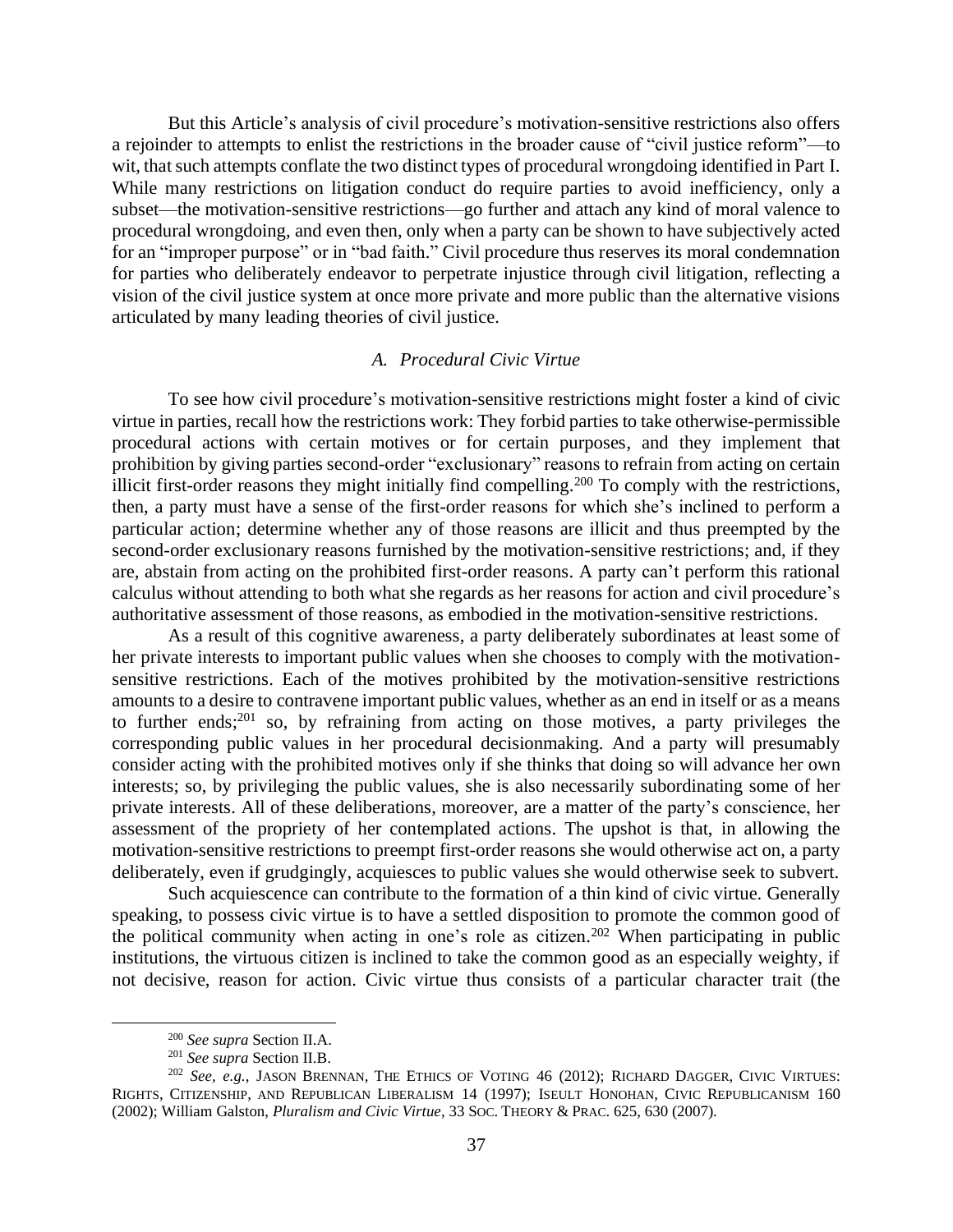disposition to promote the common good) expressed within a particular domain (public institutions).

<span id="page-37-0"></span>Civil procedure's motivation-sensitive restrictions can help to cultivate a weaker version of this disposition, one more suited to the specific public institution of civil litigation. Though a public institution, civil litigation isn't one in which individuals typically participate *as citizens*, much less as public officials—at least in private law cases, where no party is a state actor.<sup>203</sup> Most civil cases instead involve individuals seeking the state's assistance in their private capacities. The state therefore shouldn't expect parties to exhibit full-blown civic virtue during a lawsuit: While the virtuous citizen displays her wholehearted commitment to the common good by avidly participating in public institutions,<sup>204</sup> individuals who come to civil litigation with that aim are generally looking in the wrong place; civil litigation rarely presents the opportunity to directly promote public values, and it doesn't attempt to induce parties to do so. But as the motivationsensitive restrictions contemplate, parties can still *subvert* public values in the course of pursuing their private ends through the civil justice system. The form of civic virtue appropriate to civil litigation thus consists not in a disposition to promote the common good, but in a disposition to subordinate one's private interests when they conflict with important public values in the course of exercising the procedural powers afforded by civil litigation. The motivation-sensitive restrictions can help to foster that disposition by requiring parties to attend to their motives and to abstain from acting on them when doing so would mean employing the procedures of civil litigation to contravene important public values and perpetrate injustice.

This distinctively procedural form of civic virtue is less demanding than the kind of civic virtue that parties might be expected to exhibit in public law cases, in which a private individual or association challenges governmental action as unlawful. Farrah Ahmed and Adam Perry have argued that the various factors British courts consider in determining whether private parties should be granted "public interest standing" in public law cases function as proxies for civic virtue, in the classic sense of a public-spirited disposition to pursue the common good. <sup>205</sup> Assuming they're right,<sup>206</sup> requiring such a disposition may well be appropriate in public law cases, where the plaintiff stands in for the members of the general public and represents their collective interests in the case.<sup>207</sup> When parties participate in private law cases, by contrast, they are typically representing only their own interests, and so need only refrain from directly assaulting the common good rather than affirmatively pursue it.

<span id="page-37-1"></span>Procedural civic virtue also differs from the kinds of public-regarding duties that Larissa Katz has suggested equity imposes on private parties. According to Katz, equity sometimes

<sup>203</sup> *But see* RIPSTEIN, *supra* not[e 84,](#page-15-1) at 182 & n.42 (seemingly analogizing private plaintiffs to public officials insofar as bringing a lawsuit involves the exercise of certain "public powers").

<sup>204</sup> *See* Richard Dagger, *Republican Citizenship*, *in* HANDBOOK OF CITIZENSHIP STUDIES 150 (E.F. Isin & B.S. Turner eds., 2002).

<sup>205</sup> *See* Farrah Ahmed & Adam Perry, *Standing and Civic Virtue*, 134 LAW Q. REV. 239, 247-50 (2018).

<sup>&</sup>lt;sup>206</sup> There is reason to question Ahmed and Perry's account on its own terms. Among the cases they cite for the proposition that courts use standing doctrine in public interest cases to identify civically virtuous plaintiffs are those in which courts refuse to grant public interest standing to plaintiffs who are deemed to be acting with an "ill motive" or for an "improper purpose." *Id.* at 248 & nn.63-67. But of course, given civil procedure's motivationsensitive restrictions, *no* plaintiff—whether in a public interest case or in an ordinary private law case—may act with such motives or for such purposes, and merely refraining from doing so by no means evidences a general disposition to pursue the common good.

<sup>207</sup> *Cf.* Seth Davis, *Standing Doctrine's State Action Problem*, 91 NOTRE DAME L. REV. 585, 607 (2015) (arguing that when standing doctrine delegates the state's power to enforce the law to a private party, the party must completely subordinate her private interests and affirmatively pursue some public value).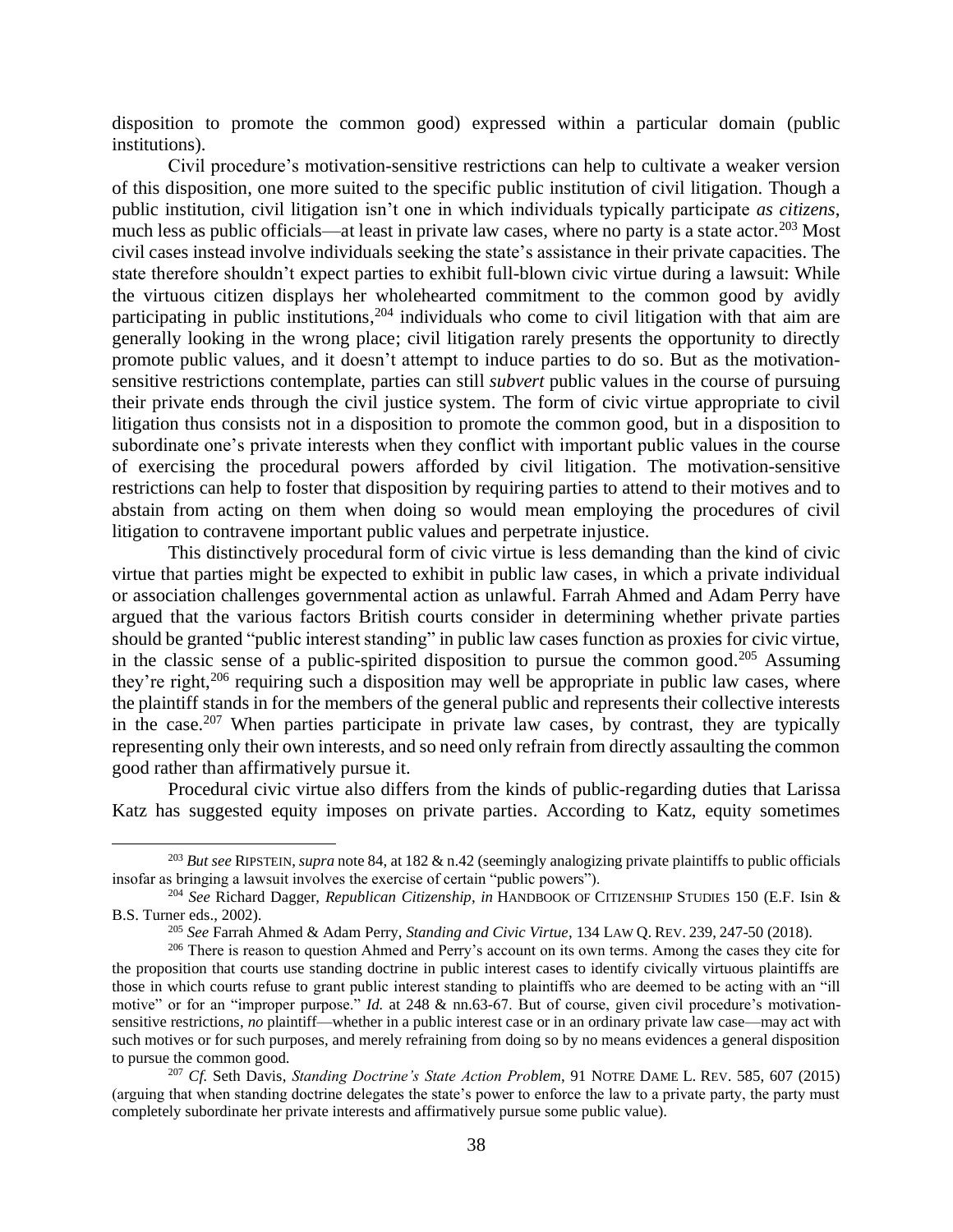"conscripts" private parties "to assist the state in the dispensation of justice."<sup>208</sup> The kind of civic virtue fostered by civil procedure's motivation-sensitive restrictions appears to be both more and less demanding than Katz's notion of "conscription." It's more demanding because the restrictions require parties not merely to passively allow themselves to be used as instruments to promote public values, but rather to deliberately refrain from seeking to undermine those values. But procedural civic virtue is also less demanding than equitable conscription because parties can comply with the motivation-sensitive restrictions simply by avoiding certain forms of injustice, without necessarily having to help to bring about any kind of just result. The restrictions, in other words, do not convert parties into agents of justice, even unwilling ones, but rather require them only to keep out of justice's way.

<span id="page-38-0"></span>On the other hand, procedural civic virtue seems to make greater demands of individual parties compared with those they face under the "division of labor" posited by at least some versions of contemporary liberalism. According to the most prominent version, developed by John Rawls, the principles of justice, including the requirements of distributive justice, apply only to the "basic structure" of society, "the way in which the major social institutions fit together into one system, and how they assign fundamental rights and duties and shape of division of advantages that arises through social cooperation."<sup>209</sup> Justice, Rawls contends, requires that the basic structure be arranged so as to secure and maintain "background justice," ensuring that individual transactions, however just each might seem on its own terms, don't collectively undermine justice over time.<sup>210</sup> But Rawls doesn't extend that requirement to the individual transactions themselves, instead proposing an "institutional division of labor": While the institutions of the basic structure must conform to the principles of justice, "the rules applying directly to individuals and associations and to be followed by them in particular transactions" should instead be "framed to leave individuals and associations free to act effectively in pursuit of their ends and without excessive constraints[,]... secure in the knowledge that elsewhere in the social system the necessary corrections to preserve background justice are being made."<sup>211</sup>

Given that only the basic structure is governed by the principles of justice, much turns on delineating its scope. Private law scholars have accordingly debated whether the basic structure comprises the substantive rules of private law, noting Rawls's own ambiguous statements on the question.<sup>212</sup> It seems more straightforward that the basic structure includes the legal system and its *procedural* rules.<sup>213</sup> But be that as it may, the principles of justice regulate the overall operation of

<span id="page-38-2"></span><span id="page-38-1"></span><sup>208</sup> Katz, *supra* not[e 186,](#page-33-1) at 189.

<sup>209</sup> JOHN RAWLS,POLITICAL LIBERALISM 258 (rev. ed. 1996) [hereinafter RAWLS,POLITICAL LIBERALISM].

<sup>210</sup> *See id.* at 266-67.

<sup>211</sup> *Id.* at 268-69.

<sup>212</sup> *Compare, e.g.*, Arthur Ripstein, *The Division of Responsibility and the Law of Tort*, 72 FORDHAM L. REV. 1811, 1830 (2004); and Arthur Ripstein, *Private Order and Public Justice: Kant and Rawls*, 92 VA. L. REV. 1391, 1393 (2006), *with* SAMUEL FREEMAN, LIBERALISM AND DISTRIBUTIVE JUSTICE 167-94 (2018); Aditi Bagchi, *Distributive Justice and Contracts*, *in* PHILOSOPHICAL FOUNDATIONS OF CONTRACT LAW 193, 193-94 (Gregory Klass et al. eds., 2014); Gregory C. Keating, *Is Tort Law "Private"?*, *in* CIVIL WRONGS AND JUSTICE IN PRIVATE LAW 351, 352-53, 359-60, 364-65 (Paul B. Miller & John Oberdiek eds., 2020); Kevin Kordana & David H. Blankfein-Tabachnick, *Rawls and Contract Law*, 73 GEO. WASH. L.REV. 598 (2005); and Samuel Scheffler, *Distributive Justice, the Basic Structure, and the Place of Private Law*, 35 OXFORD J. LEGAL STUD. 213 (2015).

<sup>213</sup> *See* JOHN RAWLS, JUSTICE AS FAIRNESS: A RESTATEMENT 10 (Erin Kelly ed., 2001) (including "the political constitution with an independent judiciary" in the basic structure, though not further specifying the nature of the "judiciary"); RAWLS,POLITICAL LIBERALISM, *supra* not[e 209,](#page-38-0) at 301 (including "the legal order" within the basic structure); *see also* SAMUEL FREEMAN, RAWLS 464 (2007) (stating that the basic structure includes, among other institutions, "the legal system of trials").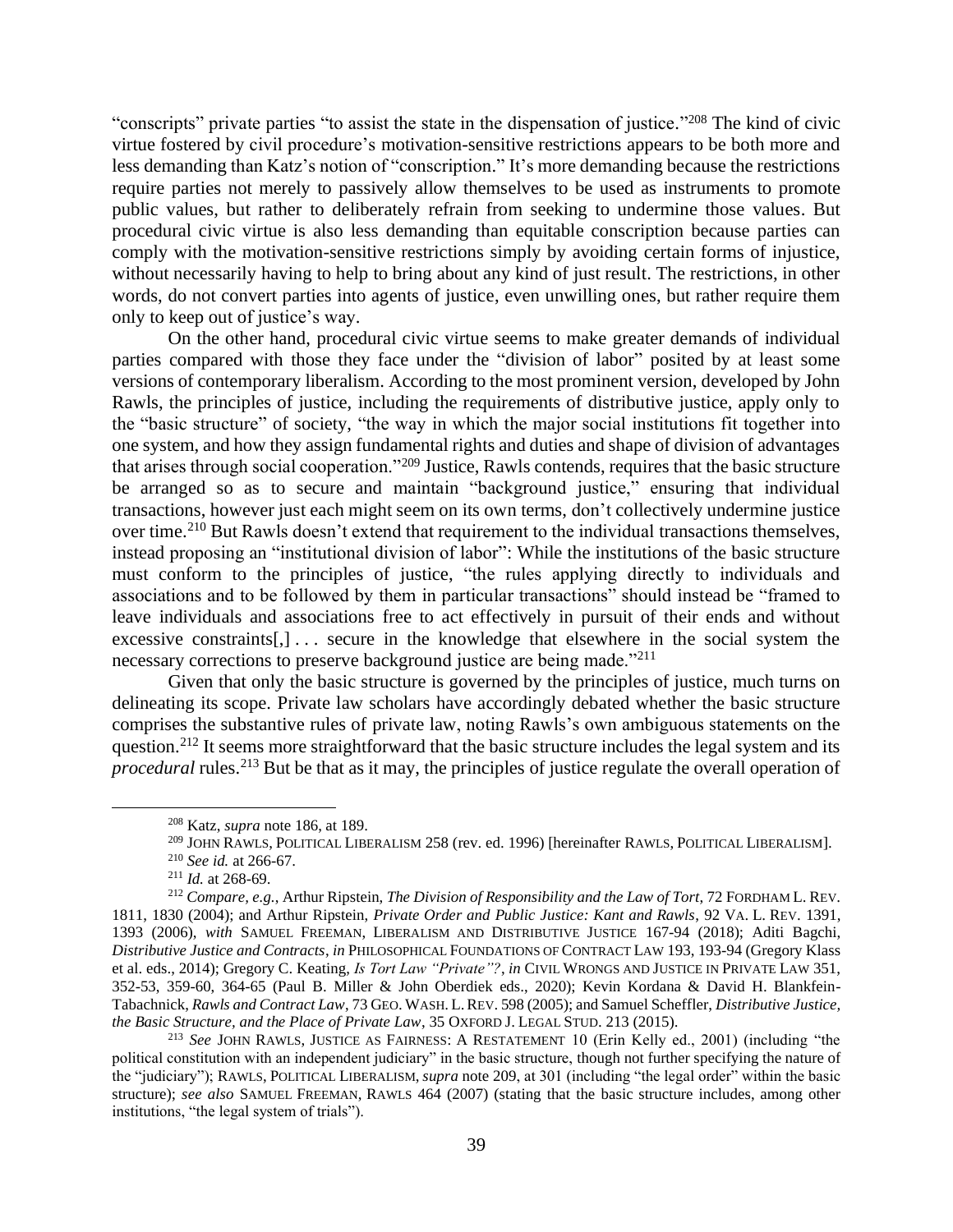the basic structure, not the individual actions occurring within it.<sup>214</sup> Civil procedure's motivationsensitive restrictions—with their singular focus on individual actions and, indeed, the individual motivations with which those actions are performed—would thus seem to fall on the individual, rather than the institutional, side of the division of labor, and so not to be directly answerable to the principles of justice.

And yet, the motivation-sensitive restrictions seem to go further than the kinds of rules for individual conduct contemplated under the Rawlsian division of labor. Egalitarian political philosophers have criticized Rawls's restriction of the principles of justice to the institutions of the basic structure for letting individuals off the hook when they fail to do their part to secure justice. According to G.A. Cohen, for instance, the division of labor licenses "unlimited self-seekingness in the economic choices" of individuals, who in a truly just society would be motivated in their individual choices by an egalitarian "*ethos* of justice."<sup>215</sup> And Liam Murphy, while noting that Rawls holds individuals to be under a "natural duty" to comply with and support just institutions and presumes a "strong and normally effective" sense of justice motivating them to do so,  $^{216}$  argues that the division of labor undercuts these individualistic features of Rawls's theory insofar as the principles of justice that apply to institutions impose no corresponding obligations on individuals to directly promote the just aims underlying the basic structure.<sup>217</sup> Both criticisms suggest that the division of labor leaves individuals with extensive discretion to pursue their own, potentially selfinterested ends within the bounds set by the basic structure.

If these criticisms correctly apprehend the division of labor,  $218$  then the motivationsensitive restrictions expect more of individuals than the Rawlsian framework. The restrictions require individual parties not simply to conform their external conduct to certain standards, but to refrain from acting for purposes that are antithetical to the public values underlying those standards. That cognitive requirement, I've suggested, can potentially cultivate a disposition to deliberately subordinate aspects of one's self-interest to important public values. While such a disposition isn't nearly so robust as an "egalitarian ethos," neither does it seem fully compatible with the broad "free<sup>[dom]</sup> to act effectively in pursuit of their ends" that individuals enjoy under the institutional division of labor. To be sure, Rawls himself has an account of civic virtue, according to which the state may endeavor "to strengthen the forms of thought and feeling that sustain fair social cooperation between its citizens regarded as free and equal," including "civility and tolerance, . . . reasonableness[,] and [a] sense of fairness."<sup>219</sup> Such qualities may well overlap with the kind of disposition I've been describing, and Rawls's principles of justice may accordingly permit the institutions of the basic structure to be arranged so as to foster that disposition. At the level of the coercive rules that govern individual conduct, however, the motivation-sensitive restrictions appear to *require* individuals to attend to public values in their decisionmaking—and to expect them to be solicitous of those values—to a greater degree than envisioned by the Rawlsian institutional division of labor.

<sup>214</sup> *See* Scheffler, *supra* not[e 212,](#page-38-2) at 217-22.

<sup>215</sup> G.A. Cohen, *Where the Action Is: On the Site of Distributive Justice*, 26 PHIL. & PUB. AFF. 3, 10, 16 (1997).

<sup>216</sup> JOHN RAWLS, A THEORY OF JUSTICE 293-94, 398 (rev. ed. 1999).

<sup>217</sup> Liam Murphy, *Institutions and the Demands of Justice*, 27 PHIL. & PUB. AFF. 251, 280-81 (1998).

<sup>&</sup>lt;sup>218</sup> For an argument that Cohen and Murphy exaggerate the leeway individuals enjoy under the division of labor, see Samuel Scheffler, *The Division of Moral Labor: Egalitarian Liberalism as Moral Pluralism*, 79 PROC. ARISTOTELIAN SOC'Y 229 (2005).

<sup>219</sup> RAWLS, POLITICAL LIBERALISM, *supra* note [209,](#page-38-0) at 194-95.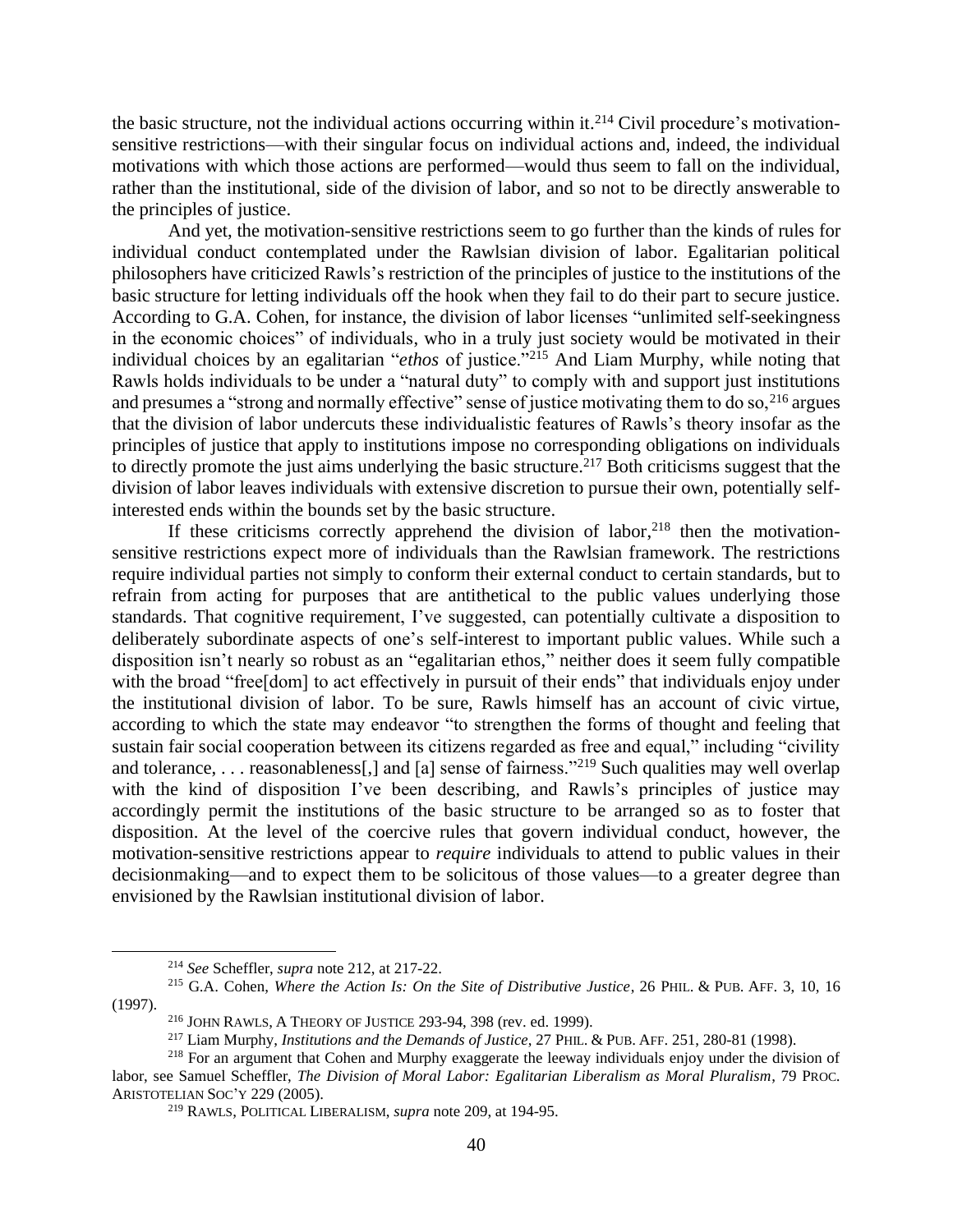The motivation-sensitive restrictions, then, compel parties to subordinate their private interests to certain public values during civil litigation but stop short of demanding that parties become purely, or even primarily, public-regarding in their litigation conduct. By imposing only the former, more modest obligation, the restrictions seem to strike a reasonable balance between the personal prerogatives of individual litigants and the collective imperatives that all political institutions must heed. In contrast to traditional accounts of civic virtue, the motivation-sensitive restrictions recognize that individuals may legitimately participate in at least some public institutions, including civil litigation, for their own purposes, without having to pursue the common good. But in contrast to the Rawlsian division of labor, the restrictions also recognize that parties bear individual responsibility for upholding at least some of the important public values on which the integrity of those institutions depends. We can thus begin to uncover within the normative structure of civil procedure's motivation-sensitive restrictions a vision of parties in civil litigation as neither public-spirited citizens nor moral free-riders, but rather semi-publiclyconscious private actors—a moderately demanding vision that enlists parties in maintaining the integrity of the public civil justice system while granting them latitude to pursue their myriad private projects through it.

### *B. Procedural Rules and Public Discourse*

<span id="page-40-0"></span>Civil procedure's motivation-sensitive restrictions can potentially foster a thin form of civic virtue because they focus on parties' subjective motives and purposes, requiring parties to contemplate the reasons for which they're planning to act and to refrain from acting on those reasons when doing so would contravene important public values. But that same motivational focus, I want to suggest, potentially has a significant downside once we look beyond the immediate confines of civil litigation itself and consider the broader culture of civil justice.<sup>220</sup> In particular, civil procedure's overt concern with parties' motives may facilitate rhetorical accusations of bad faith between opponents in debates about civil justice issues, which, in turn, may help to moralize and inflame those debates, making them less tractable. Although I can't definitively prove any causal relationship between the motivation-sensitive restrictions and the current state of civil justice discourse, scholars have identified similar dynamics in other legal contexts, and civil justice, with its increasingly polarized camps and politicized controversies, would seem to be no less vulnerable to the kind of moralistic impugning of opponents' motives that the motivationsensitive restrictions evidently invite.

Scholars have outlined the various mechanisms by which a focus on individuals' subjective motives can affect public discourse and have traced those mechanisms in several different legal contexts. As David Pozen has explained, questioning the motives of one's political opponents can moralize policy debates by implying that conflicting viewpoints are not just mistaken or misguided, but illegitimate and the product of moral defects in those who espouse them.<sup>221</sup> Such moralization can, in turn, personalize public discourse, emphasizing *who* is making various arguments rather than *what* arguments they're making; <sup>222</sup> "pathologize[] disagreement," portraying it as a contingent consequence of corruption rather than an ineluctable fact of political

<sup>220</sup> *Cf.* Robert C. Post, *The Supreme Court, 2002 Term—Foreword: Fashioning the Legal Constitution: Culture, Courts, and Law*, 117 HARV. L. REV. 4, 8 (2003) (expounding the concept of "constitutional culture"—how various actors regard and discuss the Constitution outside the courts).

<sup>221</sup> *See* Pozen, *supra* note [103,](#page-18-1) at 941 (noting how "constitutional faith infuses constitutional practice with moral, if not cosmic, significance").

<sup>222</sup> *Id.* at 948 (noting how "bad faith talk" risks "*personalizing* constitutional contestation").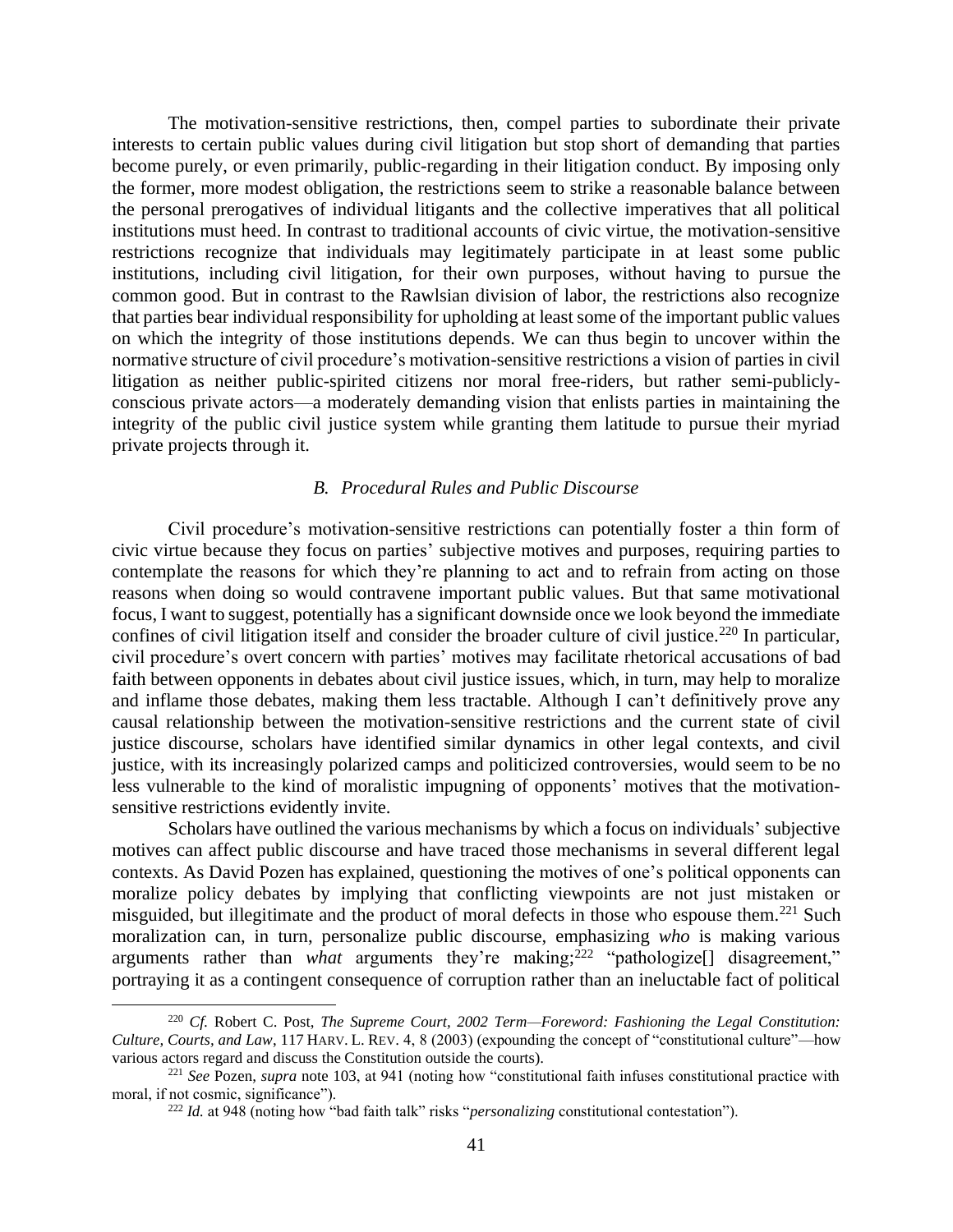life;<sup>223</sup> and, consequently, hinder compromise, equating it with a capitulation to nefarious interests. <sup>224</sup> Nor can one escape this cycle by touting the purity of one's motives, for "[a] focus on motivational changes may make actors who are properly motivated prey to those who would seek to misrepresent their motivations."<sup>225</sup> While these various dynamics figure most prominently in debates about constitutional law,<sup>226</sup> particularly constitutional antidiscrimination law,<sup>227</sup> they also have been shown to affect discourse on criminal law<sup>228</sup> and the judicial role more generally.<sup>229</sup> In all of these areas, the practice of impugning others' motives alters the tenor of public discussion, recasting disagreements of policy and principle as competitive assertions of moral superiority.

Contemporary civil justice debates exhibit many of these same features, and there's reason to think that civil procedure's motivation-sensitive restrictions are partly to blame. In recent decades, those debates have centered on calls for "civil justice reform,"<sup>230</sup> with corporations and other defense-side interests increasingly advocating (and in many cases securing) greater restrictions on the procedures by which putative victims of wrongdoing seek to vindicate their rights.<sup>231</sup> Consistent with that procedural focus, defense-side interests have propagated a "costand-delay" narrative according to which plaintiffs and their lawyers file weak or even specious claims and employ unwarranted litigation tactics that end up increasing the defendant's litigation costs, protracting the proceedings, and, in many cases, inducing the defendant to settle.<sup>232</sup> The gravamen of such criticisms is that civil litigation is often *inefficient*—not necessarily in any rigorous economic sense, but rather in the more colloquial sense of unduly expensive. <sup>233</sup> If civil litigation were reformed to curb its costs, the argument goes, defendants would no longer face pressure to settle unmeritorious claims.

Defense-side interests, however, aren't content to portray plaintiffs' litigation tactics as merely wasteful or unreasonable; they also couch their criticisms in the rhetoric of *abuse*, accusing plaintiffs and their lawyers—without any kind of systematic empirical evidence<sup>234</sup>—of

<sup>228</sup> *See, e.g.*, Dan M. Kahan, *The Secret Ambition of Deterrence*, 113 HARV. L. REV. 413 (1999).

<sup>223</sup> *Id.* at 950.

<sup>&</sup>lt;sup>224</sup> *Id.* (noting how "charges of bad faith" in constitutional discourse "may undermine prospects for welfareenhancing cooperation and compromise").

<sup>225</sup> Knight & Schwartzberg, *supra* note [140,](#page-24-0) at 272.

<sup>226</sup> *See generally* Dan M. Kahan, *The Supreme Court, 2010 Term—Foreword: Neutral Principles, Motivated Cognition, and Some Problems for Constitutional Law*, 125 HARV. L. REV. 1 (2011); Pozen, *supra* not[e 103.](#page-18-1)

<sup>227</sup> *See, e.g.*, Steven D. Smith, *The Jurisprudence of Denigration*, 48 U.C. DAVIS L. REV. 675, 686-94 (2014) (criticizing accusations of "animus" in constitutional antidiscrimination law doctrine for sustaining a "jurisprudence of denigration" that exacerbates "cultural polarization").

<sup>229</sup> *See* Duncan Kennedy, *The Hermeneutic of Suspicion in Contemporary American Legal Thought*, 25 LAW & CRITIQUE 91 (2014) (analyzing a "hermeneutic of suspicion" whereby judges impugn the ideological motives of their opponents while denying similar motives in themselves).

<sup>230</sup> *See generally* THOMAS F. BURKE, LAWYERS, LAWSUITS, AND LEGAL RIGHTS: THE BATTLE OVER LITIGATION IN AMERICAN SOCIETY (2002).

<sup>231</sup> *See* SEAN FARHANG & STEPHEN B. BURBANK, RIGHTS AND RETRENCHMENT: THE COUNTERREVOLUTION AGAINST FEDERAL LITIGATION (2017); SARAH L. STASZAK, NO DAY IN COURT: ACCESS TO JUSTICE AND THE POLITICS OF JUDICIAL RETRENCHMENT (2015).

<sup>232</sup> *See generally* Danya Shocair Reda, *The Cost-and-Delay Narrative in Civil Justice Reform: Its Fallacies and Functions*, 90 OR. L. REV. 1085 (2012). For a more recent treatment, see generally Arthur R. Miller, *Widening the Lens: Refocusing the Litigation Cost-and-Delay Narrative*, 40 CARDOZO L. REV. 57 (2018).

<sup>233</sup> *See generally* Brooke D. Coleman, *The Efficiency Norm*, 56 B.C. L. REV. 1777 (2015).

<sup>234</sup> *See* HERBERT M. KRITZER, LET'S MAKE A DEAL: UNDERSTANDING THE NEGOTIATION PROCESS IN ORDINARY LITIGATION 75 (1991); Stephen N. Subrin & Thomas O. Main, *The Fourth Era of American Civil Procedure*, 162 U.PA. L. REV. 1839, 1887 (2014). Indeed, if anything, the available empirical evidence suggests that tort victims *under*claim. *See* DAVID M. ENGEL, THE MYTH OF THE LITIGIOUS SOCIETY: WHY WE DON'T SUE (2016);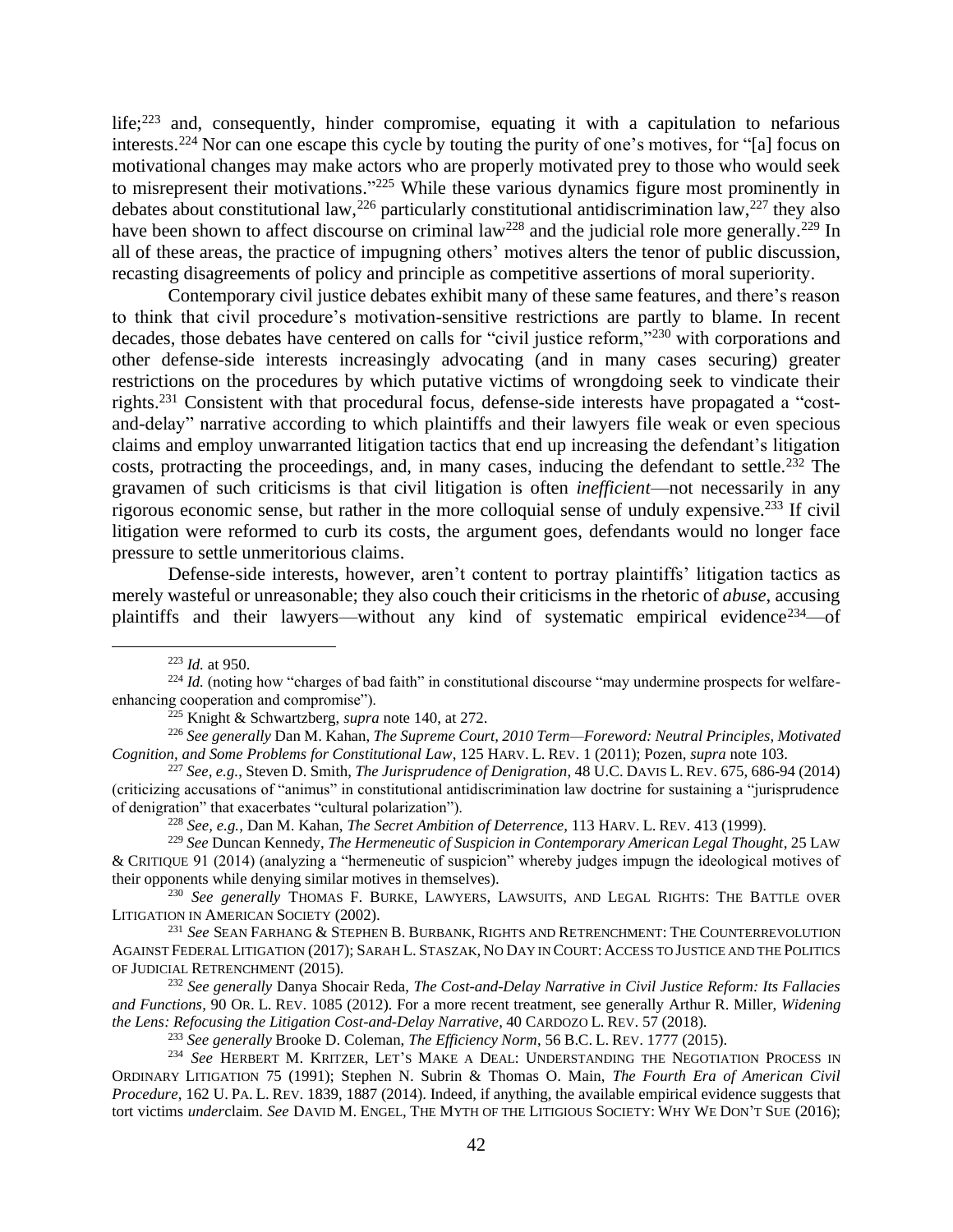<span id="page-42-0"></span>*deliberately* filing frivolous claims, discovery requests, and the like in order to "extort" undeserved settlements.<sup>235</sup> The inefficiency, on this view, is precisely the point. While plaintiff-side interests have recently used similar rhetoric to criticize certain litigation practices of defendants,<sup>236</sup> the charges of abuse generally go in the other direction. And that's not surprising: Accusing plaintiffs of abuse is a way of delegitimizing their attempts to seek redress for their legal injuries—a moralizing strategy that has the same kinds of discursive consequences observed in other legal contexts: First, accusations of abuse attribute any shortcomings of modern civil practice to the personal moral failings of plaintiffs and their lawyers. Second, if many plaintiffs are not just unreasonable but unscrupulous, then it becomes easier to dismiss their objections to civil justice reform as made in bad faith. And third, compromise becomes more elusive when one side in the debate is maligned as illegitimate.

Whether or not they're explicitly invoked in public discussions of civil justice issues, civil procedure's motivation-sensitive restrictions appear to lend an air of doctrinal plausibility to all these rhetorical moves. When myriad rules and doctrines express concern about parties who act for "improper purposes" or in "bad faith," accusations of abuse in public discourse can seem like a natural extension of the restrictions on parties' conduct within civil litigation. That is so even though such accusations may gloss over technical distinctions between different forms of procedural wrongdoing. And indeed, proponents of civil justice reform seem to be trading on just such ambiguities, levelling largely unsubstantiated charges of willful "abuse" to decry what are, at worst, wasteful or unduly burdensome litigation practices. Their rhetoric thereby elides civil procedure's fundamental distinction, analyzed in Part I, between litigation conduct that is objectively unreasonable and litigation conduct that is genuinely abusive because of the subjective motivations of the parties who engage in it. While the substance of the complaints about current civil practice sounds more in the objective, efficiency-based restrictions on parties' litigation conduct, the rhetoric of civil justice reform is pitched in the moralistic key of the motivationsensitive restrictions. Proponents of civil justice reform can thus be understood to be leveraging the moral valence of the motivation-sensitive restrictions to condemn practices that wouldn't necessarily violate those restrictions. Despite their relatively limited ambit, the motivationsensitive restrictions may end up helping to underwrite allegations of abuse even when civil procedure itself wouldn't regard the deprecated litigation conduct as truly abusive.

This kind of rhetorical slippage, moreover, is unlikely to remain confined to public discourse; rather, it threatens to seep back into legal practice, where it can distort the interpretation and application of the motivation-sensitive restrictions themselves. Recall that the content of the motivation-sensitive restrictions can adapt in response to dynamic political processes, with various litigation purposes being deemed either proper or improper as different public values either wax

Richard Abel, *The Real Tort Crisis—Too Few Claims*, 48 OHIO ST. L.J. 443 (1987); Sanchin S Pandya & Peter Siegelman, *Underclaiming and Overclaiming*, 38 LAW & SOC. INQUIRY 836 (2013).

<sup>235</sup> *See generally* WILLIAM HALTOM & MICHAEL MCCANN, DISTORTING THE LAW: TORT REFORM, MASS MEDIA, AND THE SOCIAL PRODUCTION OF LEGAL KNOWLEDGE (2004).

<sup>236</sup> *See supra* note[s 7](#page-2-2)[-8](#page-2-3) (collecting sources criticizing debt-collection litigation and arbitration as "abusive"). For examples of abusive litigation conduct involving arbitration, see Serv. Emps. Int'l Union Local 32BJ v. Preeminent Protective Servs., Inc., 415 F. Supp. 3d 29, 31-33 (D.D.C. 2019), *appeal dismissed in part*, 2021 WL 1972247, at \*1-2 (D.C. Cir. May 18, 2021), in which the district court sanctioned the defendant for engaging in "bad faith" conduct intended to protract arbitration proceedings; and Max Kutner, *Home Care Co. Says Sanctions Unwarranted in Forgery Fight*, LAW360 (Apr. 27, 2021, 4:44 PM EDT), https://www.law360.com/articles/1378974, which describes a case where the plaintiff moved to sanction the defendant for having sought to dismiss the lawsuit in light of a forged arbitration agreement.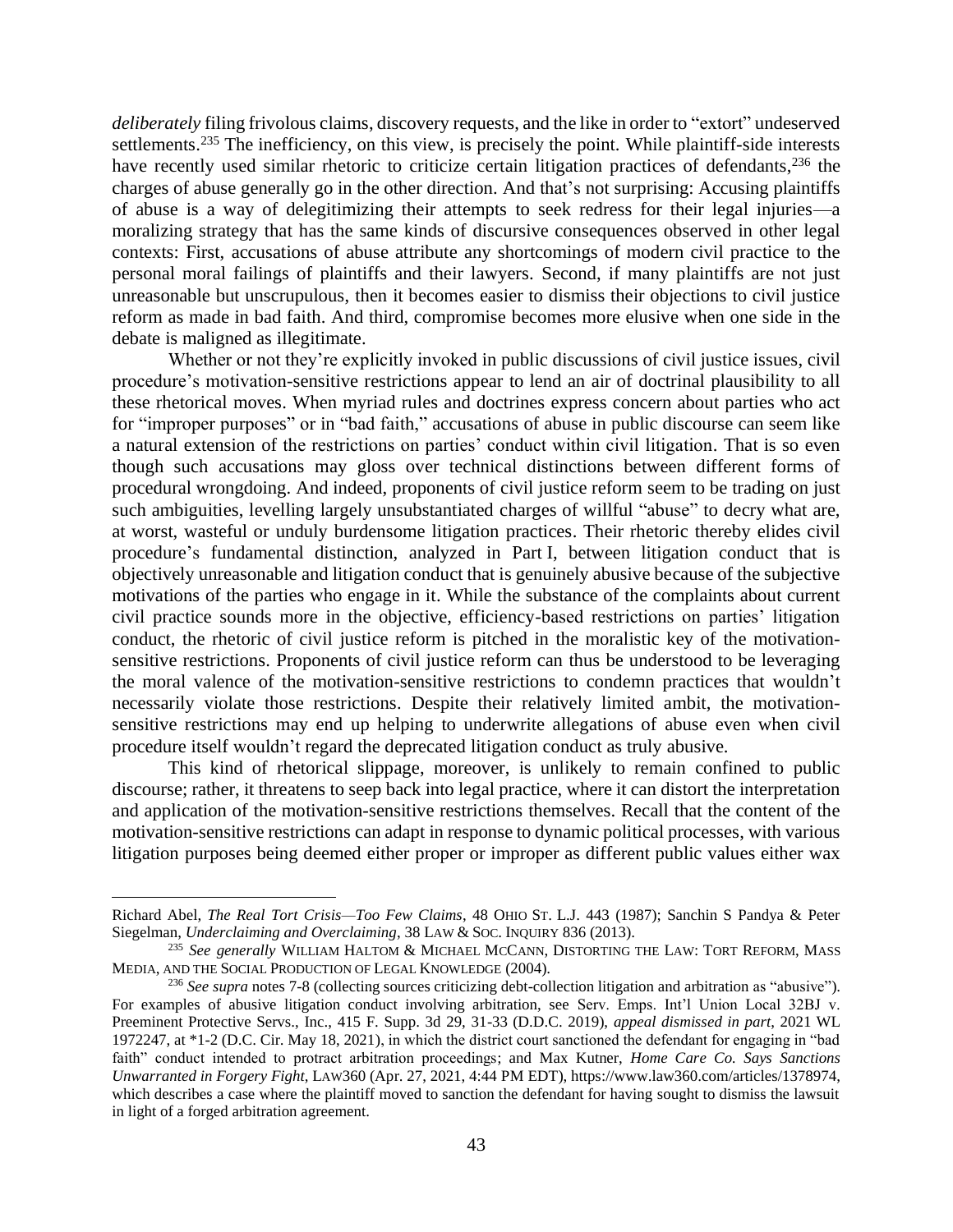or wane in importance.<sup>237</sup> Among those processes are the public fora in which debates about civil justice issues occur. So, as public discourse around civil justice issues becomes increasingly moralized, with litigation "abuse" being defined ever more capaciously to invest merely inefficient litigation conduct with the moral valence associated with maliciously motivated conduct, we can expect the motivation-sensitive restrictions to subtly expand in similar ways to encompass ever broader swaths of the litigation landscape. And that's arguably what's happening when some courts take an increasingly objective approach to the restrictions, treating objectively baseless litigation conduct, for instance, as dispositive evidence of an "improper purpose" under Rule 11.<sup>238</sup> Just as the motivation-sensitive restrictions can shape public discourse on civil justice issues, so, too, can that discourse, in turn, alter judicial understandings of the restrictions' scope—a feedback loop that illustrates the deep connections between the politics and practice of civil justice.

#### *C. Private Motivations in a Public Civil Justice System*

<span id="page-43-0"></span>Appreciating the place of the motivation-sensitive restrictions in civil procedure's framework for regulating parties' litigation conduct reveals a neglected dimension of debates about civil justice "reform." Those debates, it turns out, aren't just about finding some optimal "balance" between the goals of incentivizing meritorious claims and deterring unmeritorious ones;<sup>239</sup> civil procedure also seeks to ensure that all parties—defendants as well as plaintiffs—heed important public values in their litigation decisionmaking. We should therefore evaluate any proposed reforms for their tendency to promote or frustrate the latter goal as well. But partly because civil procedure pursues that goal by attending to parties' subjective motivations, it's all too easy for debates about civil justice reform to follow suit and devolve into accusations of "abuse" and "bad faith." It will be difficult to eliminate that moralistic element of civil justice discourse so long as civil procedure itself continues to define litigation abuse in terms of parties' subjective purposes, an approach that has significant normative benefits for parties and for the integrity of the civil justice system. Unless civil procedure wants to relieve parties of individual responsibility for respecting important public values, the best we can do, it seems, is to emphasize the relatively narrow purview of the motivation-sensitive restrictions—the fact that they deem a party to have acted with bad motives or for "improper purposes" only when she deliberately flouts a limited number of public values, not, as the rhetoric of the civil justice reform movement implies, whenever she engages in litigation conduct a court considers inefficient or unreasonable.

And yet, even that modest understanding of civil procedure's motivation-sensitive restrictions complicates leading theories of civil justice, as developed both in private law theory and in civil procedure scholarship. In private law theory, many scholars have emphasized the discretion of parties (and particularly plaintiffs) to use the various powers of civil litigation to pursue their own private ends without deliberate regard for public values, whereas the motivationsensitive restrictions curb that discretion by requiring parties to attend directly to public values and to refrain from acting with certain motives that threaten to subvert them. Consider, for example, John Goldberg and Benjamin Zipursky's "civil recourse theory" of tort law, arguably the most procedurally inflected private law theory.<sup>240</sup> That theory is founded on the principle that "a person

<sup>237</sup> *See supra* note[s 196-](#page-34-0)[199](#page-35-1) and accompanying text.

<sup>238</sup> *See supra* note[s 69-](#page-14-2)[70.](#page-14-0)

<sup>239</sup> *Contra* sources cited *supra* not[e 10.](#page-3-0)

<sup>240</sup> *See* Matthew A. Shapiro, *Civil Wrongs and Civil Procedure*, *in* CIVIL WRONGS AND JUSTICE IN PRIVATE LAW, *supra* note [212,](#page-38-2) at 87, 89-96 (arguing that civil recourse theory presupposes various procedural features associated more with the general structure of the civil justice system than with substantive private law).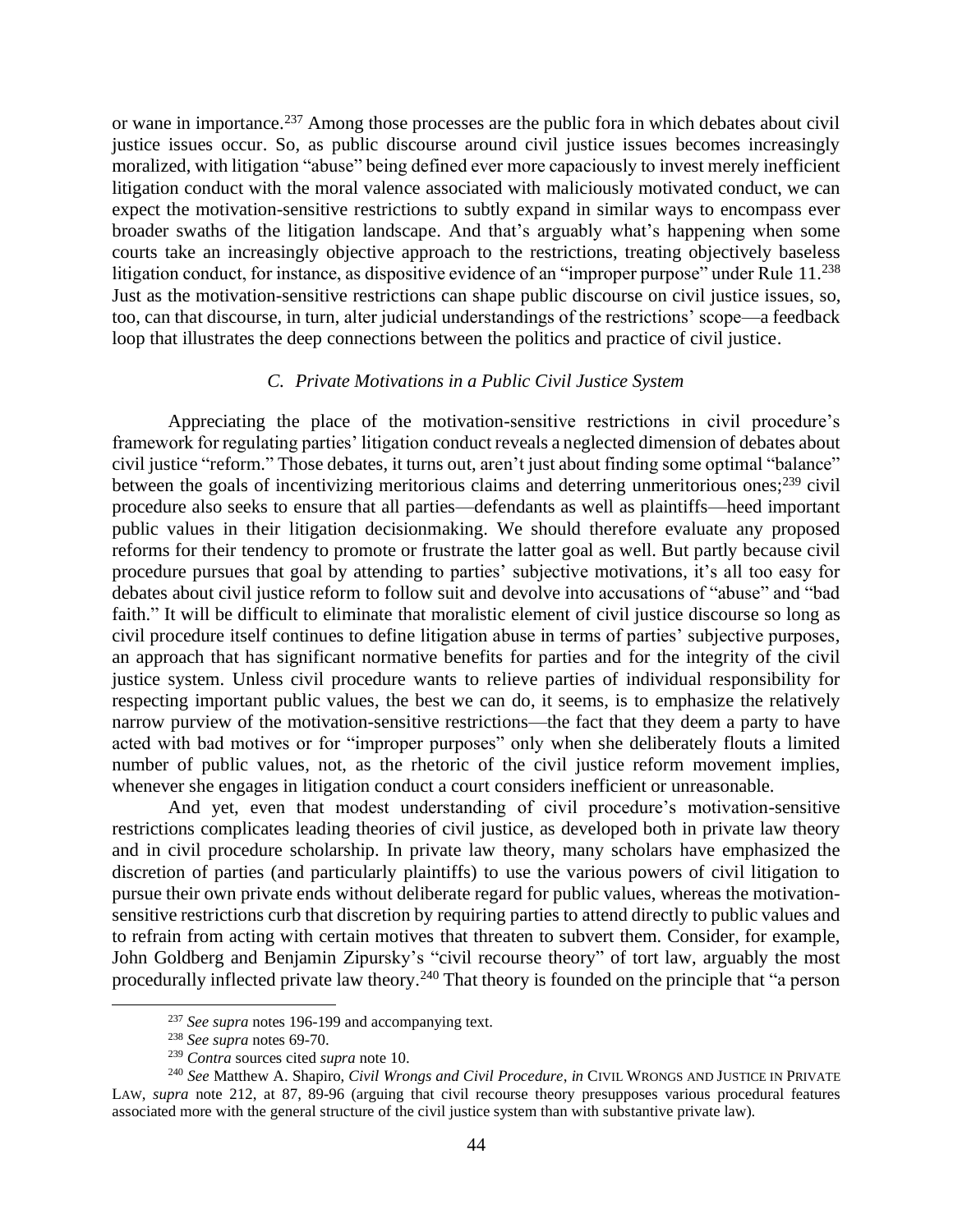<span id="page-44-0"></span>who is the victim of a legal wrong is entitled to an avenue of civil recourse against one who wrongs her."<sup>241</sup> Crucially for civil recourse theorists, "[i]t is the putative victim, not a government official, who decides whether to" exercise the power of civil recourse by "assert [ing] a claim and demand[ing] a remedy."<sup>242</sup> Tort law thus involves "a legal process initiated and substantially controlled by complainants."<sup>243</sup> Affording victims of legal wrongs such control, civil recourse theorists contend, promotes the values of "equality, fairness, and individual sovereignty."<sup>244</sup>

To be sure, civil recourse theorists acknowledge that the power of civil recourse, while very broad, is rightly subject to certain limits in order to protect defendants from abuse. Given the breadth of plaintiffs' power to seek redress, "a defendant is correspondingly vulnerable to the decisions of the plaintiff about what, when, and where to make a claim, and how to pursue it,"<sup>245</sup> which "creates new hazards and quandaries."<sup>246</sup> Civil recourse theorists accordingly insist that "the power provided by tort law comes with serious strings attached"<sup>247</sup> and accept the legitimacy of "various conditions and limitations on the ability of individuals to pursue and obtain recourse," specifically mentioning rules designed to "ensure that those who are alleged to have committed wrongs have a fair opportunity to defend against such allegations"<sup>248</sup> as well as courts' remedial preference for damages over more intrusive injunctive relief.<sup>249</sup>

Civil procedure's motivation-sensitive restrictions, however, go further than the qualifications contemplated in these caveats, limiting the kinds of reasons for which plaintiffs may seek redress. And civil recourse theorists seem loath to accept significant motivational limits on plaintiffs' discretion in exercising the power of civil recourse. At the doctrinal level, for instance, Goldberg and Zipursky assert that "the only check on the filing of a complaint—a minimal one is the duty to refrain from filing frivolous claims,"<sup>250</sup> even though civil procedure also forbids plaintiffs to file even non-frivolous claims for "any improper purpose."<sup>251</sup> They come closer to countenancing the kinds of limits imposed by the motivation-sensitive restrictions in discussing the "problem of the overreaching plaintiff":

Part of what it means for a plaintiff to have a right of action is for her to have near-complete discretion to choose to bring a claim: it is the plaintiff's power, the plaintiff's right, the

<sup>243</sup> *Id.* at 73.

<sup>246</sup> *Id.* at 127 n.20.

<sup>&</sup>lt;sup>241</sup> JOHN C.P. GOLDBERG & BENJAMIN C. ZIPURSKY, RECOGNIZING WRONGS 3 (2020); *see also id.* at 31, 112-13.

<sup>&</sup>lt;sup>242</sup> *Id.* at 29. Victims' discretionary power thus includes the power to settle their claims before obtaining a judgment. *See id.* at 277-78.

<sup>&</sup>lt;sup>244</sup> See id. at 119, 130-45. Civil-recourse-style theories, of course, recognize exceptions to the general principle of plaintiff control, as when a guardian sues on behalf of an incompetent ward, who nevertheless obtains a kind of recourse even if she doesn't get to control the litigation herself. *See, e.g.*, GOLD, *supra* note [194,](#page-34-1) at 225-26. But such exceptions merely prove the rule.

<sup>245</sup> GOLDBERG & ZIPURSKY, *supra* not[e 241,](#page-44-0) at 205.

<sup>&</sup>lt;sup>247</sup> *Id.* at 8; *see also id.* at 98 ("Needless to say, the power to pursue and obtain a court-ordered remedy is subject to various conditions . . . .").

<sup>248</sup> *Id.* at 124; *see also id.* at 207-08 (noting "procedural" protections "such as the guarantee of an opportunity to defend oneself against a claim, the (usual) placement of the burden of proof and persuasion on the plaintiff, and the rule requiring plaintiffs to cover their own legal costs and attorneys' fees").

<sup>249</sup> *See id.* at 165-66.

<sup>250</sup> *Id.* at 166.

<sup>&</sup>lt;sup>251</sup> FED. R. CIV. P.  $11(b)(1)$ ; *see supra* notes [67](#page-13-2)[-70](#page-14-0) and accompanying text.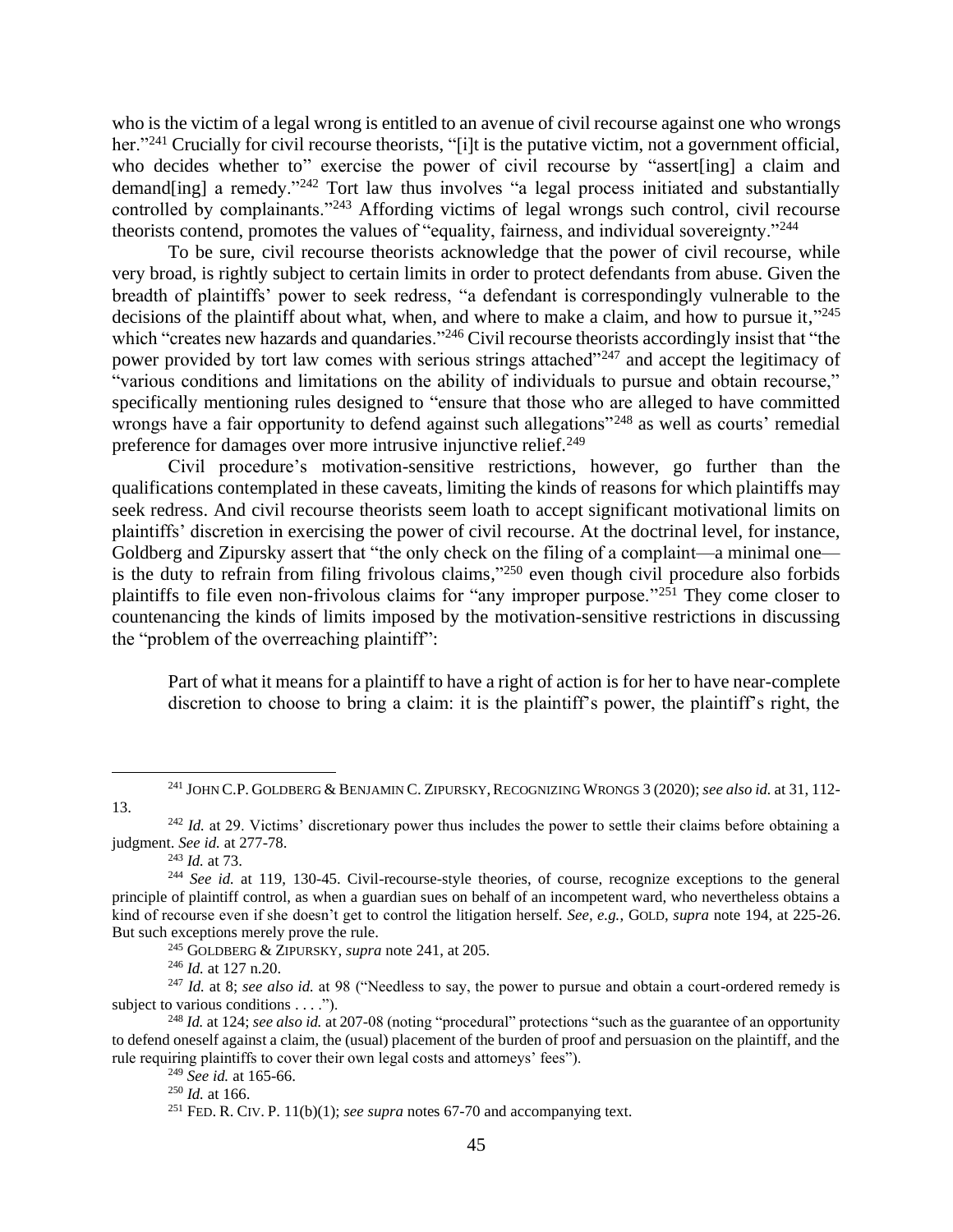plaintiff's choice. Thus, to have a right of action is to be able to press it even when doing so is selfish, heartless, or unjust (though not when it is abusive in certain senses).  $252$ 

The final parenthetical qualification would seem to be capacious enough to comprehend the motivation-sensitive restrictions, which, of course, proscribe conduct that's "abusive in certain senses." But even here, Goldberg and Zipursky appear to suggest that plaintiffs may act with certain motives that civil procedure actually proscribes. A plaintiff may not, in particular, enlist the civil justice system to pursue certain "unjust" ends, such as to "harass" her opponent,<sup>253</sup> even if she admittedly need not always refrain from seeking redress when doing so would be "unjust" in other ways. The motivation-sensitive restrictions likewise belie Goldberg and Zipursky's attempt to distinguish criminal law from tort law on the ground that "[p]rosecutors not only have the liberty to decide which charges to press, in part by reference to considerations of justice, [but] they have a duty to do so," whereas "[t]ort law and other bodies of private law recognize no counterpart to this prosecutorial obligation."<sup>254</sup> In fact, the distinction between the state prosecutor and the private plaintiff isn't so sharp. For although victims of wrongdoing have no obligation to file a claim, and although they need not act justly in all respects when they do choose to proceed, they must nevertheless take account of at least some "considerations of justice" when seeking redress through the civil justice system—namely, whether they would be acting for any of the purposes deemed "improper" by the motivation-sensitive restrictions. The civil recourse power, in short, is more circumscribed than civil recourse theorists officially acknowledge, and is specifically subject to more limits, in the form of the motivation-sensitive restrictions, on the reasons for which it may be exercised. 255

This isn't to say that civil recourse theory lacks the conceptual resources to accommodate civil procedure's motivation-sensitive restrictions. In particular, nothing in the theory seems to preclude the possibility of conceptualizing the civil recourse power as a *conditional* power, one that plaintiffs may exercise for a wide range of reasons but that becomes illegitimate when exercised for certain forbidden ones. The civil recourse power, in other words, might be conditioned on plaintiffs' not abusing it by invoking it for illicit purposes. On such a view, the civil recourse power would resemble qualified privileges in substantive tort law, which immunize otherwise-tortious conduct so long as the defendant didn't engage in it with an impermissible mental state, such as "malice." Just as civil recourse theory countenances such motivational limits

<sup>252</sup> GOLDBERG & ZIPURSKY, *supra* note [241,](#page-44-0) at 356. In a similar vein, they deny, against critics, s*ee, e.g.*, John Finnis, *Natural Law: The Classical Tradition*, *in* THE OXFORD HANDBOOK OF JURISPRUDENCE AND PHILOSOPHY OF LAW 1, 56-58 (Jules Coleman & Scott Shapiro eds., 2002); Emily Sherwin, *Interpreting Tort Law*, 39 FLA.ST. U. L. REV. 227, 231-36 (2011), that tort law is a substitute for a natural right "to inflict harm intentionally upon another whenever the other invades one's moral rights against being wrongfully injured," GOLDBERG & ZIPURSKY, *supra* note [241,](#page-44-0) at 121; *see also id.* at 143-44.

 $253$  FED. R. CIV. P. 11(b)(1).

<sup>254</sup> GOLDBERG & ZIPURSKY, *supra* not[e 241,](#page-44-0) at 356.

<sup>&</sup>lt;sup>255</sup> Some scholars who seek to apply the insights of civil recourse theory to other areas of private law beyond torts likewise neglect the motivational limits on parties' exercise of their procedural powers. *See, e.g.*, Shyamkrishna Balganesh, *Intellectual Property Law and Redressive Autonomy*, *in* 1 OXFORD STUDIES IN PRIVATE LAW THEORY 161, 183 (Paul B. Miller & John Oberdiek eds., 2020) (arguing that all branches of private law, including intellectual property, embody "a core commitment to redressive autonomy," inasmuch as "they allow the right-holder to make important normative decisions about deploying the mechanism [for coercively enforcing his or her right] that are entirely personal and originate from the individual motivations and desires of the right-holder, subjective and of questionable rationality as they may be"); *id.* at 184 (characterizing the "constraints on the invocation, exercise, and use of [private law's] mechanism [of redress]" as "minimal").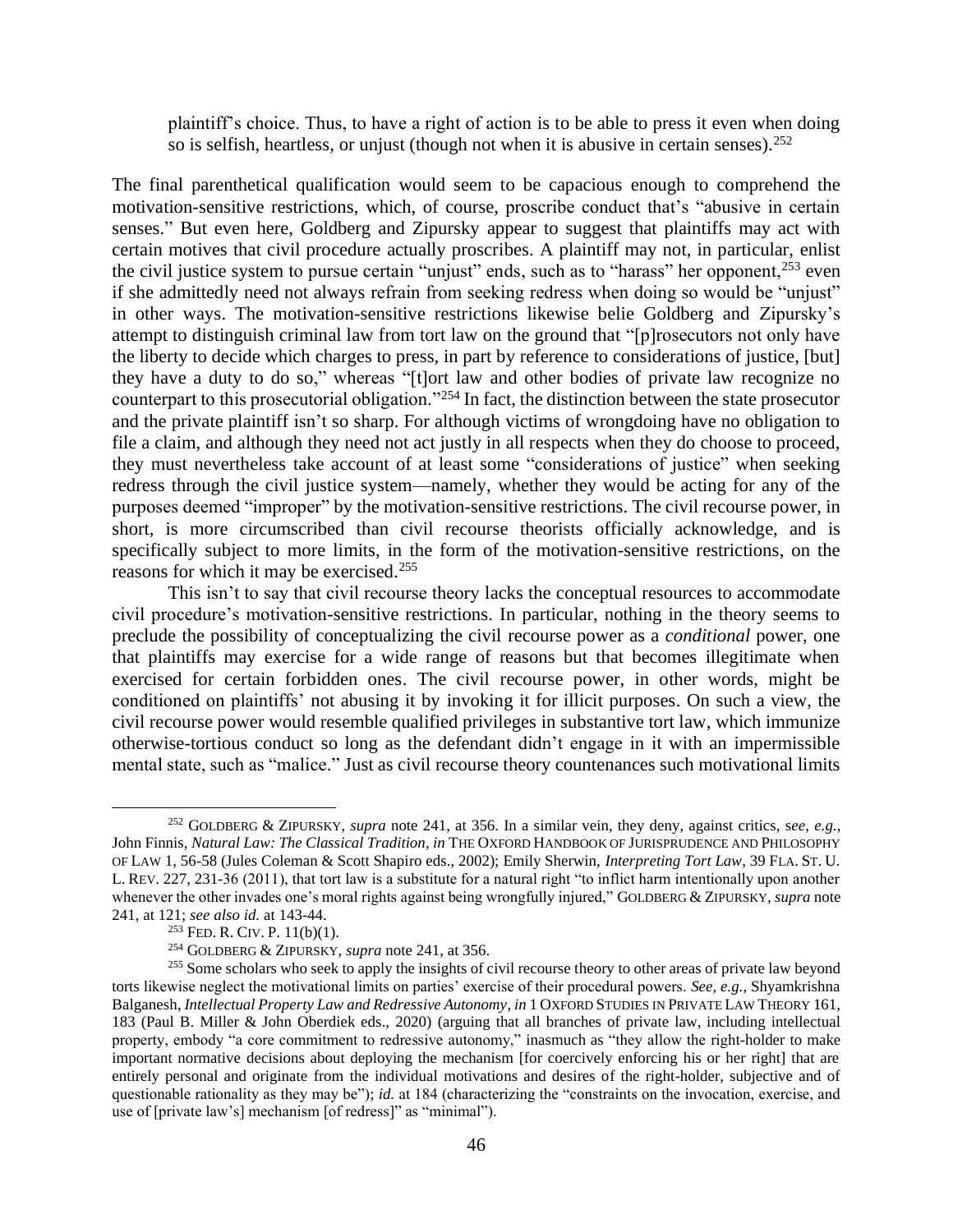<span id="page-46-1"></span><span id="page-46-0"></span>on substantive privileges, <sup>256</sup> so it might accept similar limits on invocations of the civil recourse power itself, including civil procedure's motivation-sensitive restrictions. 257

But while this account of the motivation-sensitive restrictions is certainly available to civil recourse theorists, it would constitute a significant, and underappreciated, public facet of their theory. For the conditions imposed on the civil recourse power by the motivation-sensitive restrictions reflect at least some public values rather than only values internal to private law, and thus incorporate public values into private law litigation more directly than civil recourse theory purports to allow. As we saw in Part II, the motivation-sensitive restrictions require parties to attend directly to certain important public values in their litigation decisionmaking by forbidding them to act for reasons that contravene those values. Civil recourse theorists, by contrast, generally insist that putative victims of wrongdoing should be able to seek redress for their own reasons, without regard for public values.<sup>258</sup> That accords with civil recourse theory's more general account of the role of public values in private law adjudication, according to which the resolution of individual private law disputes may well have incidental benefits for public values but shouldn't deliberately aim at promoting them.<sup>259</sup> Rather than approach private law cases "derivatively" in terms of their implications for public values, civil recourse theorists insist, courts should decide individual cases based on the legal rights and obligations of the parties and, when it comes to public values, let the chips fall where they may.<sup>260</sup> The motivation-sensitive restrictions qualify this picture insofar as they represent one (relatively modest) way in which public values figure directly in the participants' decisionmaking. Some of those public values, admittedly, are closely connected to the values of private law, as they bear directly on the accurate resolution of private law disputes (or, as Goldberg and Zipursky put it, the "authentication" of the plaintiff's demand for redress). A plaintiff clearly shouldn't, for example, be able to file a lawsuit for the sole purpose of extorting a settlement to which she's not entitled. But some of the other public values enshrined in the motivation-sensitive restrictions represent a more significant intrusion on plaintiffs' autonomy. If, for instance, it were truly up to the putative victim of wrongdoing to decide whether to file a claim, then it wouldn't seem to matter whether she's predominantly motivated by a desire to "harass" the alleged wrongdoer rather than a genuine desire to seek redress for its own sake. Nor, given a putative victim's absolute discretion to settle her case, would members of a class action need court approval to withdraw their objections to a proposed class settlement in exchange

<sup>256</sup> *See* John C.P. Goldberg & Benjamin C. Zipursky, *Triangular Torts and Fiduciary Duties*, *in* CONTRACT, STATUS, AND FIDUCIARY LAW 239, 249-50 (Paul B. Miller & Andrew S. Gold eds., 2016) (discussing qualified privileges in defamation law).

<sup>&</sup>lt;sup>257</sup> I am grateful to John Goldberg for suggesting the line of response developed in this paragraph.

<sup>258</sup> *See* GOLDBERG & ZIPURSKY, *supra* not[e 241,](#page-44-0) at 69-70; *see also* Davis, *supra* not[e 207,](#page-37-1) at 601-04 (arguing that, under the principle of civil recourse, parties should have wide latitude to pursue their own interests without regard to public values).

<sup>259</sup> *See* GOLDBERG & ZIPURSKY, *supra* not[e 241,](#page-44-0) at 267 ("[I]n defining a certain type of wrong and providing victims with an opportunity for redress, tort law *indirectly* advances other values." (emphasis added)); *cf.* Hanoch Dagan & Benjamin C. Zipursky, *The Distinction Between Private Law and Public Law*, *in* RESEARCH HANDBOOK ON PRIVATE LAW THEORIES (Hanoch Dagan & Benjamin C. Zipursky eds., forthcoming 2021) (manuscript at 17-21), https://papers.ssrn.com/sol3/papers.cfm?abstract\_id=3641950 (elaborating Zipursky's account of the relationship between private law and the values of public law). For example, although Catharine MacKinnon worried that creating a statutory tort for sexual harassment would fail to disrupt the social norms that sustained such conduct, Goldberg and Zipursky contend that the tort ended up having precisely that broader social impact, notwithstanding the "individualistic" form of private law adjudication. *See* GOLDBERG & ZIPURSKY, *supra* not[e 241,](#page-44-0) at 40-42.

<sup>260</sup> GOLDBERG & ZIPURSKY, *supra* not[e 241,](#page-44-0) at 250-51.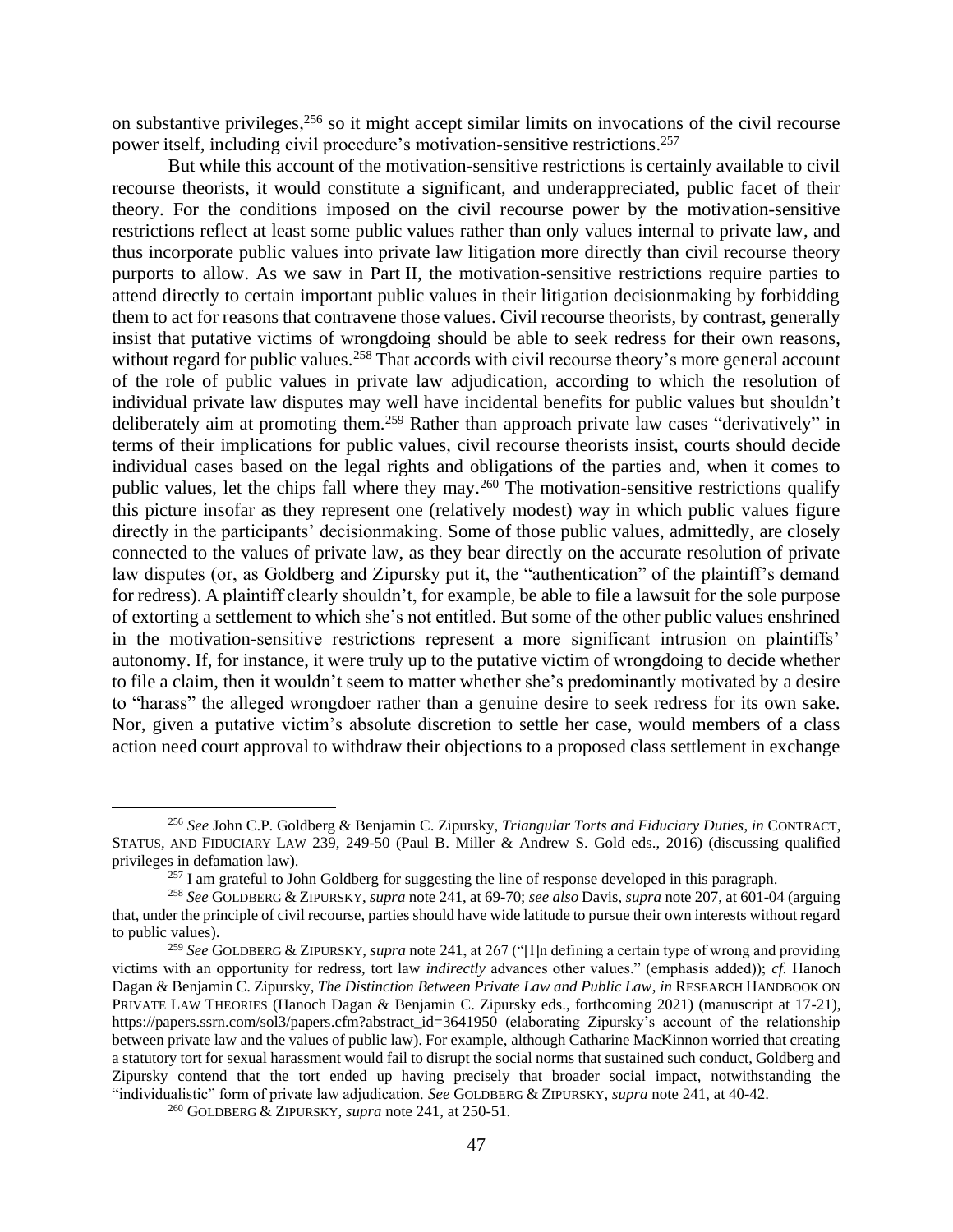for payment from the defendant.<sup>261</sup> In these ways and others, the motivation-sensitive restrictions seem to compel private parties to defer to public values to a greater degree than civil recourse theory has acknowledged.

<span id="page-47-2"></span><span id="page-47-0"></span>There seems to be a starker incongruity between the motivation-sensitive restrictions and the version of corrective justice theory developed by Arthur Ripstein.<sup>262</sup> Ripstein maintains that a tort is a wrong because it is a violation of the victim's rights, and as with civil recourse theory, he insists that an essential part of enjoying a right is having the discretionary power to decide whether to "stand on" it—to enforce it through a lawsuit—when it has been violated.<sup>263</sup> Also like civil recourse theory, moreover, Ripstein's version of corrective justice theory appears to preclude any inquiry into the victim's motives for deciding to stand on her rights. In particular, after noting some of the various reasons tort victims might choose either to sue or to forgo litigation, Ripstein asserts that "[t]he law does not make a global moral assessment of whether you should stand on your rights; it leaves that question to you."<sup>264</sup> This principle dovetails with Ripstein's view that tort law, like private law generally, considers only how individuals use their own "means" or interfere with others', not what "ends" they choose to pursue, and accordingly prescinds from individuals' motives, deeming such subjective mental states irrelevant to liability.<sup>265</sup> He further grounds that motivational indifference in a particularly strict version of the Rawlsian division of labor.<sup>266</sup> Given these features of Ripstein's theory, the motivation-sensitive restrictions would seem to unduly cabin putative victims' discretion to decide whether to seek redress. To be sure, Ripstein, like Goldberg and Zipursky, acknowledges courts' role in resolving private law disputes according to the prescribed procedures, procedures that limit the parties' autonomy in order to ensure a legitimate outcome.<sup>267</sup> But again, while some of the motivation-sensitive restrictions might be justified on such grounds, others go further and purport to prohibit parties' conduct even when it doesn't threaten to distort the case's outcome, simply because it's motivated by purposes inimical to important public values. <sup>268</sup> That kind of limitation seems hard to square with a portrayal of plaintiffs as the sole arbiters of whether to "stand on" their rights.<sup>269</sup>

<span id="page-47-1"></span><sup>261</sup> *See supra* not[e 177](#page-30-1)[-178](#page-31-2) and accompanying text.

<sup>&</sup>lt;sup>262</sup> Other versions of corrective justice theory might more readily accommodate civil procedure's motivationsensitive restrictions. For example, even as John Gardner (over-)emphasizes the broad discretion enjoyed by plaintiffs, *see, e.g.*, JOHN GARDNER, FROM PERSONAL LIFE TO PRIVATE LAW 200 (2018) ("[T]he plaintiff has no legal duty to exercise her legal powers at all, or to exercise them in particular way if she does exercise them, including to exercise them reasonably."), he grounds that discretion not in personal autonomy, but rather in various "institutional" considerations, which reflect important public values, *see id.* at 205-16. There would seem to be no principled objection, on such a view, to curbing plaintiffs' discretion in the name of those values. For a critical analysis of Gardner's account of plaintiffs' power to sue, see Larrisa Katz & Matthew A. Shapiro, *The Role of Plaintiffs in Private Law Institutions*, *in* PRIVATE LAW AND PRACTICAL REASON: ESSAYS ON JOHN GARDNER'S PRIVATE LAW THEORY (Haris Psarras & Sandy Steel eds., forthcoming 2022), https://papers.ssrn.com/sol3/papers.cfm?abstract\_id=3956085.

<sup>263</sup> *See* RIPSTEIN, *supra* not[e 84,](#page-15-1) at 12, 271-75.

<sup>264</sup> *Id.* at 15.

<sup>265</sup> *See id.* at 159-84; *see also supra* not[e 84.](#page-15-1)

<sup>266</sup> *See* RIPSTEIN, *supra* note [84,](#page-15-1) at 291; *see also id.* at 288-95; *supra* not[e 212.](#page-38-2)

<sup>267</sup> *See* RIPSTEIN, *supra* note [84,](#page-15-1) at 272-75.

<sup>268</sup> *See supra* Section II.B.

<sup>&</sup>lt;sup>269</sup> It's unclear whether Hanoch Dagan and Avihay Dorfman's "relational justice" theory of private law makes more room for the kinds of motivational assessments required by civil procedure's motivation-sensitive restrictions. *See* Hanoch Dagan & Avihay Dorfman, *Just Relationships*, 116 COLUM. L. REV. 1395 (2016) [hereinafter Dagan & Dorfman, *Just Relationships*]. On the one hand, their theory purports to admit more values commonly associated with public law—particularly a thick conception of autonomy and substantive, rather than purely formal, equality—directly into private law than does either civil recourse theory or Ripstein's brand of corrective justice theory. To that end,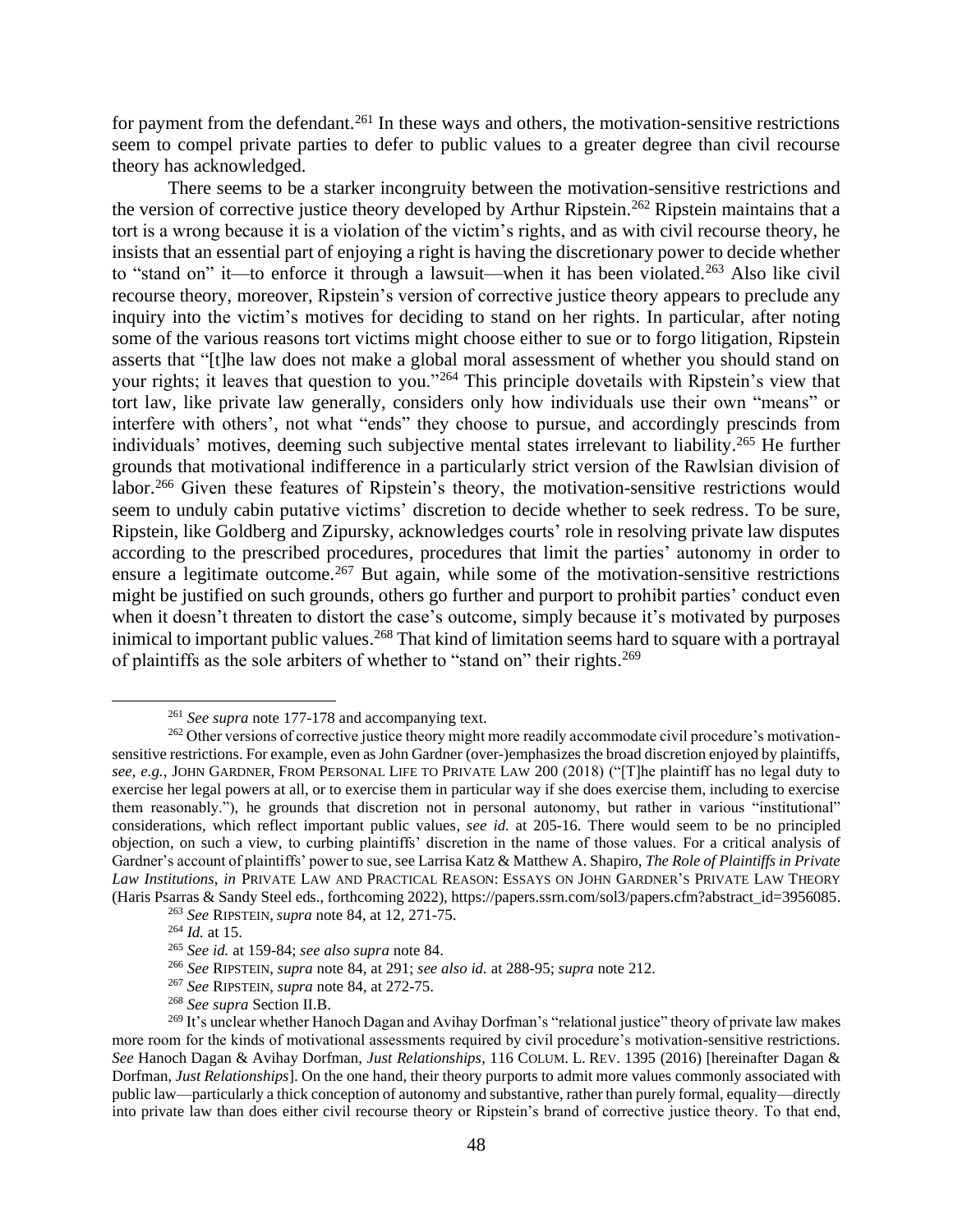Where at least some theories of private law seem to regard the motivation-sensitive restrictions as significant (if not undue) limitations on plaintiffs' autonomy, the "private enforcement" model of civil litigation espoused by many civil procedure scholars suggests that the restrictions don't go nearly far enough in curbing parties' discretion. By "private enforcement," scholars mean the enforcement of governmental regulatory policy through lawsuits brought by private parties rather than public officials—where the concept of "enforcement" is understood capaciously to encompass not only lawsuits in which private parties genuinely stand in for the state, as with actions under the False Claims Act,<sup>270</sup> but also those in which parties seek to recover for statutory torts such as violations of Title VII's ban on employment discrimination.<sup>271</sup> Private enforcement is touted as a way of harnessing the profit motive to bring the private sector's additional resources and information to bear on public law enforcement efforts.<sup>272</sup> Through the pursuit of their private self-interest, the argument goes, plaintiffs and their lawyers will indirectly promote governmental regulatory objectives along with the underlying public values those objectives aim to serve. 273

The motivation-sensitive restrictions might initially seem to fit comfortably within the private enforcement model, but they actually prove alien to it. For although they may incidentally prevent private parties from acting on motives that undermine the government's regulatory goals, the restrictions are orthogonal to the core concerns of proponents of private enforcement. Those concerns include the facts that private parties might be either "overzealous" or too reticent in deciding whether to sue,<sup>274</sup> that their individual litigation decisions might hinder the formation of a "coherent regulatory strategy" in conjunction with administrative agencies, <sup>275</sup> and that they might press rights claims in ways that are "inconsistent with the original legislative design."<sup>276</sup> If the fundamental purpose of civil litigation is the private enforcement of governmental policy, then civil justice reforms should target private litigation practices that "impair the system's ability to fully vindicate the public interest."<sup>277</sup>

they reject the Rawlsian division of labor, *see* Hanoch Dagan & Avihay Dorfman, *Justice in Private: Beyond the Rawlsian Framework*, 37 LAW & PHIL. 171 (2018), and countenance "affirmative duties of accommodation" such as duties of nondiscrimination, which they regard not as a public law graft onto private law, but rather as a set of relational duties internal to private law itself, *see* Dagan & Dorfman, *Just Relationships*, *supra*, at 1438-45. Even more to the point, they specifically advocate curbing plaintiffs' discretion to sue and control their lawsuits in the name of public values. *See* Hanoch Dagan & Avihay Dorfman, *The Value of Rights of Action: From Civil Recourse to Class Action*, JERUSALEM REV. LEGAL STUD. (forthcoming 2021), https://papers.ssrn.com/sol3/papers.cfm?abstract\_id=3566438. The motivation-sensitive restrictions would seem to fit comfortably within this framework. On the other hand, Dagan and Dorfman also insist that "relational justice's interpretation of the distinction between the private and the public resists treating private persons as agents of collective goals." Hanoch Dagan & Avihay Dorfman, Poverty and Private Law: Beyond Distributive Justice 8 (Sept. 14, 2021) (unpublished manuscript), https://papers.ssrn.com/sol3/papers.cfm?abstract\_id=3637034. Yet the motivation-sensitive restrictions make parties partially responsible for maintaining the integrity of the civil justice system, insofar as they require parties to attend directly to certain public values, *see supra* Section II.B, and so would seem to contravene Dagan and Dorfman's injunction against "treating private persons as agents of collective goals."

<sup>270</sup> 31 U.S.C. §§ 3729-3733 (2018).

<sup>271</sup> *See, e.g.*, FARHANG, *supra* not[e 13](#page-4-0) (presenting Title VII as a paradigmatic private enforcement regime).

<sup>272</sup> *See, e.g.*, Matthew C. Stephenson, *Public Regulation of Private Enforcement: The Case for Expanding the Role of Administrative Agencies*, 91 VA. L. REV. 93, 107-13 (2005).

<sup>273</sup> *Cf.* LAHAV, *supra* note [154,](#page-26-0) at 38 (describing law enforcement as a "collateral benefit" of private litigation motivated by self-interest).

<sup>274</sup> David Freeman Engstrom, *Agencies as Litigation Gatekeepers*, 123 YALE L.J. 616, 630-34 (2013).

<sup>275</sup> *Id.*at 635.

<sup>276</sup> *Id.* at 638.

<sup>277</sup> *Id.* at 636.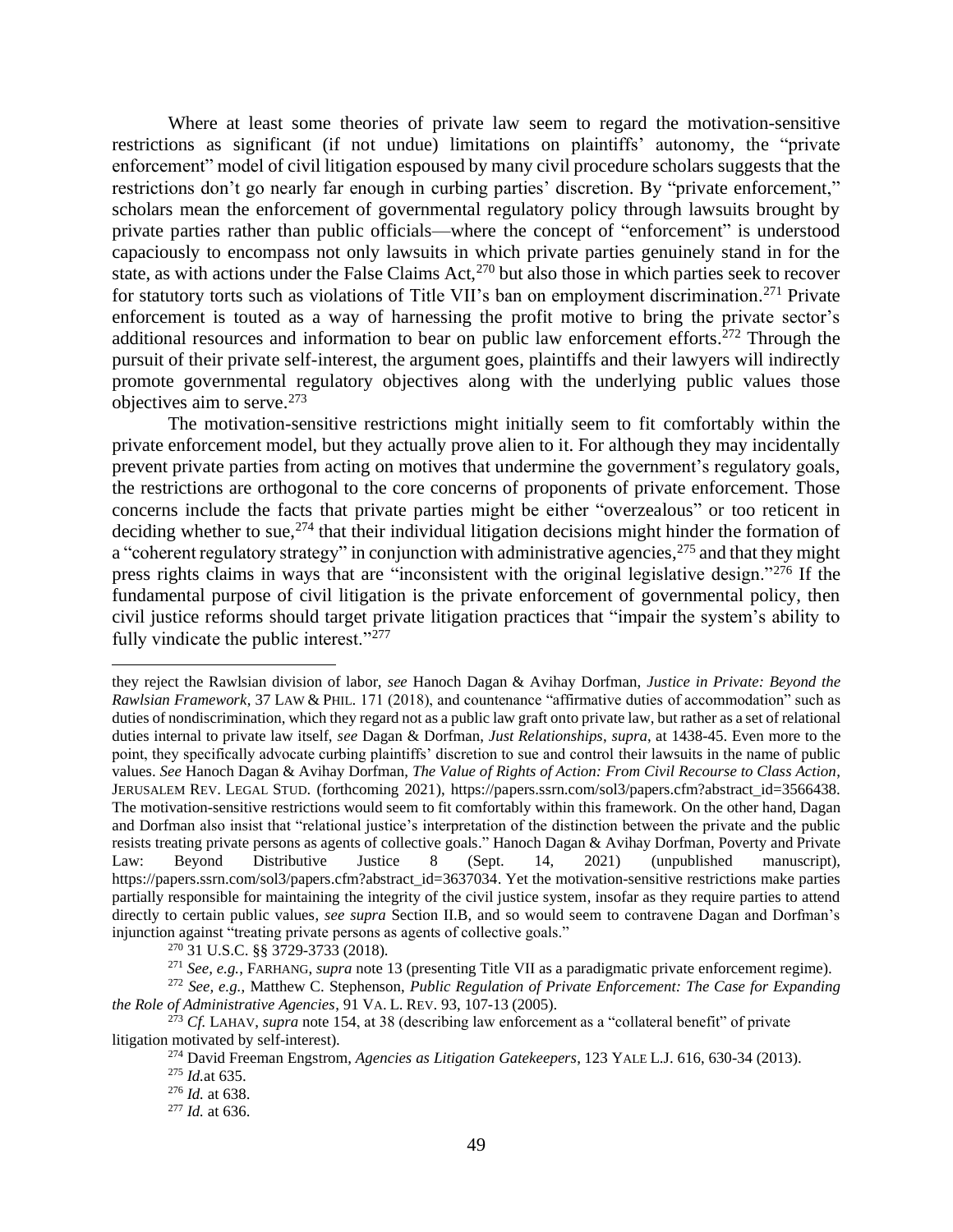From this perspective, the motivation-sensitive restrictions aren't just inadequate; they're largely beside the point. Whether individual private lawsuits are sufficiently advancing governmental regulatory objectives is fundamentally a matter not of parties' motives, but of the consequences of their litigation decisions. On the one hand, private parties can undermine governmental policy even if they're acting with pure motives, as when a party sincerely presses a legitimate, but aggressive, claim that risks provoking broader public backlash against the regulatory regime under which she's suing.<sup>278</sup> On the other hand, even if a party is acting for an "improper purpose," she can fortuitously promote regulatory goals, as when a party files a lawsuit solely to "harass" an opponent who did in fact happen to engage in conduct that undermines governmental policy. Private enforcement views individual claims for relief instrumentally—for their effects on governmental policy—and that instrumental outlook would seem to extend to the evaluation of parties' litigation conduct as well, in contrast to the categorical nature of the limitations imposed by the motivation-sensitive restrictions.

The thoroughgoing instrumentalism of the private enforcement model complicates efforts to defend civil litigation against charges of "abuse" and demands for "reform." Recall that critics of contemporary civil practice, whether consciously or not, draw on the moral valence of civil procedure's motivation-sensitive restrictions to condemn litigation conduct that is merely inefficient or unreasonable rather than deliberately abusive.<sup>279</sup> The rejoinder, we've seen, is to emphasize that, even as civil procedure does indeed require parties to refrain from engaging in various forms of inefficient litigation conduct, only a subset of procedural wrongdoing—that prohibited by the motivation-sensitive restrictions—involves the kind of deliberate misconduct that merits the moralistic epithet "abuse."<sup>280</sup> And yet, the private enforcement model's instrumentalism stymies, if not forecloses, that response. Just as proponents of "civil justice reform" evaluate litigation conduct for its impact on economic efficiency, so proponents of private enforcement evaluate it for its implications for regulatory policy. Both factions seem committed to treating as procedural wrongdoing any litigation conduct that undermines more ultimate goals. That approach provides little ground on which to resist the conflation of different categories of procedural wrongdoing, as all sub-optimal litigation conduct comes to be portrayed as a personal failing on the part of private parties to promote public values (whether efficiency or regulatory objectives). 281

\* \* \*

The motivation-sensitive restrictions, in sum, reflect a vision of civil litigation that is at once more public and more private than alternative visions found in leading theories of civil justice. Neither a commitment to party autonomy nor the concept of private enforcement quite captures

<sup>278</sup> For examples of such backlash, see generally Margaret H. Lemos, *Special Incentives to Sue*, 95 MINN. L. REV. 782 (2011).

<sup>279</sup> *See supra* Section III.B.

<sup>280</sup> *See supra* Section I.B.

<sup>&</sup>lt;sup>281</sup> In this regard, proponents of private enforcement may find themselves in a position analogous to that of political liberals in their efforts to defend the welfare state against conservative attacks. The political philosopher Samuel Scheffler has suggested that one of the reasons political liberalism encounters so much popular resistance might be that contemporary *philosophical* liberalism, in defending the welfare state, rejects traditional, preinstitutional notions of desert and individual responsibility that are widely shared in society. *See* Samuel Scheffler, *Responsibility, Reactive Attitudes, and Liberalism in Philosophy and Politics*, 21 PHIL. & PUB. AFF. 299 (1992). Likewise, proponents of private enforcement, in taking a purely instrumental approach to procedural wrongdoing, implicitly reject categorical limits on litigation conduct that have deep roots in civil procedure doctrine.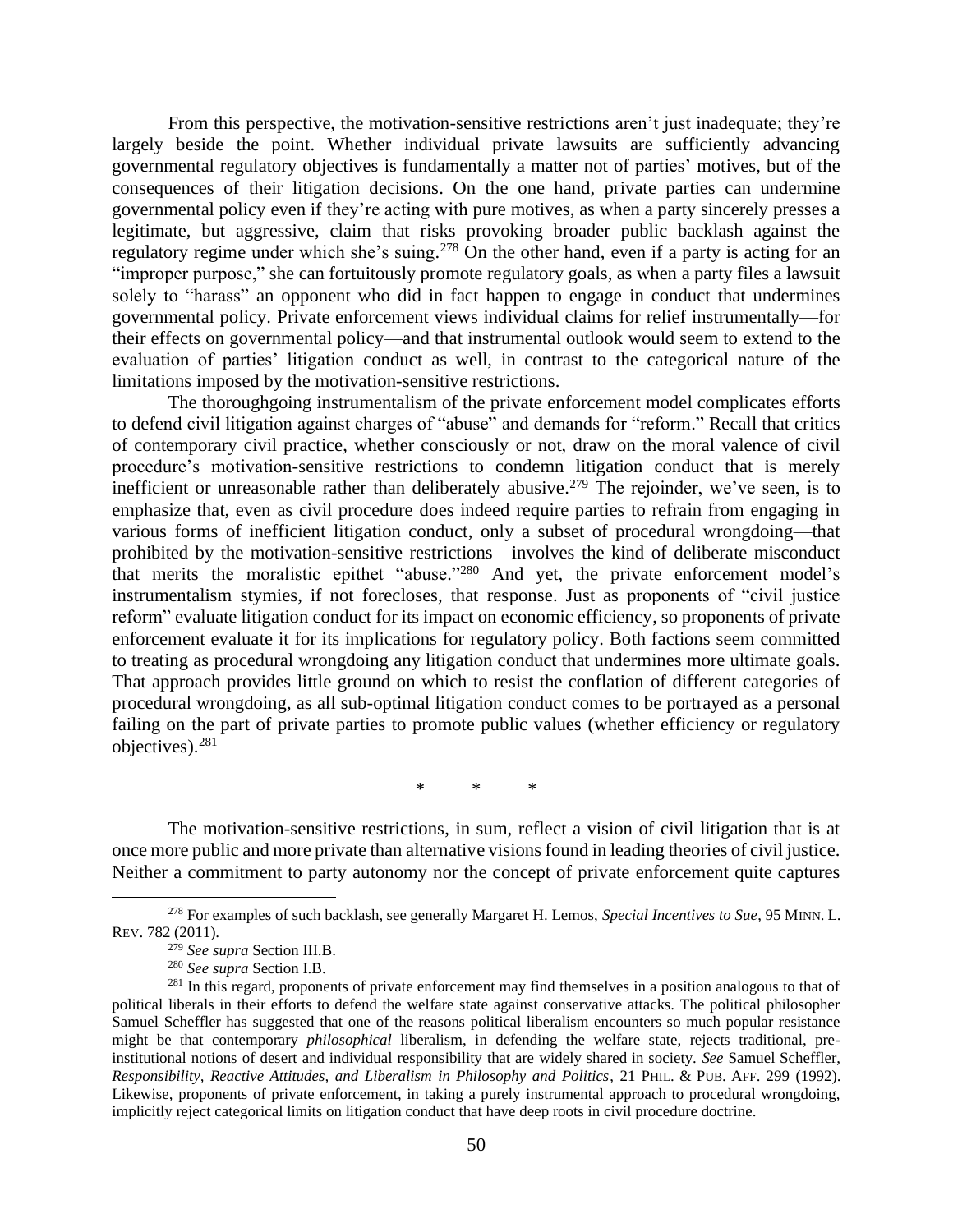the boundary that the motivation-sensitive restrictions attempt to demarcate between public and private in our civil justice system. In contrast to prominent theories of private law, the restrictions require parties to attend directly to certain public values in deciding how to deploy the various powers bestowed on them during civil litigation. But in contrast to the private enforcement model, the restrictions generally permit parties to engage even in litigation conduct that threatens to undermine governmental regulatory objectives. The motivation-sensitive restrictions thus reveal civil litigation to be an institution that seeks primarily to facilitate the resolution of private disputes, but that also employs various second-order mechanisms to ensure that private parties heed important public values along the way.

Although a full defense of this hybrid public-private vision of civil litigation is beyond the scope of this Article,<sup>282</sup> I hope this Article's account of the motivation-sensitive restrictions has begun to illustrate the normative appeal of such a vision. There are compelling reasons to vest parties with significant discretion in how they exercise their procedural powers—whether because of a principled respect for their autonomy or independence<sup>283</sup> or because of more instrumental considerations, such as the idea that private parties will often be more effective at identifying and responding to injustices than governmental officials.<sup>284</sup> That is the lesson of many prominent theories of private law, with their emphasis on party autonomy. At the same time, there are compelling reasons to attend to the implications of parties' litigation conduct for important public values. That is the lesson of the private enforcement model, with its instrumental approach to evaluating litigation conduct. These two competing imperatives create a need for rules that insulate civil litigation from parties' worst abuses without overburdening parties with public-regarding obligations as they seek to pursue their own private purposes. Civil procedure's motivationsensitive restrictions constitute one prominent feature of our civil justice system that seeks to strike such a balance.

#### **CONCLUSION**

<span id="page-50-0"></span>Civil litigation confers significant powers on parties, but it also imposes significant limits on the exercise of those powers. Among the most ubiquitous, yet overlooked, limits are civil procedure's motivation-sensitive restrictions, which forbid parties to abuse the civil justice system by invoking procedural powers with illicit motives or for improper purposes. The motivationsensitive restrictions seek not to minimize the economic costs of parties' litigation conduct, but rather to induce parties to attend to important public values in their litigation decisionmaking. In doing so, the restrictions can help parties to cultivate a form of procedural civic virtue, a disposition to subordinate one's own interests to the most pressing public imperatives. The price of this increased regard for public values within civil litigation may be a coarser public discourse about civil justice issues beyond civil litigation, as policy advocates emulate the motivation-sensitive restrictions and accuse their opponents of proceeding in bad faith. While we may be able to temper this moralism somewhat by emphasizing the relatively limited demands made by the motivationsensitive restrictions, we shouldn't jettison the restrictions' focus on parties' subjective motivations altogether, lest we either give parties free rein to subvert important public values during civil litigation or, at the other extreme, require parties to become purely public-regarding

<sup>282</sup> I plan to develop such a defense in future work.

<sup>&</sup>lt;sup>283</sup> As emphasized, for instance, by Goldberg and Zipursky's civil recourse theory and Ripstein's brand of corrective justice theory.

<sup>284</sup> *Cf.* GARDNER, *supra* note [262,](#page-47-2) at 209-10 (enumerating several considerations along these lines).